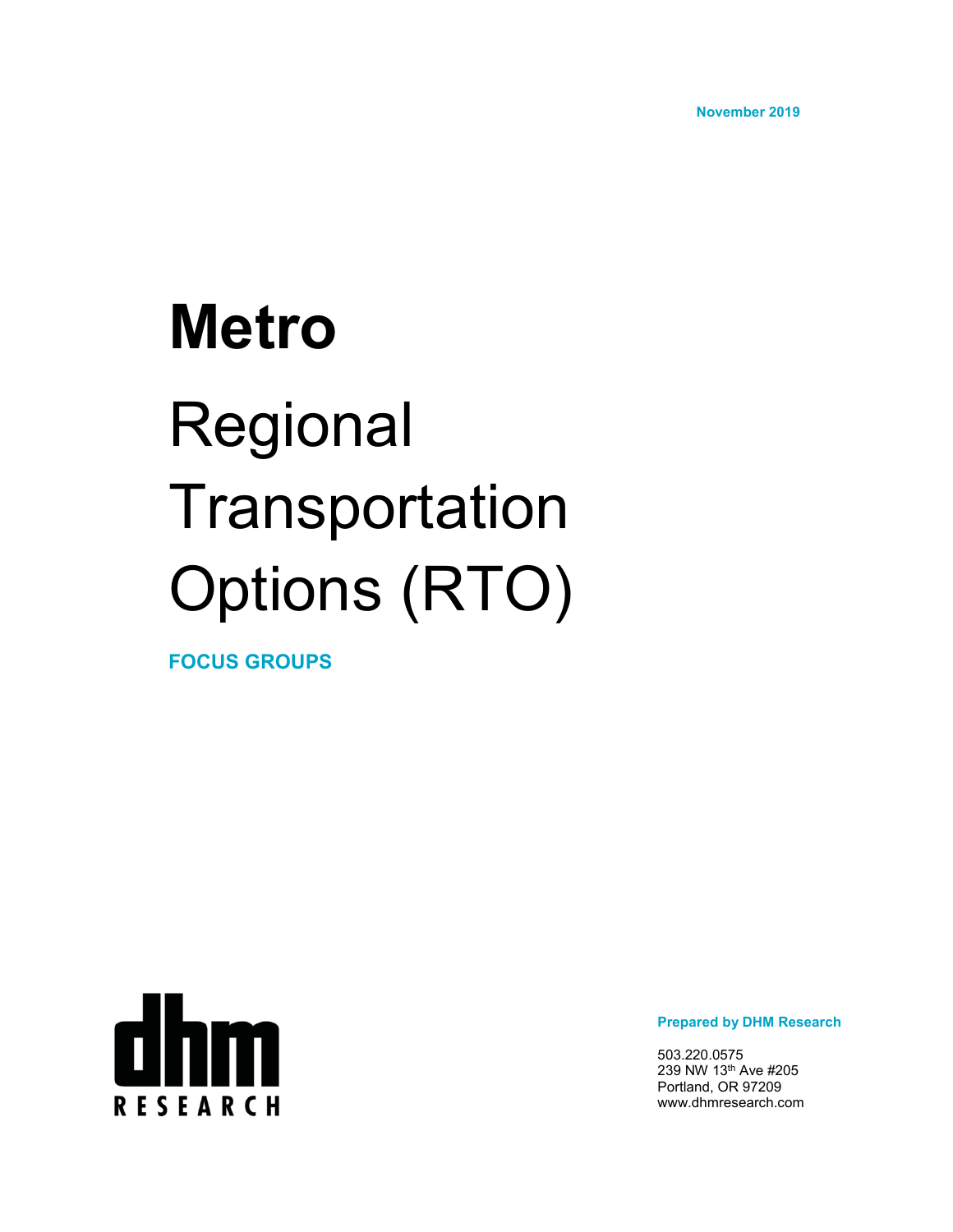# **Table** of contents

| <b>INTRODUCTION &amp; METHODOLOGY</b> |  |
|---------------------------------------|--|
| <b>SUMMARY &amp; OBSERVATIONS</b>     |  |
| <b>KEY FINDINGS</b>                   |  |
| <b>APPENDIX</b>                       |  |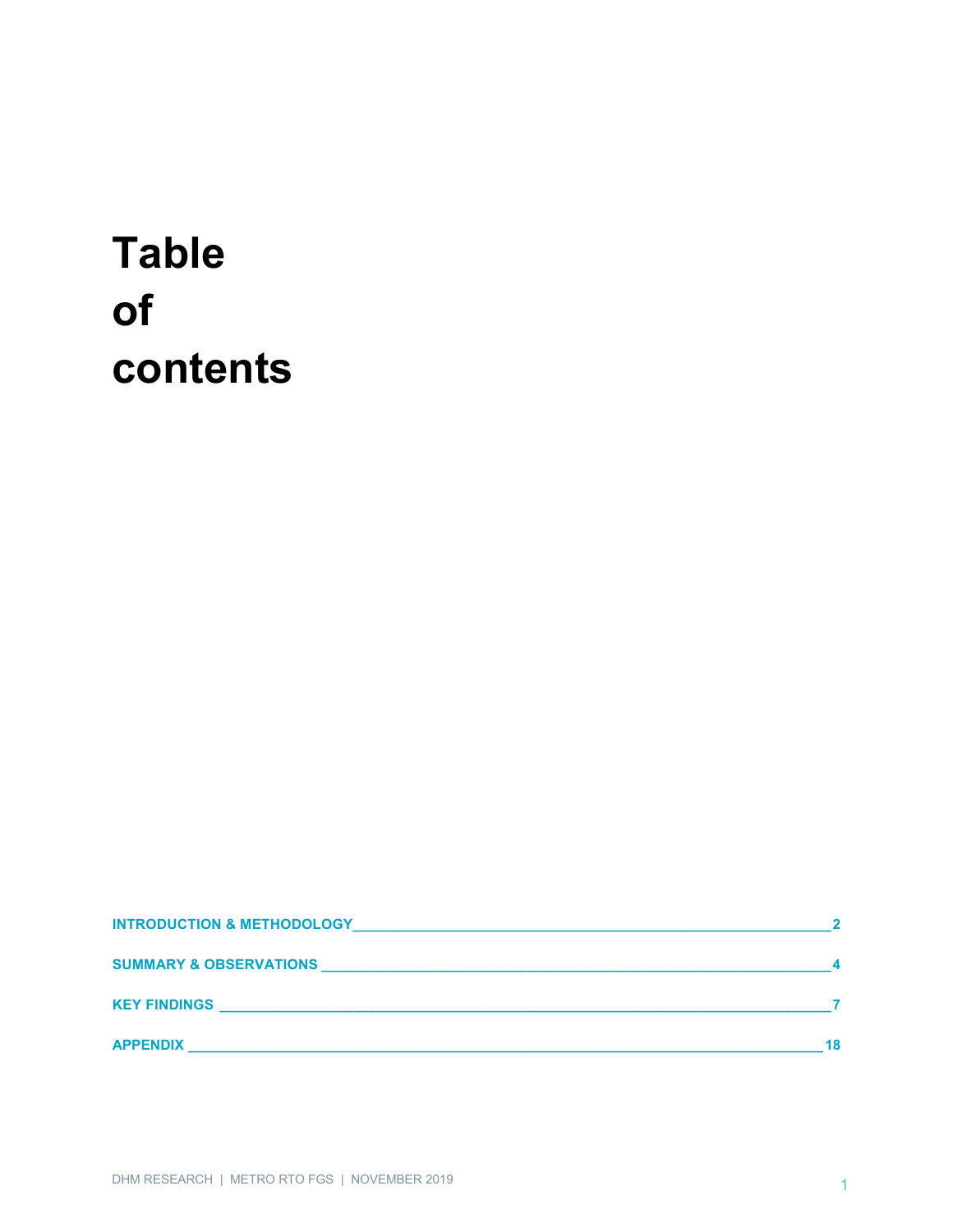# **Introduction & Methodology**

DHM Research conducted two focus groups with Asian residents of the Portland metro area who are frequent drivers. The purpose of the research was to identify barriers, incentives, and strategies for choosing travel options among lower and higher-income residents. In accordance with Metro's racial equity goals, this research focused on the perspectives of Asian residents. As this group was identified in prior survey research as driving more frequently than other communities of color, this research seeks to offer deeper insight into the experiences and priorities of Asian residents of the Portland metro area. While many of the findings here are likely applicable to other residents who drive, further research should focus on other communities of color and historically marginalized demographic groups to ensure that the voices and needs of all residents are included in policymaking and planning.

**Research Methodology**: The two focus groups were held on November 23, 2019, in Portland, Oregon at Consumer Opinion Services. The first group consisted of higher-income Portland metro area residents who frequently drive and identify as Asian or Asian American (n=7) and the second group consisted of lower-income Portland metro area residents who frequently drive and identify as Asian or Asian American (n=10). Each participant was paid \$100 for their time—childcare was also offered to eliminate barriers for participation.

Participants were recruited by Consumer Opinion Services from their professionally maintained database and website, through social media posts on Facebook, Instagram, Twitter, and Craigslist, by way of referrals from ineligible participants, and via other outreach channels. Efforts were made to ensure that each group included participants with a range of gender identities and ages, drawn primarily from ZIP codes with higher access to transportation options as determined by Metro analysis. The recruitment screener (Appendix B) was developed by DHM Research and Metro RTO based on analysis of prior quantitative research, Metro's racial equity lens, and industry best practices. During the recruitment process, the screener (Q4) was adjusted to more accurately reach the intended audience for the research: those who currently rely primarily on their personal vehicle and who have access to other transportation options. See Appendix A for complete participant demographics, as collected by the background questionnaire found in Appenix E.

Each focus group lasted for two hours, and consisted of a series of eight written exercises and subsequent discussions to ensure that participants had a range of ways to communicate. Transcribed responses to written exercises can be found in Appendix A, while the handouts that participants were given can be found in Appendix D. The topic guide (Appendix C) which served as an outline for the exercises and discussion was developed in collaboration between DHM Research and Metro RTO based on analysis of prior quantitative research, Metro's racial equity lens, and industry best practices. While the guide offered prompts for discussion, the professional moderator—who identifies as Asian—guided the discussion based on participant responses.

**Statement of Limitations:** Although research of this type is not designed to measure with statistical reliability the attitudes of a particular group, it is valuable for giving a sense of the attitudes and opinions of the population from which the sample was drawn.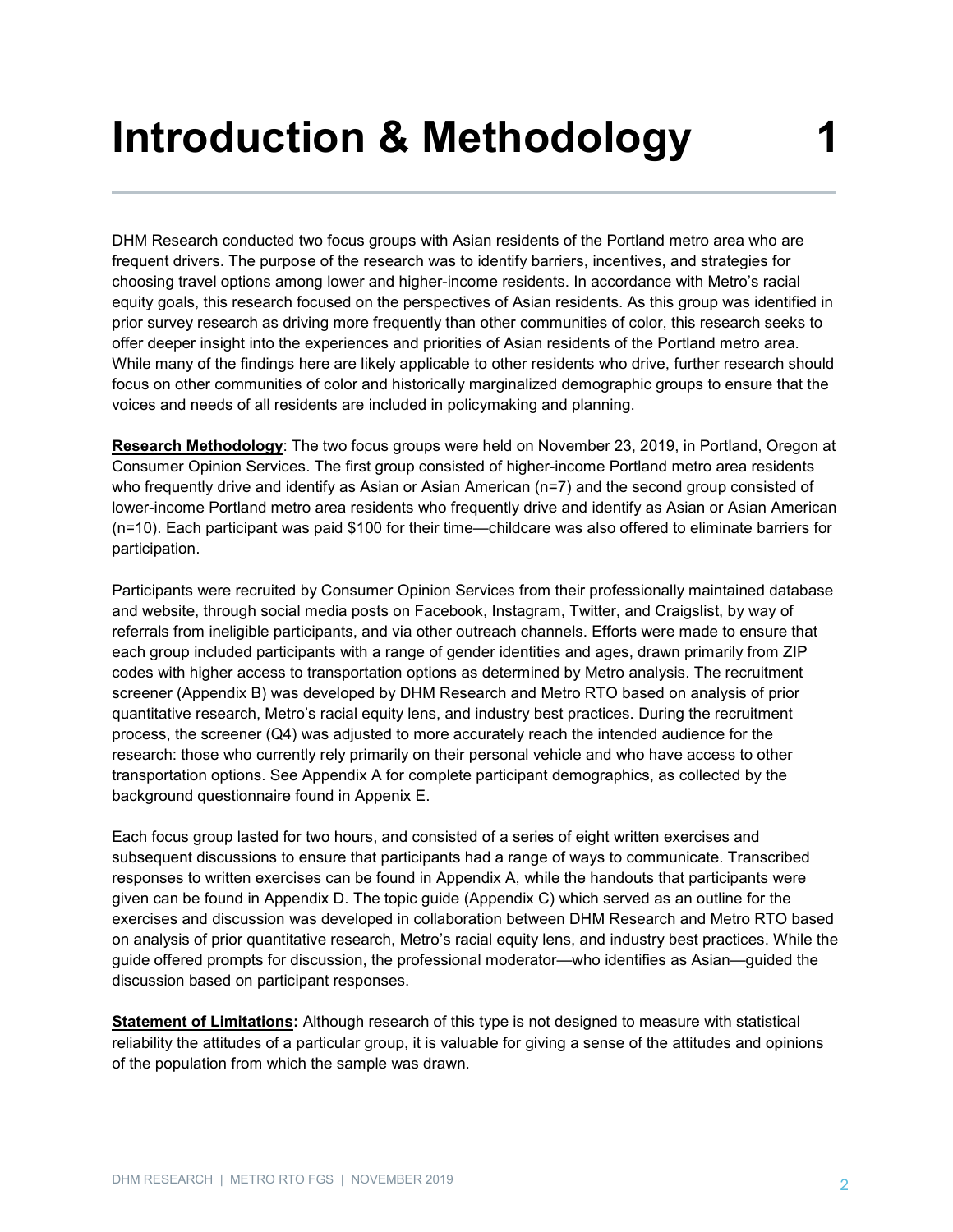This report highlights key findings from the focus groups. Each section reviews a major topic from the group discussions and includes representative quotations, as well as evaluative commentary. The quotes and commentary are drawn from both written exercises and transcripts produced from recordings of the group discussions.**[1](#page-3-0)** The referenced appendices provide the complete responses to all written exercises.

**DHM Research:** DHM Research has been providing opinion research and consultation throughout the Pacific Northwest and other regions of the United States for over 40 years. The firm is nonpartisan and independent and specializes in research projects to support public policymaking.

-

<span id="page-3-0"></span><sup>1</sup> Quotations were selected to represent the range of opinions regarding a topic, and not to quantitatively represent expressed attitudes. Some have been edited for clarity to ensure correct punctuation and to eliminate non-relevant or intervening comments.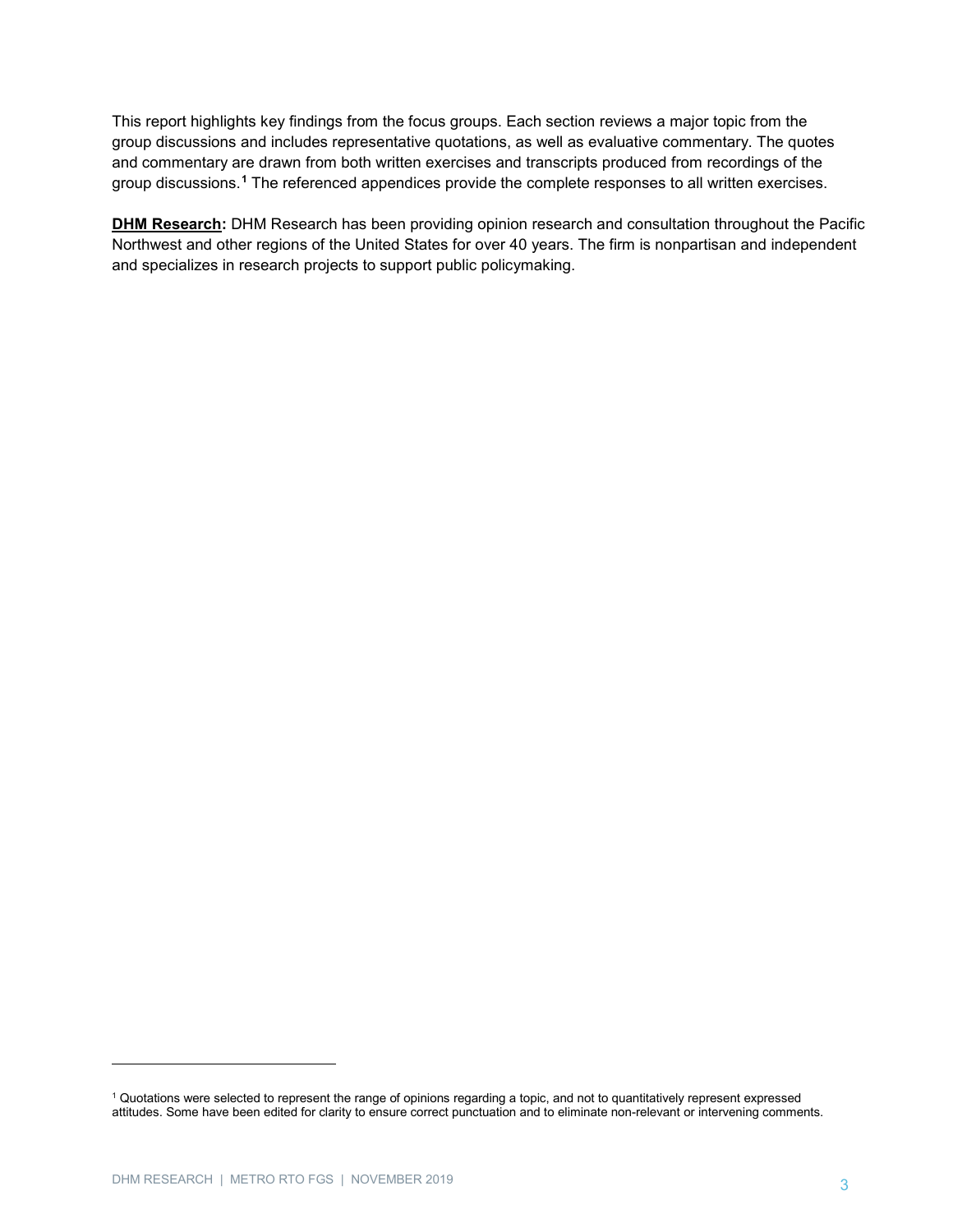# **Summary & Observations 2**

**Asian residents like getting around the Portland area due to its human scale, accessible amenities, and many transportation options. Some have gripes about driving and public transit in the region.**

For the most part, participants appreciate how easy it is to get around in the Portland area as compared to other similarly-sized cities. They say that their daily needs can be met in a small radius and that traveling to even the farthest-flung parts of the region is manageable. Participants also commented that there were many different types of transportation in Portland—bike, bus, MAX, streetcar, walking, rideshares—and different routes to get around.

On the other hand, participants are concerned about congestion and a dangerous culture of driving, both due to continued population growth. Some also say that public transit does not meet the needs of residents when it comes to convenience and safety.

# **Asian residents' top priorities when getting around focus on travel times, ease of travel, and physical safety.**

Participants list reducing travel times, having reliable travel times, and being able to get around simply and easily among their top priorities. They say that every minute spent traveling is a minute not spent at their destination and emphasize that they need consistency and flexibility to be able to get where they are going on time—especially to work. Driving a car often ticks these boxes, but participants also want to avoid sitting in traffic or congestion due to extended travel times and the stresses of driving in traffic.

In addition to more general safety concerns, Asian residents also say fears of racism and harassment impact their decisions on how to get around. Those with children seem to have greater concerns about safety.

# **Among this audience of frequent drivers, driving alone and carpooling are the most common types of transportation used. While they think other types of transportation have their limitations, participants indicated moderate interest in getting around using other modes.**

Over the past two weeks, participants drove alone an average of 11.5 days and carpooled an average of 6.9 days. They most often drive for shopping or errands and work, though they seem to take more social and recreational trips when carpooling. Participants say driving tends to be the most convenient way to get around despite traffic, costs, and other wide-ranging concerns. Many appreciate the control that driving alone affords them—from setting their schedule to picking their music. While carpooling tends to mean ceding some of that control, participants largely say that companionship, cost savings, and reduced environmental impacts make carpooling well worth it.

Walking is the next most common type of transportation and is used most frequently for shopping and recreation. While participants love the experience of walking, they say their destination needs to be nearby and that the weather must be right to do so. Fewer had used public transit, saying that doing so can be inconvenient and, at times, unsafe. Biking was even less common. All that said, participants indicated interest in walking (10 of 17), biking (9), and riding transit (7) more than they currently do.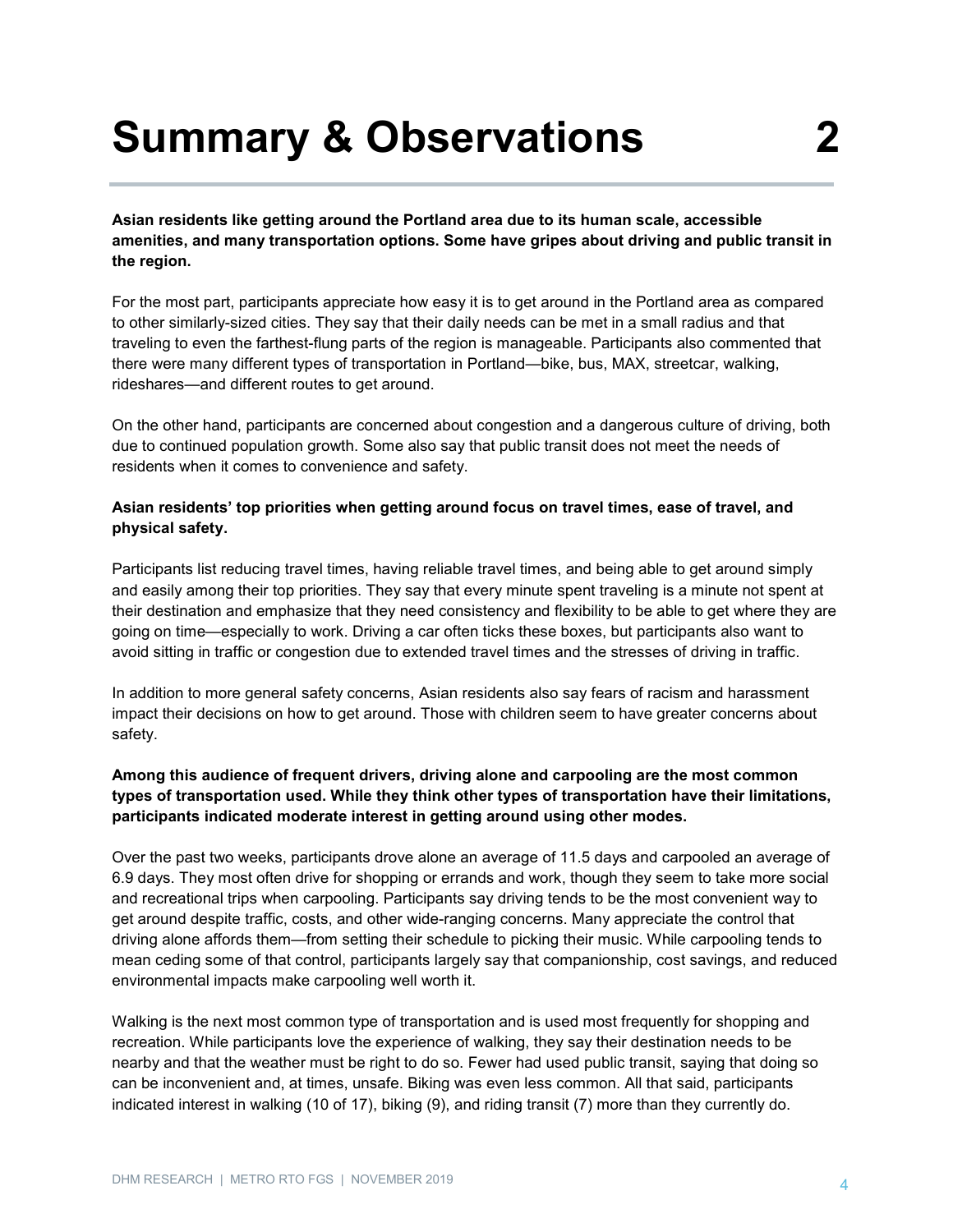Lower-income residents seem more interested in alternatives to driving, though likely face further barriers to doing so.

# **While participants say they have a choice of how to get around, they identify key barriers to using types of transportation other than driving alone. Those with children face further barriers.**

The majority of participants say their decisions for how to get around are personal choices rather than being determined by the options available to them. They make choices based on the convenience, reliability, and travel times of the options available to them and the context of their trips. Many have a routine, though some make decisions on a day-to-day basis to best meet their needs.

Convenience is a primary barrier for participants using other types of transportation. They say that diving tends to be easiest, fastest, and least planning-intensive option. Participants contrasted the experience of driving with that of public transit, where they feel limited by stop locations, routes, and schedules. Safety is also a notable barrier for biking, walking, and taking public transit. Some say infrastructure is lacking, while others say they have been dissuaded from using other types of transportation by racist acts.

Those with children say their schedules are even harder to navigate without driving, as they are responsible for getting their children where they need to go as well. Others say they want to protect their children from harm, including acts of racism, and are hesitant to let them travel using alternatives to driving. Some participants suggested that as their children grew older, they would grow more comfortable with alternatives.

# **Participants could be motivated to use alternatives to driving by way of comparative improvements to the convenience, safety, and cost of alternatives. From a list of government programs, they identify financial incentives, safety enhancements, and street improvements as most motivating.**

Participants say that they would be motivated to use types of transportation other than their vehicles more if alternatives became more appealing or driving became less appealing based on their life circumstances. As elsewhere, convenience is key, and respondents say that improvement to the routes, frequency of service, and overall travel times of public transit would encourage them to ride more often. They also say that infrastructure to improve safety for those riding transit, walking, and biking would motivate them to use alternatives more often. Participants say that while alternatives tend to be cheaper than driving, they would need to see further savings to switch. Free public transit was a common and universally popular suggestion, with some reminiscing about TriMet's Fareless Square program.

Participants say that financial incentives for not driving alone, safety enhancements, and street improvements would motivate them to use other types of transportation. Financial incentives are especially motivating for lower-income residents. To make an impact, participants say that financial incentives would need to eliminate costs, rather than reduce them. Safety enhancements like painted crosswalks, bike lanes, or barriers from cars would encourage participants to take shorter trips by walking or biking. Street improvements, such as lighting, seating, or trees, were also popular, with lighting in particular seen as mitigating safety concerns that some participants have about using alternatives.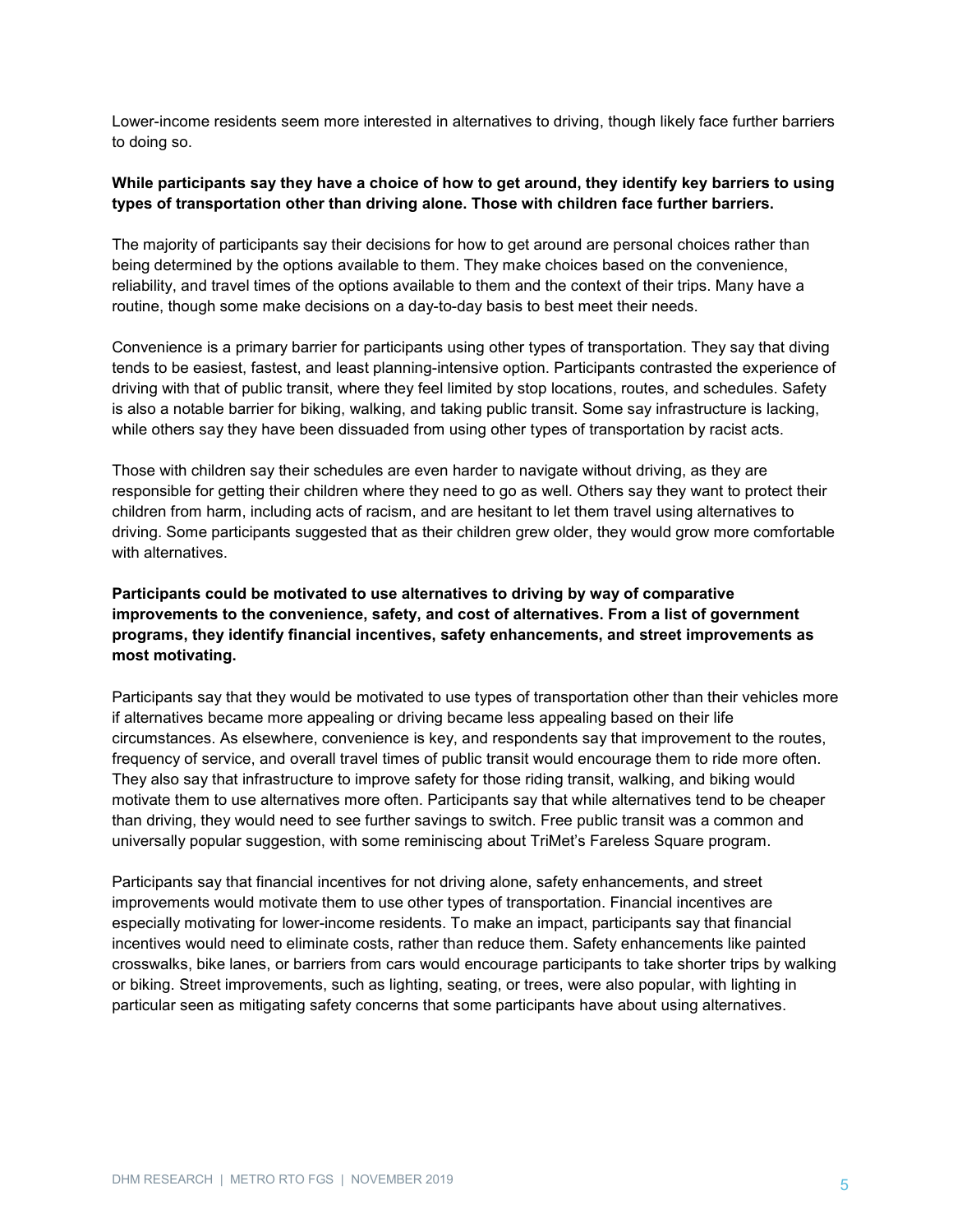# **Recommendations & Next Steps**

Based on the goals of this research and our analysis, DHM Research offers the following recommendations for the Metro Regional Transportation Options (RTO) program to consider.

- Many of the barriers that prevent participants from using other types of transportation will require systemic improvements to transit and infrastructure. Rather than taking on all these challenges, focus on a few key areas, and collaborate with other government agencies across the region to ensure that efforts are in alignment with the priorities of residents.
- Carpooling may be the lowest-hanging fruit to encourage people to use types of transportation other than driving alone. Participants are already familiar with carpooling, which they see as more enjoyable and cost-effective while mostly maintaining the flexibility of driving alone. Those with children may be more open to carpooling with other families than other alternatives, which they see as posing logistical challenges and opening the door to danger for their children.
- Focus on free transit passes rather than reduced fares. Participants indicated that they would consider switching to public transit if they did not have to pay but expressed hesitance to do so at reduced rates. This was especially true among the lower-income group. Ensure that programs such as free passes are not only distributed through companies that employ professional-class workers with higher incomes.
- Consider communicating directly with residents in areas where safety improvements are made to encourage them to walk and bike to nearby locations. Participants expressed interest in many modes, and having information about how their concerns have been addressed may encourage them to change how they get around for some of their trips.
- While not a top priority for participants, some indicated that more information about available transportation options would help them make better decisions and offer a chance to break out of the routine of driving alone. Communications should address residents' priorities of short, reliable travel times, ease, and safety.
- Asian residents say that racism and harassment shape their decisions about getting around. While improvements like lighting and cameras may assuage some of these concerns, consider partnering with culturally specific and anti-hate organizations to develop programs that more directly address concerns about racism in public spaces.
- Continue to employ Metro's racial equity lens when conducting research to support the RTO program. Focus group research in subsequent years should focus on members of other communities of color to ensure that all of the regions' residents have access to transportation options that work for them.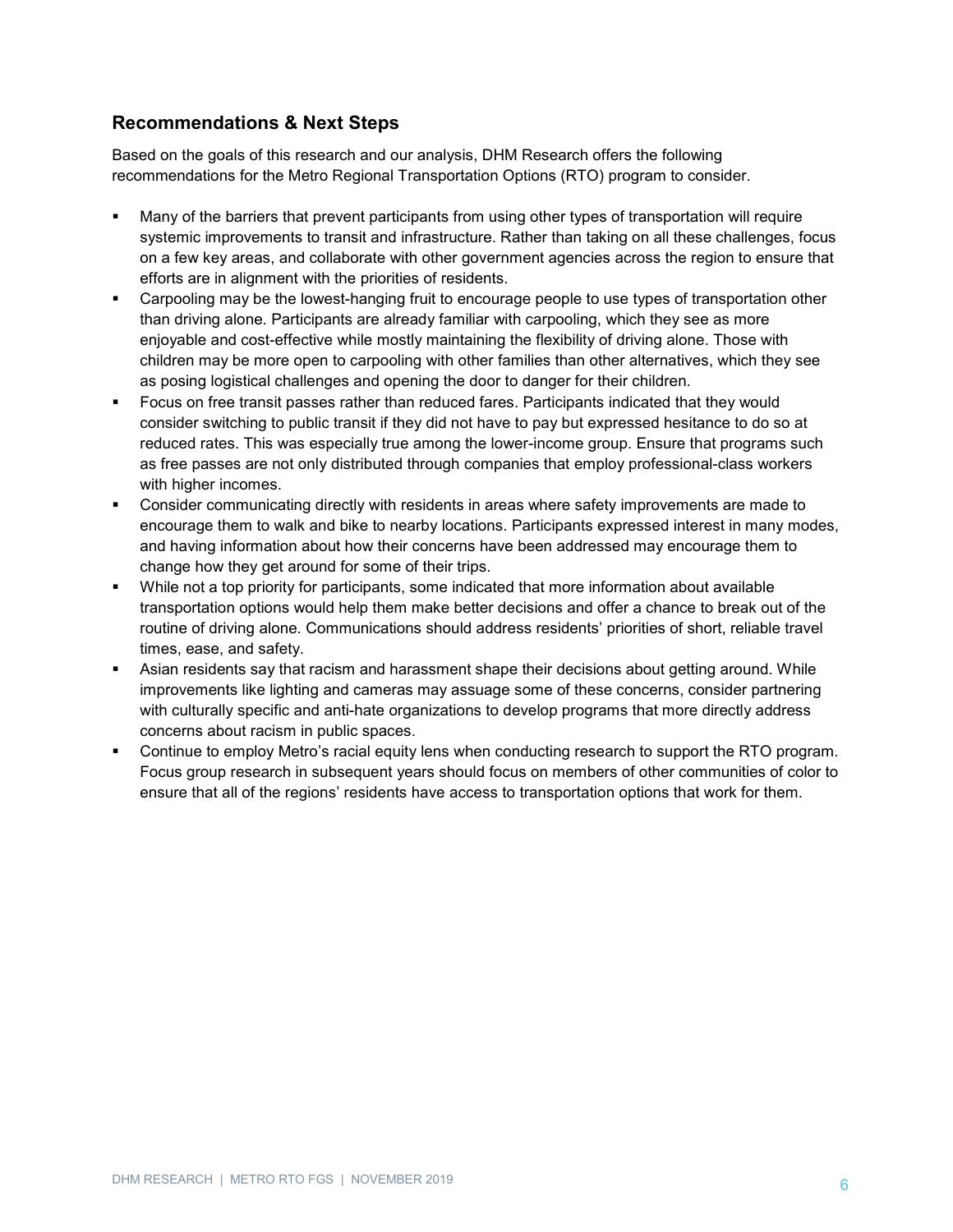# **Key Findings**

DHM Research conducted two focus groups with lower- and higher-income Asian and Asian American residents of the Portland metro area. The purpose of the research was to identify barriers, incentives, and strategies for choosing travel options, while employing Metro's racial equity lens.

# **3.1 Getting around Portland**

Participants were first asked about their likes and dislikes about getting around Portland, and were reminded that they could get around by car, public transportation, biking, walking, and other ways.

Participants appreciate Portland for its human scale, accessible amenities, and many transportation options. Many said it wasn't too hard to get to even the most far-flung places in Portland, and that their daily needs were largely met within a relatively small radius. Participants also commented that there were many different types of transportation in Portland—bike, bus, MAX, streetcar, walking, rideshares—and different routes to get around. In these ways, Portland was viewed favorably when compared to other similarly sized cities.

*"I like that Portland feels small enough to get around quickly. To go anywhere in town, it doesn't take too long. I usually drive or take the bus. Whatever form of transportation I'm using, it doesn't seem to take too much time." —Lower income*

*"I like the MAX as transportation. I feel I can close my eyes and relax, and I don't have to worry about the traffic. It's safer. And it's never overcrowded, and the timings are perfect. It's easy or convenient to get a ticket." —Lower income*

Participants' dislikes largely centered on specific ways of getting around, starting with driving. Congestion is the top concern for both audiences, though lower-income participants focused more on traffic and increased travel times. Participants are also concerned with a shifting and unsafe culture of driving in Portland and a lack of parking. These concerns are seen as connected to Portland's growth.

*"I think there's so many problems with this city growing. This city is not prepared for more automobiles and cars and being a big city. It's just not thought out very well." —Lower income*

*"I've noticed that most people are pretty polite, docile, pretty nice people. But now there's like an influx of a lot of people and very aggressive drivers and very passive drivers, and then some in the middle. There's not really a culture of driving anymore." —Higher income*

Participants also often noted concerns with public transit. They say bus routes are limited, bus service is too infrequent, and that riding the bus takes a long time and can be unreliable. They are disappointed that there are no late-night options for public transit and that Portland had no underground infrastructure of public transit. Some noted safety as a concern, both when getting to and riding public transit.

*"I try to take the MAX from my home to work, but I have to walk to the MAX station. There are not too many pathways. It's not safe for the pedestrian." —Lower income*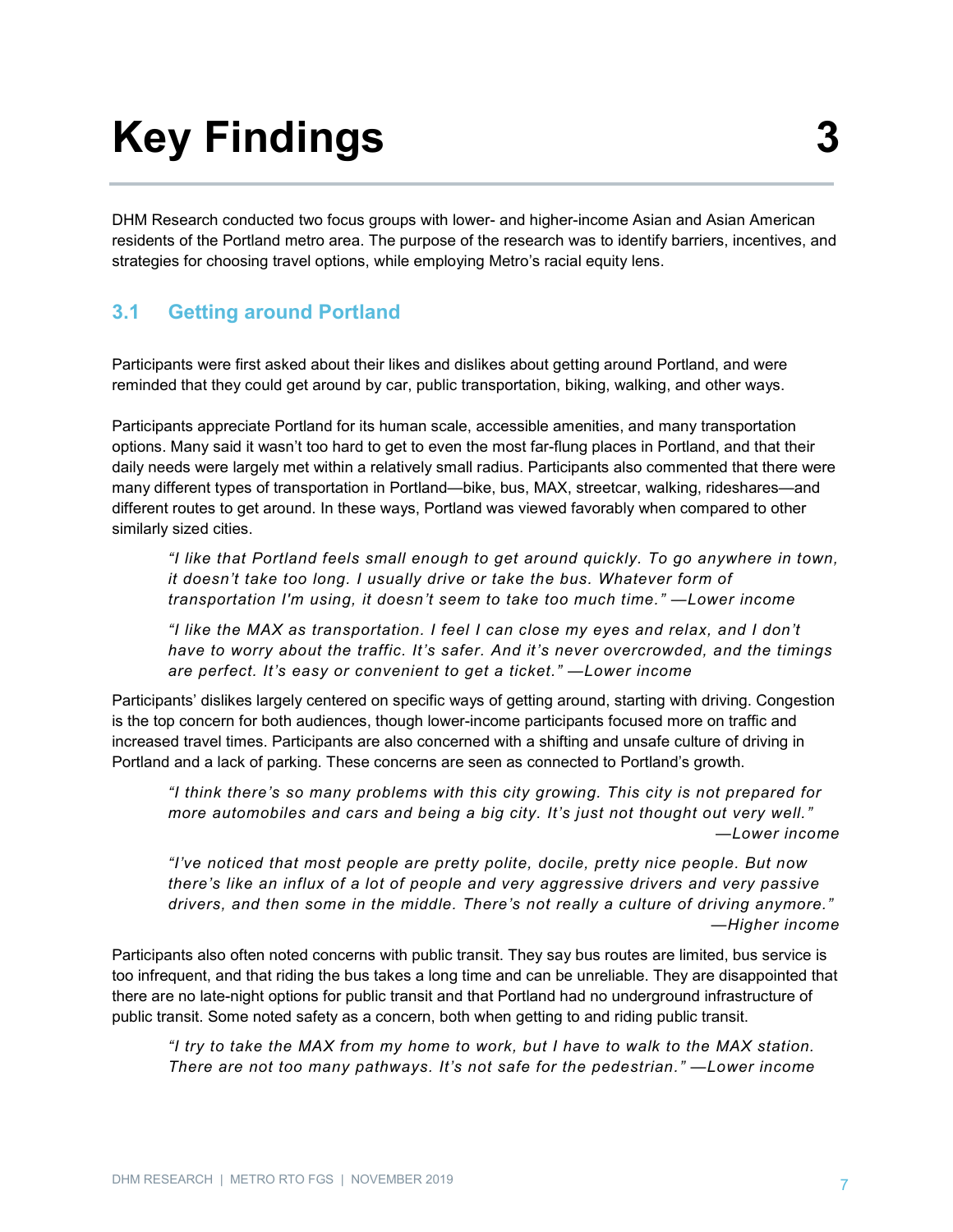# **3.2 Priorities for getting around**

Participants were asked to select from a list of options the three priorities that impact their decisions of how to get around and were asked to explain their choices. Many of residents' highest-ranked priorities have to do with travel times and ease.



**Chart 1 Top Transportation Priorities**

#### DHM RESEARCH | METRO RTO FG | CHART 1

Seven participants listed reliable travel times in their top three, citing the importance of consistency for their routines and when they needed to deal with unexpected circumstances. Participants noted that they have hectic schedules which leave little room for error as they manage traveling to work, school, appointments, and helping their family members to do the same. For lower-income residents, these concerns were heightened by the precarity of their employment and more stringent expectations around timeliness. In this section, public transit was used as an example of a reliable and unreliable option.

*"Knowing how to schedule roughly what the travel time is, give or take 10 or 15 minutes, being able to cram everything into one day, because to me, time is very important." —Higher income*

*"I would love to be able to [ride the MAX] for work; it's just about timing for me. I'm on strict schedules with doctors and clinics, and if I show up late, they won't have me back, you know? In order to survive, I need that." —Lower income*

Seven participants also listed reducing their travel times and avoiding traffic or congestion. These issues were often talked about in conjunction with traffic being the primary source of extended travel times. Participants say every minute spent traveling is a minute not spent at their destination. They also lament the stress and frustration of traffic, their inability to do anything else while driving, and harm to the environment. Some will go out of their way to avoid traffic, even if it means a longer overall travel time.

Seven participants also mentioned feeling safe as a top priority. Concerns about safety included the potential for accidents, lack of lighting at night, and being harmed while riding public transit. Some participants explicitly cited racism against Asian residents as a top consideration when choosing how to get around. Those with children seem to have higher concerns about safety.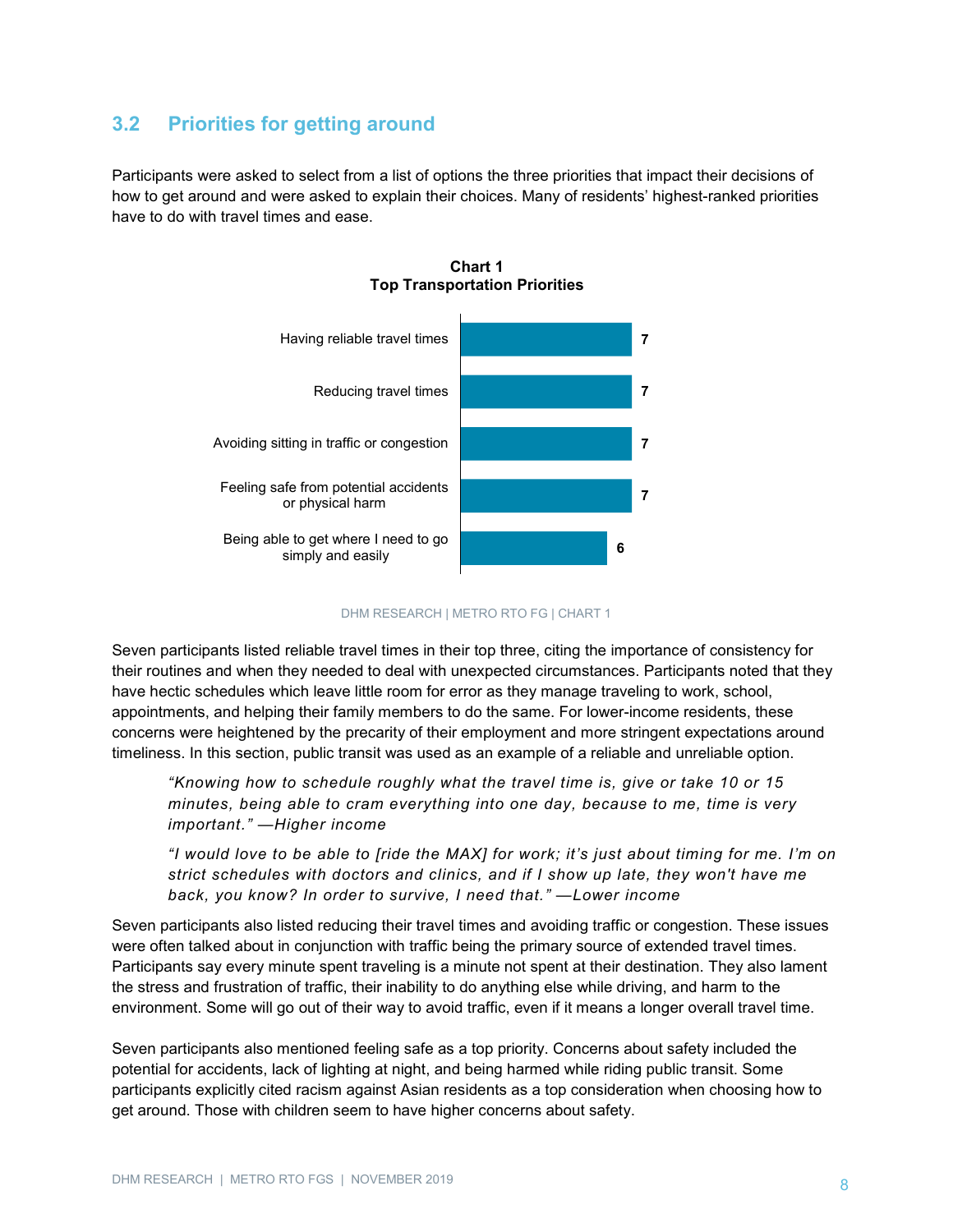*"Asians, black people, anybody who is basically not white is going to get harassed. My sister for example, she was told before in the past to go back to her country. We're going to have racists and stuff like that. It's also feeling more safe, like in your own car compared to being harassed or threatened on the bus or something like that." —Higher income*

*"Well, [my children] not being exposed to traumatizing stuff, like people fighting or accidents, just witnessing stuff or anything happening to them physically."*

*—Lower income*

Six participants listed simplicity and ease among their top priorities as a balm for their hectic lives. This concern was higher among the lower-income group.





#### DHM RESEARCH | METRO RTO FG | CHART 2

Other priorities were listed by three or fewer participants. Participants appreciate getting extra time with the people they love and also respond to concerns about safety by traveling with their loved ones, especially children. Combining stops in one trip is seen as a way to increase efficiency and save time. Environmental concerns drive a couple of higher-income participants to change their transportation choices. Lower-income participants also listed the importance of public transit routes in underserved areas and multiple types of transportation, such as park and rides.

# **3.3 Experiences with types of transportation**

Participants were asked about their use of certain types of transportation for trips to get around in the past two weeks. Driving alone and carpool were the types of transportation most often used, followed by walking. Few participants ride public transit or bike often.

Per the goals of the research, all participants were frequent drivers: on average, they drove alone 11.5 days out of the past 14. They primarily drive alone for shopping or errands (15 of 17), to get to work or school (10), or for medical or dental appointments (5).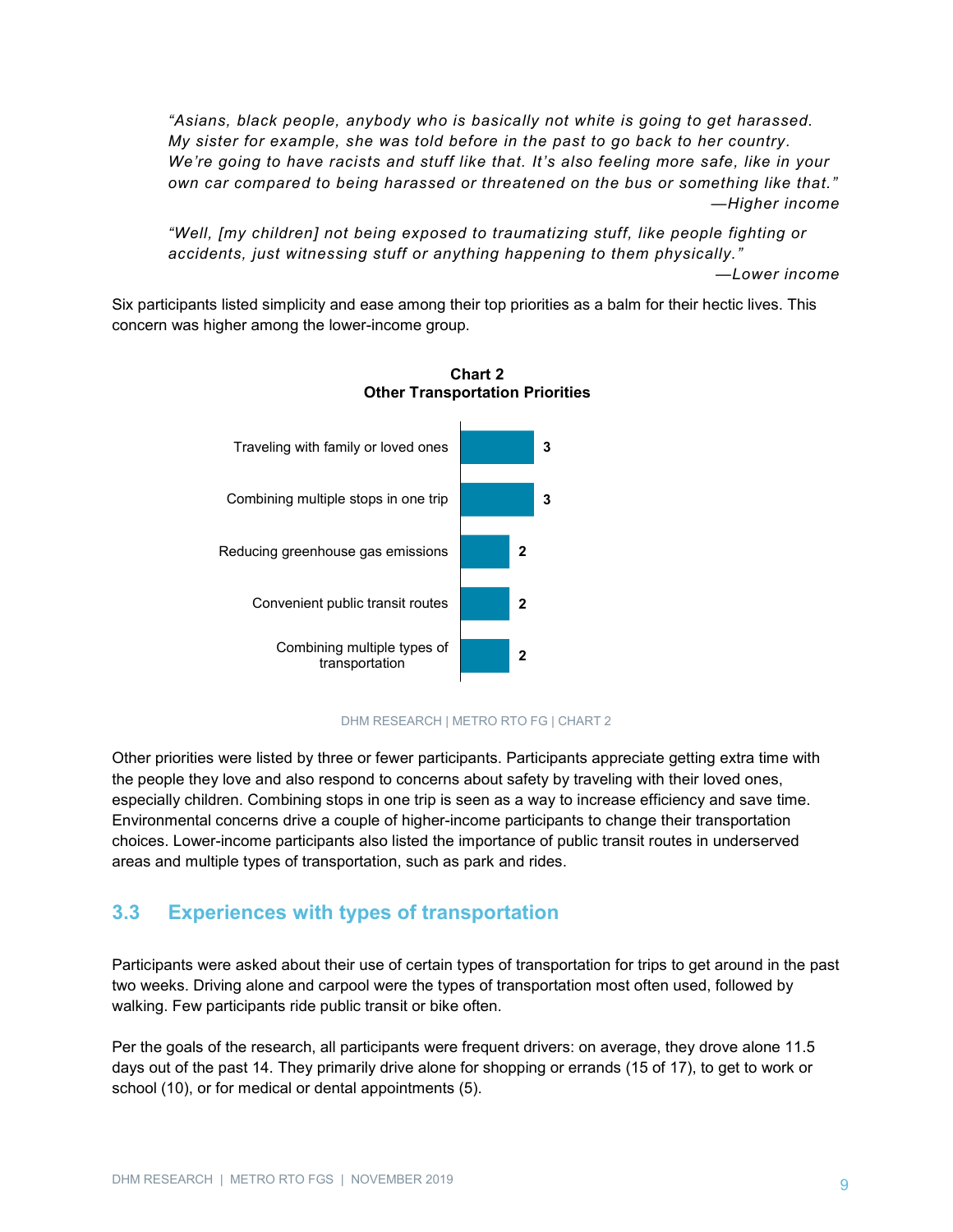Participants cite convenience as a main benefit of driving in a car alone. Doing so makes it easy to carry bulky items (such as when shopping), travel with loved ones, and to ensure that they are able to make it to work on time. Participants also appreciate the reliability and flexibility that driving offers them.

*"Right now, it's just convenience for work. I have to use my car for work. I go to different client sites, and it's like, pretty hectic if I don't have my vehicle, also more costly." —Higher income*

*"Because I have to be at work by a certain time. And I actually have two jobs, so I have got to be at both jobs by a certain time, and I have kids. So, they have to get to school on time and then I pick them up at a certain time." —Lower income*

Participants appreciate the control over their schedule, but also over their experience: some note the importance of getting alone time while driving, prioritizing listening to music or making phone calls to loved ones.

Some like driving in the car alone for safety reasons in general and also specific to their experiences as people of color.

*"If I'm going to a safer area, I might feel more safe there than going to Northeast Portland and 82nd area, more of the ghetto, where also the homelessness and stuff are over there. Of course, you also see on social media racial slurs and things like that. It makes me just hate people more and more about that. I try to avoid that…we can't change who we are: that's why I mainly take my car because I feel more safe." —Higher income*

Participants complaints about driving alone largely focus on the impact of traffic, the costs of driving, and the inability to do other enjoyable activities while driving. Others say they dislike the negative environmental impact, parking, or the danger of accidents.

Across both groups, only three lower-income residents had not carpooled in the past two weeks. Those who carpooled did so an average of 8.4 days (overall average of 6.9). In addition to shopping (8 of 17) and getting to work or school (6), participants also list leisure (7) and social visits (5) as common types of trips they take by carpooling.

Participants appreciate the social experience of carpooling. Whether their time is shared with family or friends, they say carpooling can be more relaxing and enjoyable than driving alone—especially if you're a passenger. Other participants focus on efficiencies, such as using time wisely, saving on gas or parking costs, and avoiding undue harm to the environment.

*"Fun times; singing music with my kids; making memories; people to talk to especially when there's traffic." —Lower income*

*"I try really hard to carpool, just so I can save on gas since gas prices are skyrocketing right now, but also because I really am a firm believer in trying to release less gas emissions into the environment so that way we can prevent more global warming and things like that." —Higher income*

In addition to shared concerns about driving alone, traffic most prominent among them, participants dislike that they lose some control over their experience when carpooling. Getting around takes more coordination, trips become less flexible, and fellow carpoolers may have different expectations about cleanliness or driving styles. Overall, participants say the benefits outweigh the drawbacks.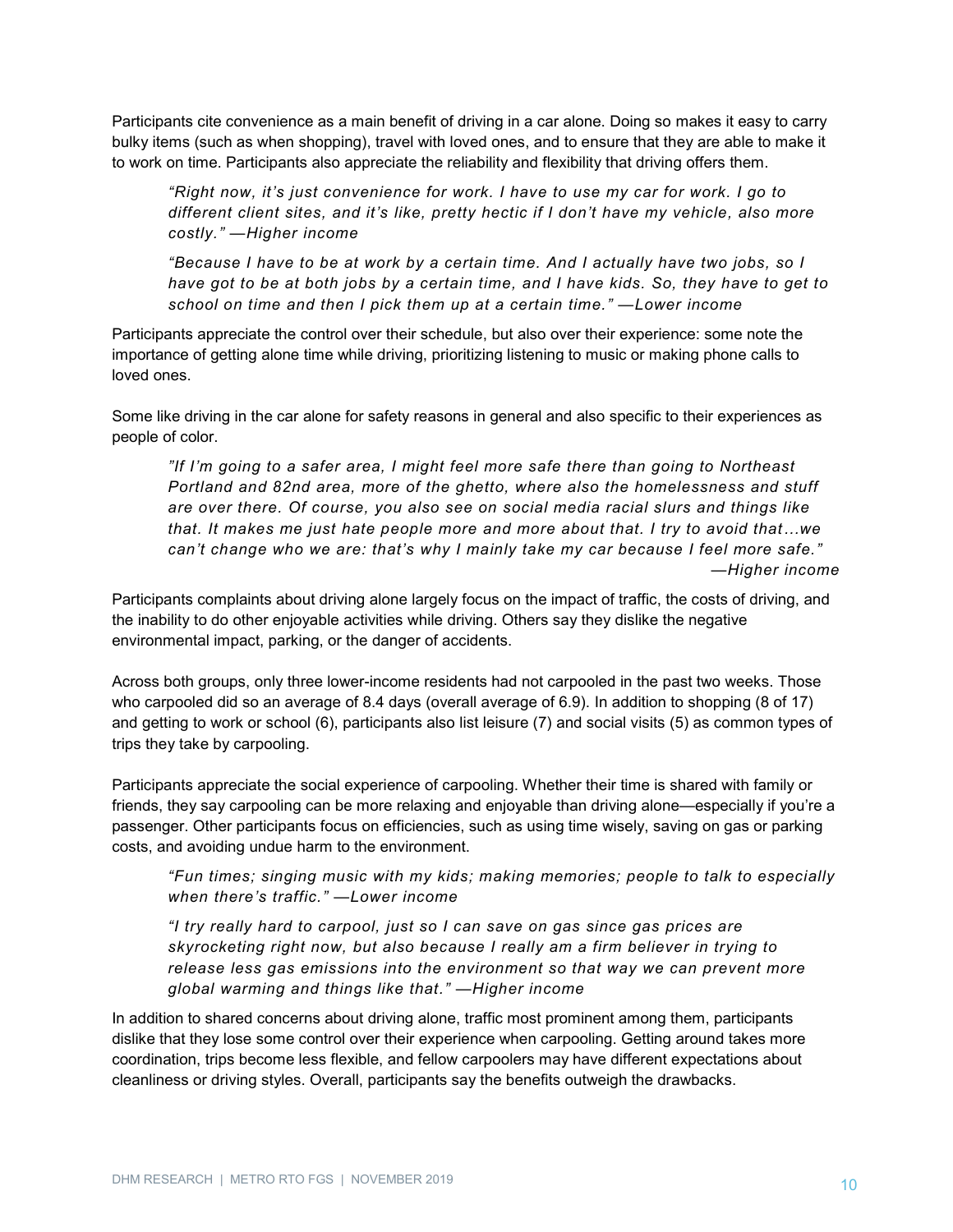*"The dislike with carpooling is that it's no longer your time. It's everyone's in that carpool's time. But the benefits I think outweigh, because you're not paying as much insurance. You're not paying as much gas. You're not spending the time on the road by yourself. I know most of us don't like driving in traffic, and it's boring. When you have someone there with you, you can share boring moments together."*

*—Higher income*

About half of the participants in each group had walked in the past two weeks, with those who had walked doing so an average of 4.9 days (overall average of 2.5). The most common trip types for walking are shopping or errands (5) and leisure or recreation (5). While many enjoy walking, they say conditions must be just right to do so.

Participants say walking offers the chance to relax, get exercise, and spend time outside, all while having a minimal impact on the environment. They say doing so is convenient and easy—when conditions are right.

*"Usually I walk to the gym after work, and then I walk to the Lloyd Center for shopping. I like walking, because I feel like I'm keeping myself active. Also, it's pretty walkable in the Lloyd District, I feel like, unlike where I live. Where I live, it's not walkable, and that's why I don't walk." —Lower income*

Participants say they are limited to what is nearby due to the slowness of walking. Weather is a barrier for some: too hot, too cold, too wet. Other say they feel unsafe walking, whether due to a lack of infrastructure or worries about racist treatment.

*"More pedestrian-friendly environment. You could put sidewalks in new areas. There's almost no sidewalks." —Higher income*

Five participants had used public transit recently, doing so an average of 2.2 days out of the past 14 (overall average of.6). The most common trip types for public transit are commuting (3) and for leisure or recreation (3). Some mentioned financial incentives from their employers to use public transit.

*"Just for leisure purposes, because I work downtown so I'm not going to try to drive my car somewhere [during the workday]. It's just mainly to travel around town, if I want to go shopping, or I want to go out to eat or something." —Higher income*

*"My company used to offer us a free bus pass. So that was free, and the incentive was to take the bus." —Higher income*

Participants say that public transit can be a convenient option to get around to particular locations, such as downtown, all while avoiding traffic, freeing their attention to focus on other things, and offering the chance to connect with other passengers. Some view public transit as reliable.

*"I pretty much trust the bus system here and the MAX and the streetcar here to arrive and get to places on time. I have had good experience with it." —Lower income*

Other participants say that public transit is too slow, irregular, and imprecise to count on to get around. They also cite challenges when carrying around the bounty of their errands or bulky items. Some say that they feel unsafe on public transit.

*"I think if I took public transportation it would take me about two and a half hours to get [to work]. And I already work really early in the morning, so that was definitely a trade-off." —Lower income*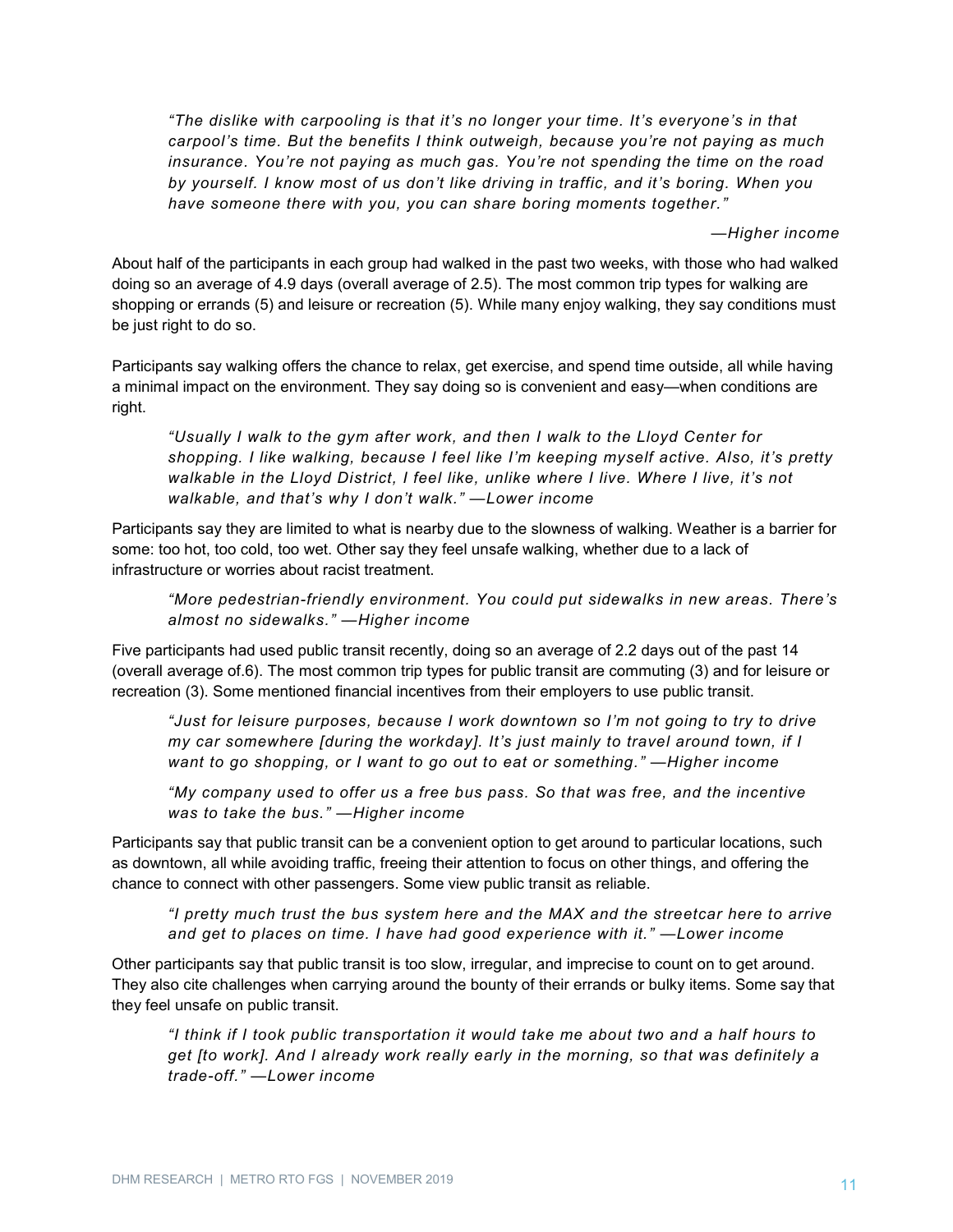Only one participant in each group had biked in the past week—they had done so on one of the last 14 days. Participants cite shopping, leisure, and going to the gym as reasons for their biking trips. Participants bike to avoid traffic and exercise, but they worry about their safety when biking.

Throughout the discussion, it became clear than participants use an amorphous calculus—with convenience at the forefront—to make decisions about how they'll get around. Key considerations include estimated and actual travel times, their starting and ending location, the type of trip they're taking, who they are traveling with, what time of day it is, what the weather is like, and the broader impact of their decisions. That said, using their personal vehicle is the current default and conditions must be ripe for them to use methods other than driving alone or carpooling.



**Chart 3 Interested in Using More Than Now**

However, participants did express interest in using other types of transportation more often, with each alternative to driving alone being listed by at least six of 17 participants. Lower-income residents seem more interested in using alternatives to driving, though likely face further barriers to doing so.

*"I would ride transit more if I could, if it was feasible, timely, I totally would, or safer, meaning cleaner and well lit and cameras." —Lower income*

*"I work in Portland, I live in Wilsonville, it's not really feasible for me time-wise. But when I live in Portland in a few months I would definitely like to take public transportation more." —Lower income*

*"And then if I had a bike, I would definitely ride it. Actually, there's not many places I have to go that are bikeable, that I'm not needing to carry stuff. I clean for a living, so I have to have my cleaning supplies, so it's not really feasible to take public transportation a lot." —Lower income*

# **3.4 Expanding transportation options**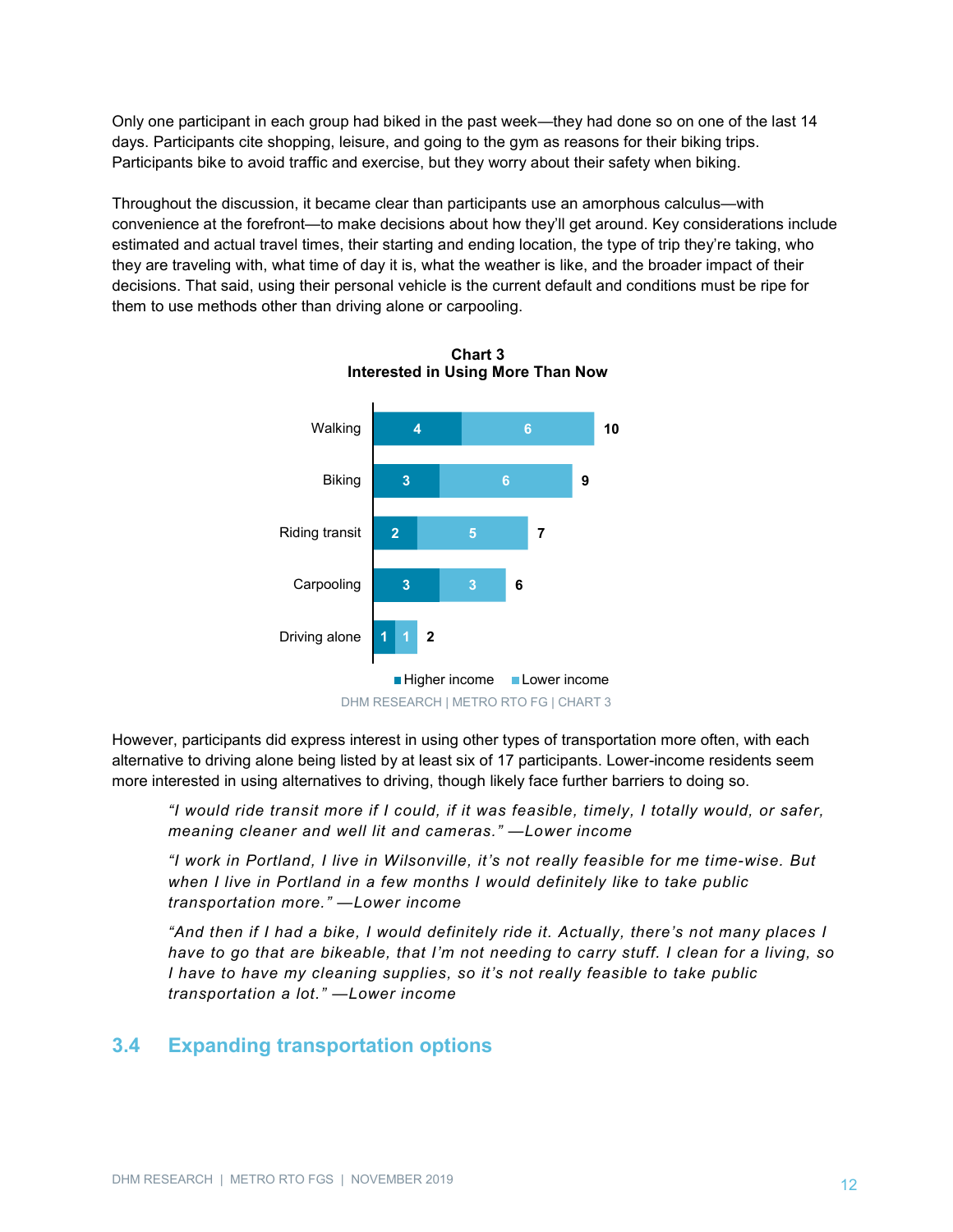Participants were asked whether they think the types of transportation they use is based on personal choice or conscribed by the conditions they face. A strong majority of each group say personal choice shapes their transportation decisions.





#### DHM RESEARCH | METRO RTO FG | CHART 4

Those who said the types of transportation they use are mostly based on personal choice reiterated that they make decisions based on the convenience, reliability, and travel time of the options available to them. Participants largely suggest that they find a routine that works for them and largely stick to it, though others say they make decisions on a day-to-day basis. Some describe the ability to choose as a luxury.

*"I like the convenience of a car for the distances I need to travel and the things that I need to get done. Using other options would be more time consuming. More of a hassle." —Lower income*

*"I am fortunate to own a car, a bike and a Hop pass, so I have many options available to me. Therefore, I have the freedom to choose what is best for me on a given day." —Lower income*

Participants who say their choices are based on the options available to them suggest that if conditions were different, they'd be likely to make other choices.

*"If I have the option, I would like to take public transportation. If the bus station is close to where I live and if it goes to the place I intend to go." —Lower income*

Participants were next asked what prevented them from using types of transportation other than driving alone and what might encourage them to do so.

Convenience and safety are the largest barriers for participants using other types of transportation. When it comes to convenience, participants say that driving tends to be the easiest, fastest, and least planningintensive option. They also mentioned the challenges of public transit: far away stops, indirect routes, longer travel times, and the difficulties of carrying along what people need for their days. Some said that a lack of knowledge—how to ride a bike, or information about the transportation options available to them was a barrier.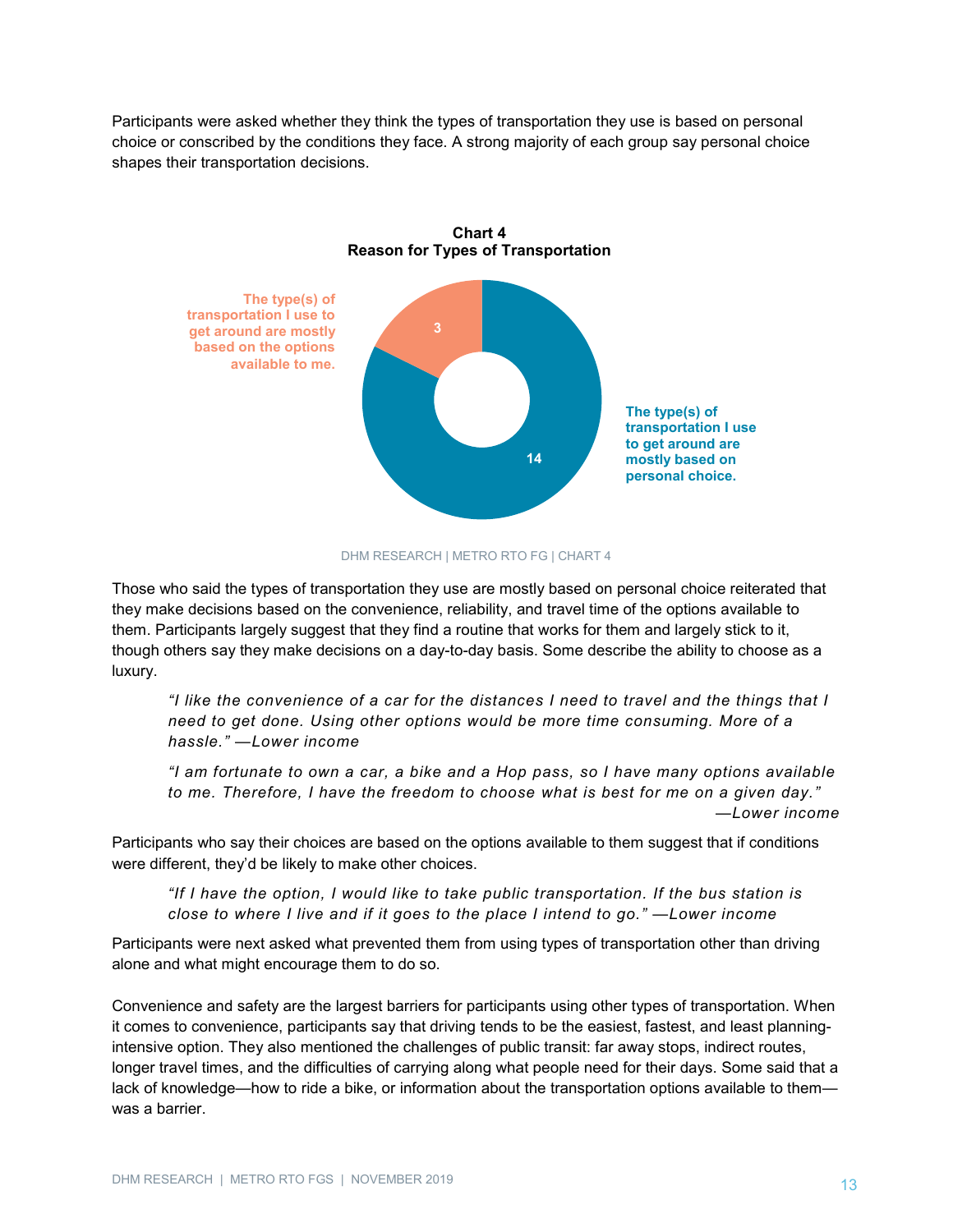*"Public transit does not always present a clear, direct route to where I need to go sometimes. If my choice is between a 15-minute solo car ride or a 45-minute two-bus route, I sometimes go with the car." —Lower income*

*"When I used to take the bus a lot, I used to know what the bus schedule was, and I'd know relatively what time to go, what time I would get there, so reliable timing. But since I'm not familiar with the different bus routes [you need] to know what to research, schedules, bus schedules if you want to do that." —Higher income*

Participants bring up safety concerns for biking, walking, and taking public transit. For the latter, they again mentioned feeling unsafe on account of lacking infrastructure—uncleanliness, inadequate lighting, no camera monitoring—and harassment, or worse. In the lower-income group, participants discussed the hate crimes and murders committed on the MAX in May of 2017 as dissuading them from taking transit.

*"I used to take public transit a lot when I was younger, because it gave me a sense of independence. But what pushed me to save up money and buy a car was because of all the bad experiences I had and times I felt unsafe." —Lower income*

Participants with children say they face further challenges using alternatives to driving their personal vehicles. They say that getting their children where they need to go is a delicate dance that requires planning and flexibility in order to get everyone to their destination on time. Others cite worries about their children's safety or the need to keep them engaged while traveling. In short, these participants put their children first and tend to believe that driving is the best option to meet their needs.

*"We've just honed our lifestyle to accommodate mostly my kids. But that accommodation is butting up against maybe what's better for my community as a whole." —Higher income*

Some participants with children express comfort with alternatives for their children, particularly as they age. These alternatives include riding public transit, taking the school bus, and walking. A few participants in each group were familiar with the Safe Routes to School program, though they have concerns about safety and weather.

*"My daughter is 15, and right now she takes the school bus, which is safe and convenient. But if that's not available, I would prefer that she should walk with a bunch of other companions, friends, walk to the school, which I did when I was young." —Lower income*

*I don't know so much about sending my kids out there like that, because of reckless drivers, other bicyclists, mean kids. There's just all kinds of things that I don't want them to experience that I went through, so I try to put this little shelter around them." —Lower income*

When asked about what might encourage them to use types of transportation other than driving alone more often, participants also often discuss the importance of convenience. They say that if other modes became more convenient—or driving less so—they'd be willing to change their behaviors. Participants desire improvements in the form of expanded routes, more frequent service, reduced travel times, and increased security for public transit (including at park and rides). They also say that infrastructure improvements to increase the safety of walking and biking would encourage them to use those types of transportation more. In all, were alternatives to rival the convenience of driving, participants would be happy to use them more often.

*"I think I would drive less if I had, if there were more frequent buses, because the bus stop is like two blocks away, but it only goes to one direction, one pathway. There's*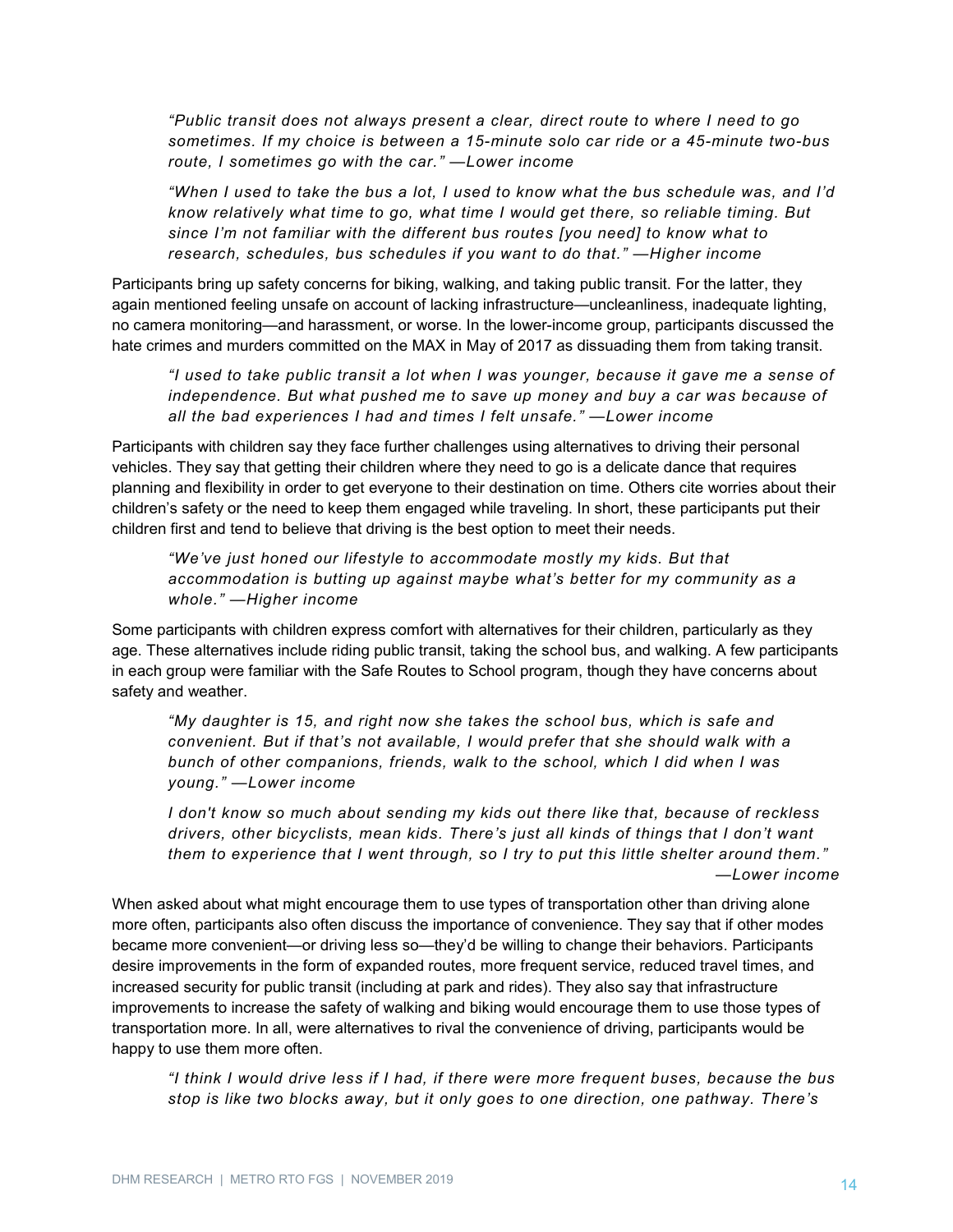*not a lot of variability…The ideal would be a sort of door-to-door kind of accessibility for public transportation." —Higher income*

Participants also say that the cheaper costs of alternative modes of transportation may encourage them to drive their personal vehicles less, especially if costs were reduced through incentives or the elimination of transit fares. Others say that the negative environmental impact of driving encourages them to use other types of transportation. Finally, participants say that they would be willing to drive less if where they live or their work situations made it easy to do so.

*"This system [of everyone driving] has very clear, obvious problems, and I decide to participate in that because it's more convenient for me or because it works better for me." —Lower income*

*"It's not really a transportation solution, but I would think the option to work at home reduces traffic. If everyone, 50% of Portland started working at home, that would be great." —Higher income*

Next, participants were presented with a list of ways that government agencies could motivate residents to use other types of transportation besides driving alone. This list was determined based on the top scoring programs in the prior quantitative survey. Participants rate financial incentives, safety enhancements, and street improvements as their top programs.





DHM RESEARCH | METRO RTO FG | CHART 5

Almost all participants listed financial incentives in their top three, and six participants listed it as their most motivating program—five of those six were lower-income residents, suggesting that cost is a more pressing barrier for this audience. Participants believe that these incentives would encourage behavior change, using the high costs of driving as a leverage point. They call for free public transit access rather than reduced fares.

*"I believe public transportation, like any other service for the public, should be free and accessible to all." —Lower income*

*"But I said I would only consider it if it's free, not reduced, because if it's free I don't have to weigh the cost at all, but if it it's reduced it's still a financial burden on me."*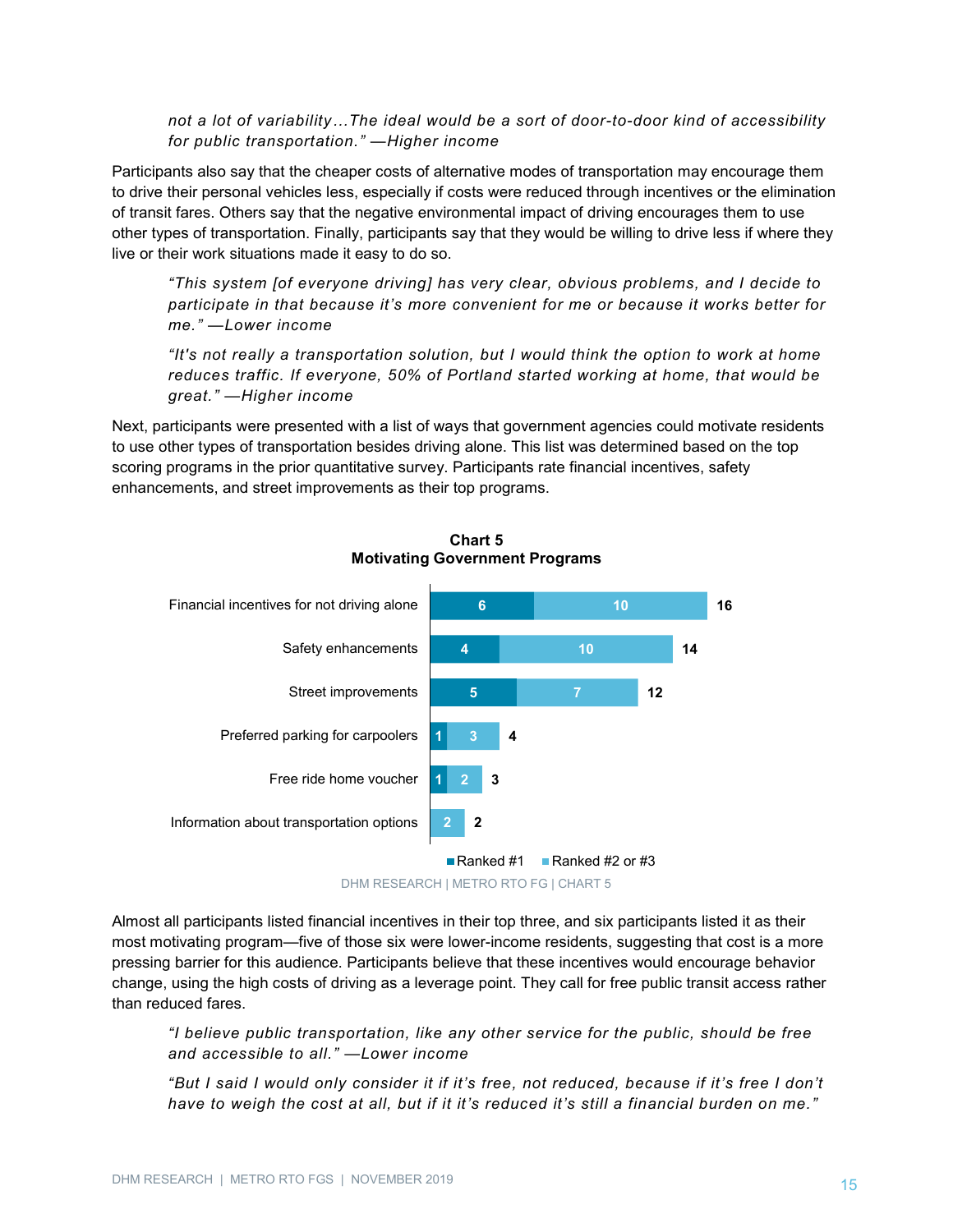#### *—Lower income*

Nearly as many participants listed safety enhancements like painted crosswalks, bike lanes, or barriers from cars in their top three, including four who said it was most the most motivating option to them. Some say that these kinds of improvements would mitigate safety concerns they have for the shorter trips they'd like to take by walking or biking, while others have more intractable concerns.

*"I always like to see taxpayer dollars going to help improve areas of our community." —Higher income*

*"I don't feel safe when walking even short distances alone, even when well lit." —Lower income*

Street improvements such as lighting, seating, or trees were also popular: 12 listed them in their top three and five did so as their most motivating option. Participants say that these improvements—lighting in particular—would make them feel safer when using types of transportation other than driving.

*"It's just too dark. I just feel it's so unsafe for biking or walking. Or at night you can't see people." —Lower income*

*"I had people follow me home on a bus. That wasn't a very good experience. I lived right off of a somewhat busy area, but in order to get to my house I had to go through a dark alleyway. Number one is just security." —Higher income*

Participants were also asked how important they thought each program was for improving the Portland metro area's transportation system.



**Chart 6 Importance of Government Programs**

DHM RESEARCH | METRO RTO FG | CHART 6

The results largely mirror those from the prior exercise and show that participants see each of these programs as having value for the region. While the most motivating program, financial incentives, is seen as somewhat less important for the region than safety enhancements and street improvements. Lowerincome residents tend to place higher importance on each kind of program.

# **3.5 Final advice**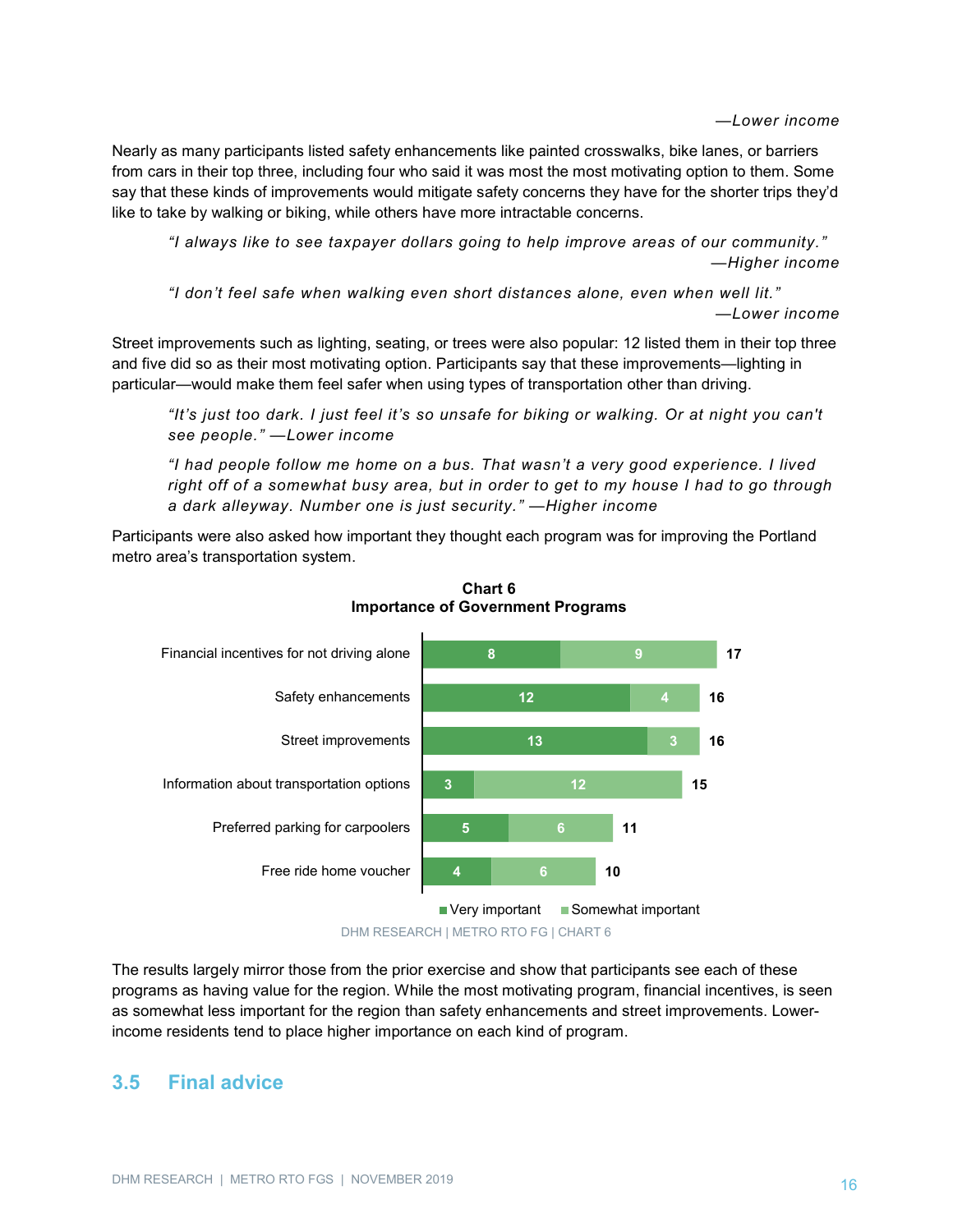To close the groups, participants were asked if they had any final advice for Metro about how to encourage more people to travel by other types of transportation more often. Participants mentioned more options for people who live further from the center of Portland, infrastructure investments to improve safety, and the importance of educating people about the options available to them.

*"I think if we were reminded more often that all this exists and that it's a good thing for us in so many ways, we need to make that choice. It should come to my mind first rather than jumping in the car." —Higher income*

In the lower-income group, participants talked about the importance of free public transit, with some harkening back to TriMet's Fareless Square program, which ran from 1975 to 2012.

*"I think seeing that option of free public transportation would so incredibly change the game in Portland and anywhere else...I feel like we give enough to the city from our labor and our work, and I think that would be a really incredible thing that was returned to the people." —Lower income*

*"I would say 25 years ago, Portland downtown metro used to offer free local to everybody, including all of us, our bosses and owners, they all used to take free bus and transport downtown. And nobody was ashamed." —Lower income*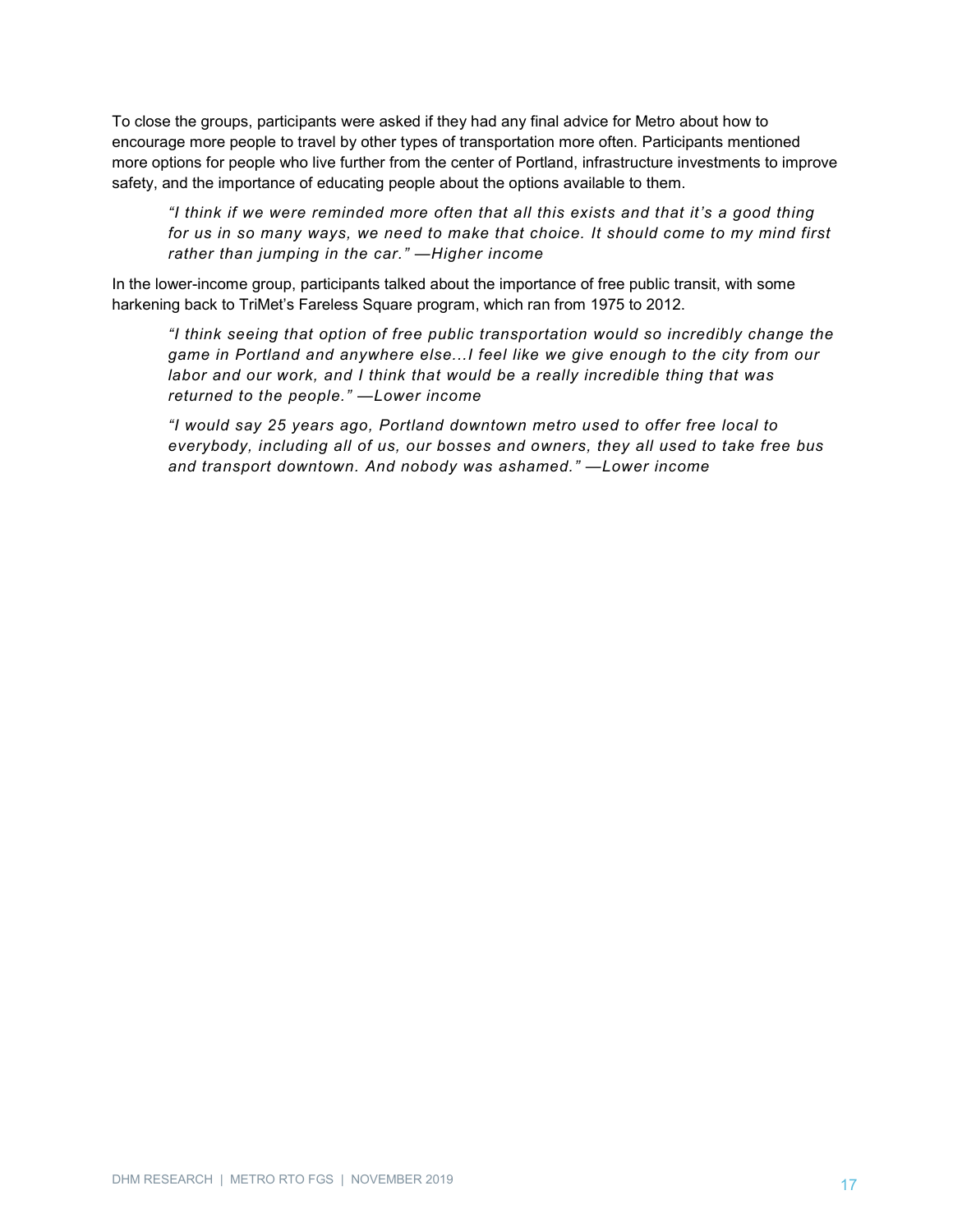# **Appendix 4**

#### **Appendix A Participant Demographics and Written Exercises**

#### **Metro RTO Focus Groups DHM Research Project #: 00888**

#### **Group 1; Higher-income Asian residents; 11/26/19 (a.m.); Portland; N=7 Group 2; Lower-income Asian residents; 11/26/19 (p.m.); Portland; N=10**

| City and zip code    |                      |  |  |
|----------------------|----------------------|--|--|
| <b>Group 1</b>       | <b>Group 2</b>       |  |  |
| Beaverton, 97003     | Happy Valley, 97086  |  |  |
| Gresham, 97080       | Oregon City, 97045   |  |  |
| Milwaukie, 97222     | Portland, 97212      |  |  |
| Portland, 97210      | Portland, 97213      |  |  |
| Portland, 97219      | Portland, 97216      |  |  |
| Portland, 97229      | Portland, 97233      |  |  |
| <b>Tigard, 97223</b> | Portland, 97236      |  |  |
|                      | Portland, 97266      |  |  |
|                      | <b>Tigard, 97224</b> |  |  |
|                      | Wilsonville, 97070   |  |  |

#### **Employment**

| <b>Response category</b>     | <b>Group 1</b> | <b>Group 2</b> |
|------------------------------|----------------|----------------|
| Employed full time           |                |                |
| Employed part time           |                |                |
| Unemployed: looking for work | --             |                |
| Unemployed: not looking      |                | --             |
| Retired                      |                | --             |

#### **Occupation**

| <b>Group 1</b>                    | <b>Group 2</b>           |
|-----------------------------------|--------------------------|
| [Nothing written]                 | Administrative assistant |
| Engineer                          | Educator                 |
| NW Natural customer service agent | General contractor       |
| Project engineer                  | Healthcare interpreter   |
| Retired information management    | Presenter                |
| Retired orthoptist                | Research annalist        |
| Stay-at-home parent               | Self-employed cleaner    |
|                                   | <b>Student</b>           |
|                                   | Technician               |
|                                   | Vault teller             |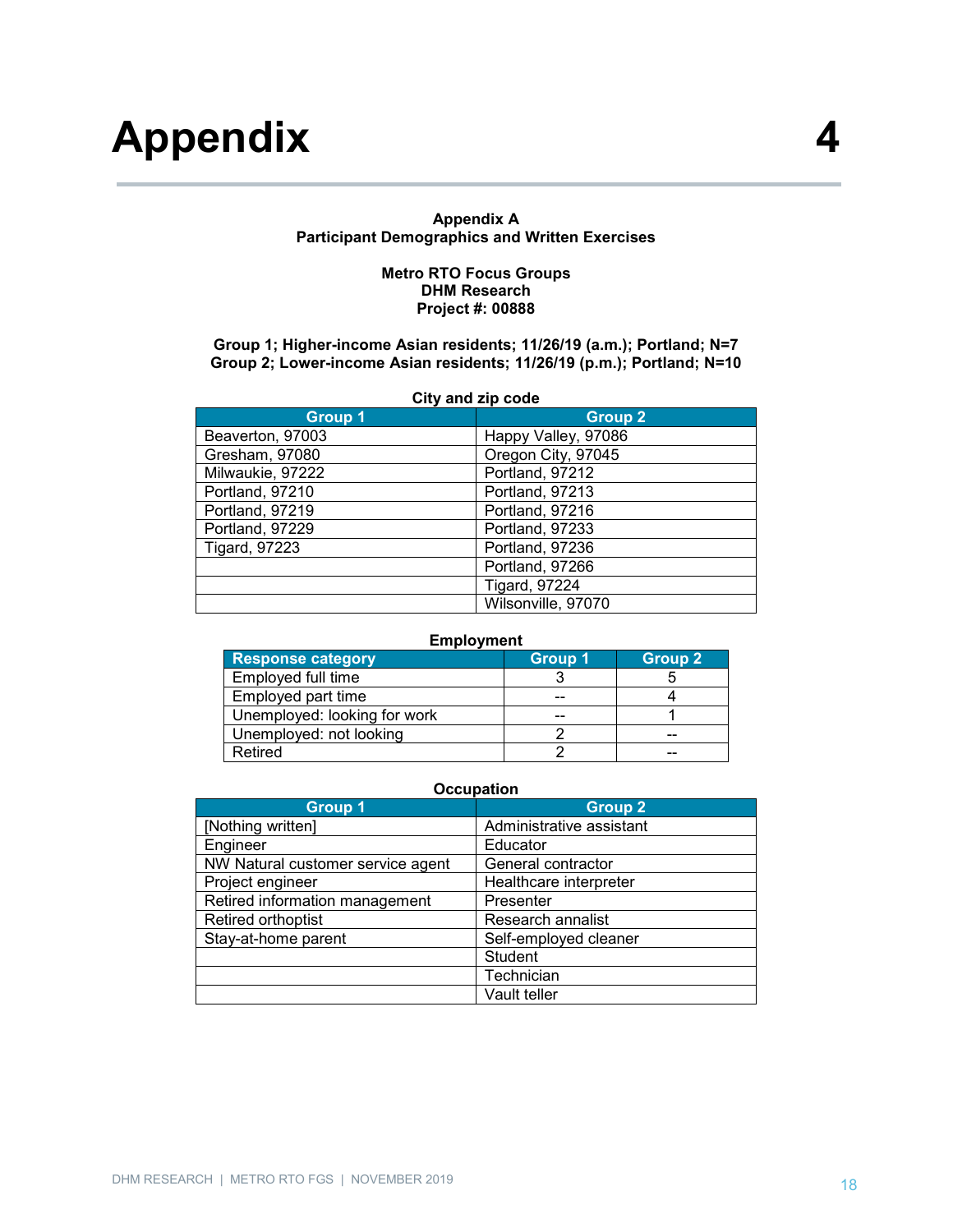# **Education level**

| <b>Response category</b>       | Group 1 | <b>Group 2</b> |
|--------------------------------|---------|----------------|
| Less than high school graduate | --      |                |
| High school diploma / GED      | --      | --             |
| Some college; 2-year degree    |         |                |
| College degree; 4-year degree  |         |                |
| Post-graduate degree           |         |                |

#### **Household income**

| <b>Response category</b> | <b>Group 1</b> | Group 2 |
|--------------------------|----------------|---------|
| Less than \$29,000       | --             |         |
| \$30,000-\$39,999        | --             |         |
| \$40,000-\$49,999        |                |         |
| \$50,000-\$74,999        |                |         |
| \$75,000-\$99,000        | 3              |         |
| \$100,000-\$149,000      |                | --      |
| More than \$150,000      |                |         |

**Age**

| <b>Response category</b>                                                          | <b>Group 1</b> | <b>Group 2</b> |
|-----------------------------------------------------------------------------------|----------------|----------------|
| $18 - 24$                                                                         |                | --             |
| $25 - 34$                                                                         |                |                |
|                                                                                   |                |                |
|                                                                                   |                |                |
| $\frac{28844}{35 - 44}$<br>$\frac{45 - 54}{55 - 64}$<br>$\frac{55 - 64}{65 - 74}$ |                |                |
|                                                                                   | --             | --             |
| $75+$                                                                             |                | --             |

# **Gender**

| <b>Response category</b>            | <b>Group 1</b> | <b>Group 2</b> |
|-------------------------------------|----------------|----------------|
| Man                                 |                |                |
| Woman                               |                |                |
| Transgender                         |                | --             |
| Non-binary or gender non-conforming |                |                |
| A gender not listed above           |                | --             |
| Prefer not to answer                |                |                |

# **Racial or ethnic identity\***

| <b>Response category</b>             | <b>Group 1</b> | <b>Group 2</b> |
|--------------------------------------|----------------|----------------|
| <b>Black or African American</b>     |                |                |
| Hispanic or Latina/o/x               |                |                |
| Native American, American Indian, or |                |                |
| Alaska Native                        |                |                |
| Asian or Asian American              |                | 10             |
| Native Hawaiian or Pacific Islander  |                |                |
| White                                |                | 2              |
| An ethnicity not listed              |                |                |
| Prefer not to respond                |                |                |

\*Multiple responses accepted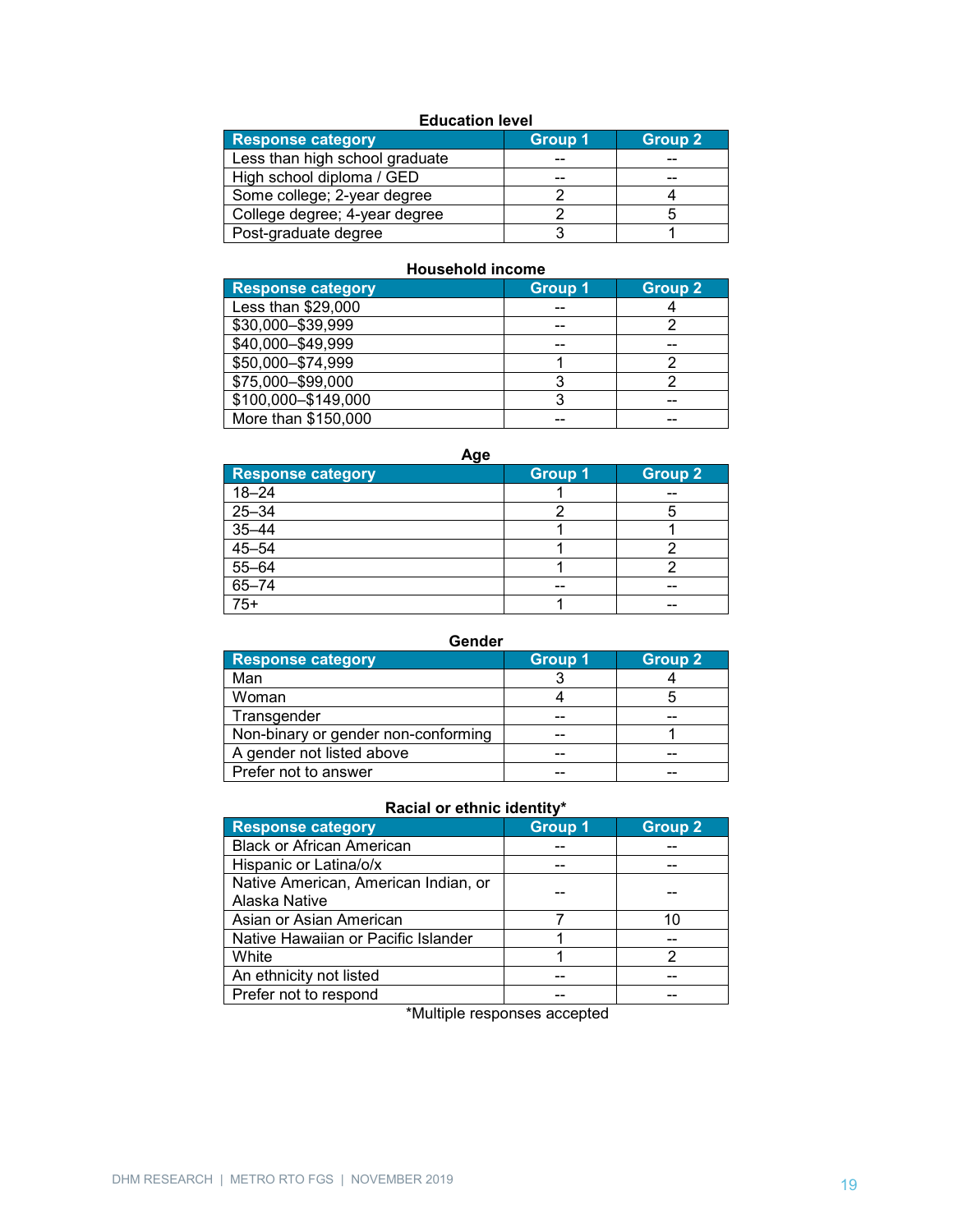# **Written Exercise 1**

# **There are many different ways of getting around, such as by car, public transportation, biking, walking, and other ways.**

# **What do you like most about getting around in the Portland Metro area?**

# **Group 1**

- Everything is close by, can get to in under an hour; there is more than one transportation option
- I like the availability and accessibility of daily needs: stores, library, post office, restaurants
- It is easy to get around Portland (ether via highway or back streets)
- I like most of getting around by car, biking, and walking
- Options: scooter, bus, MAX, bikes, streetcar; "bike" lanes; there are a lot of options and opportunities to try out each mode of transportation
- **People biking; scenic routes such as restaurants or arts and nature**
- Rideshares. Fast and no work; MAX; used to roads; leave near I-5 entrance

# **Group 2**

- By car, most like. It's faster. Walking.
- **I get around the Portland area by a car. Other drivers seem to be more courteous than California** drivers.
- **I know my way around Portland fairly well. There's always an alternate route.**
- I like getting around by car the most because it's convenient. The statement is only valid if I go to places with easy parking. I also like the MAX. it can take me to most of the places in the Portland metro area.
- I like that many options are available for getting from point A to B.
- **EXECT** Like taking MAX. It feels safe on road and punctual, on time.
- Most everything that I've involved in is fairly close: 10–25 minutes.
- **Portland is smaller than other cities I've lived in—quicker to get around.**
- The scenery. Convenience if in Portland area.
- There are many different options/ways to get around and most things are relatively close or easy to get to.

# **What do you dislike most about getting around the Portland Metro area?**

- Aggressive drivers and docile drivers. Both are trying to drive their way.
- I dislike getting around by car with lots of traffic and aggressive drivers.
- I dislike the fact that it is so difficult to access things/places that are not in my immediate neighborhood.
- Random city planning (varied one-way streets vs. two-way, lots of dead ends). Angry bicycle drivers.
- Security, not all modes or drop off location can be considered safe. Dark, alleyways.
- Traffic seems to be worse. More congestion. Public transit is not very good.
- **Traffic; homeless area; reckless driving; destruction of area or littering.**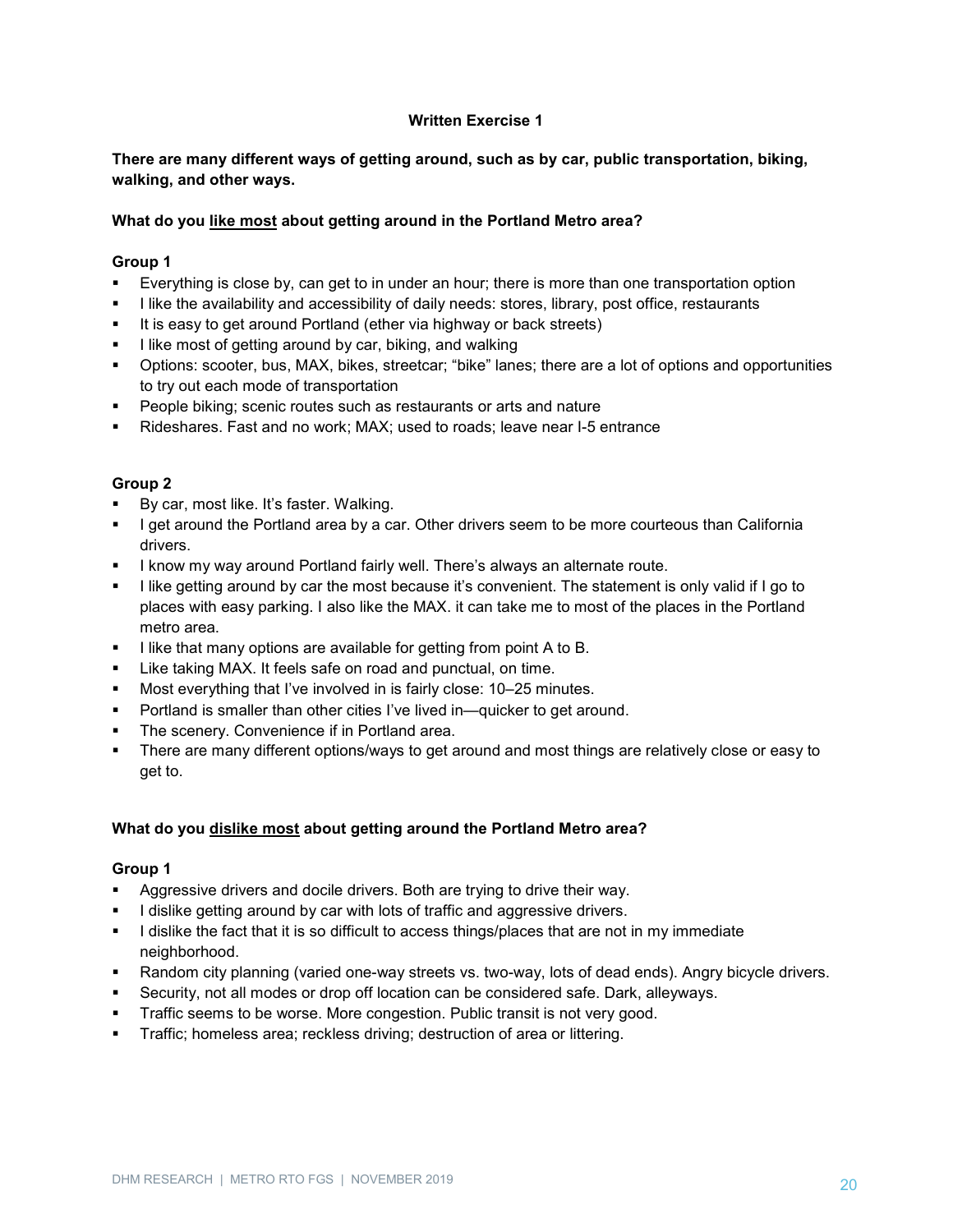- **Buses not available in many areas, especially Clackamas.**
- I absolutely hate driving to the downtown area where parking is impossible. I do not like taking the bus. It's slow and I am not familiar with the stops. Bus is not always reliable. Sometimes it runs late, and you have to wait another 25 minutes. I hate traffic. 84 and 205 are always congested.
- I dislike the traffic. And people staring at their phones while crossing the street.
- **I do not like biking. It's dangerous. Traffic. Rush hour.**
- **Lack of super late-night/24-hour public transit. Bus routes convoluted.**
- Portland is not car friendly.
- **Traffic.**
- **Traffic (if driving).**
- **Traffic is getting worse. Amount of reckless drivers, pedestrians, and bicyclists.**
- **Traffic! Parking!**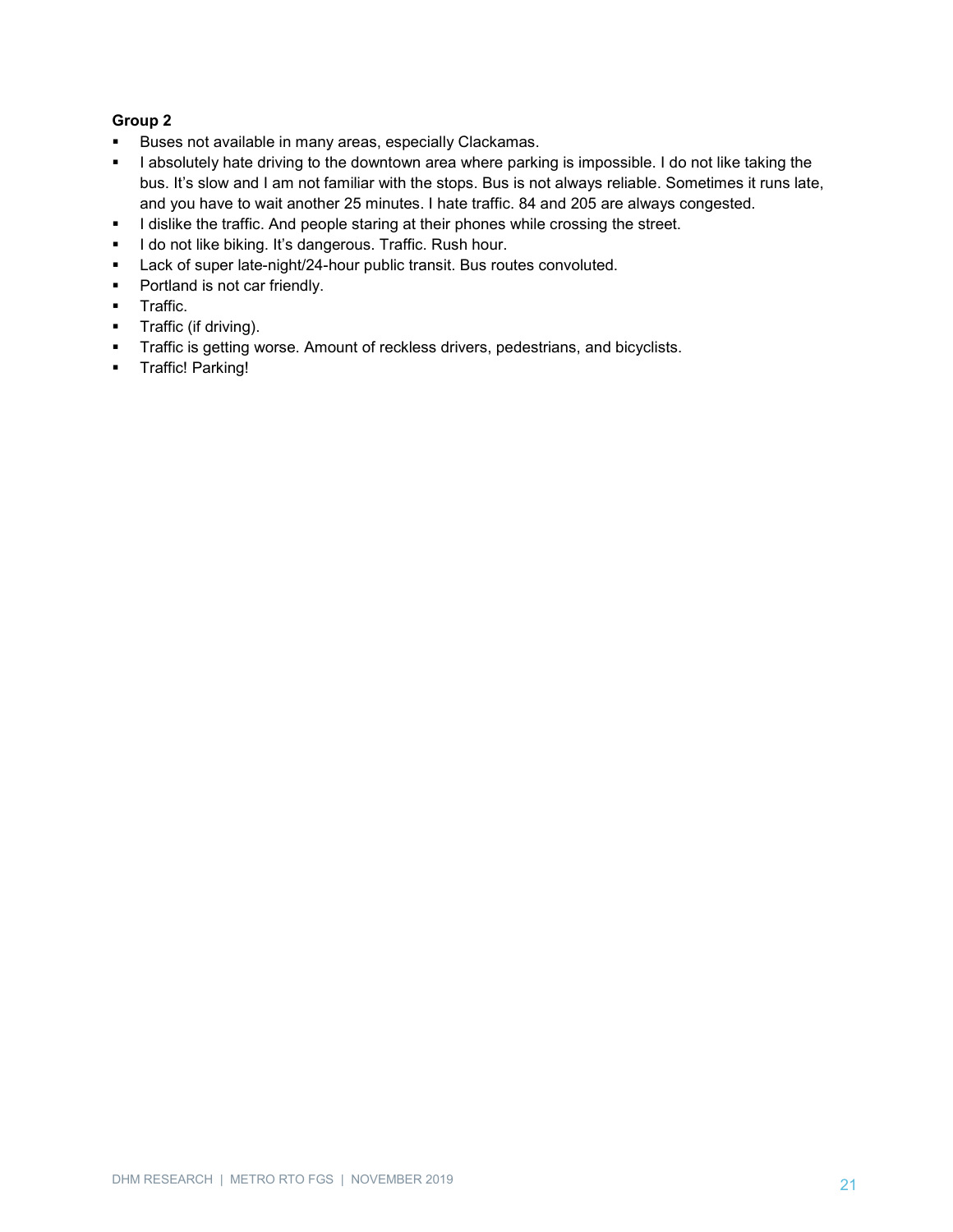#### **Written Exercise 2**

#### **Select the top three priorities from below that impact your decisions about how to travel.**

|                  | <b>Response category</b>                                                     | <b>Group 1</b> | <b>Group 2</b> | <b>Total</b> |
|------------------|------------------------------------------------------------------------------|----------------|----------------|--------------|
| А.               | Reducing my greenhouse gas emissions                                         |                |                | 2            |
|                  | B. Having reliable travel times                                              |                | 4              |              |
|                  | C. Feeling safe from potential accidents or physical harm while<br>traveling | 4              | 3              |              |
|                  | D. Feeling free from potential harassment or mistreatment while<br>traveling |                |                |              |
| Е.               | Reducing my travel times                                                     |                | 4              |              |
| $\overline{F}$ . | Being able to travel with members of my family or other loved ones           |                | 2              | 3            |
|                  | G. Having transportation that is physically accessible to me                 |                |                |              |
| Η.               | Having flexibility to adapt my plans if needed                               |                |                |              |
| I.               | Having public transportation routes that go where I need                     |                | 2              |              |
| J.               | Reducing my transportation costs                                             |                |                |              |
| Κ.               | Being able to combine multiple types of transportation when<br>traveling     |                | 2              |              |
| L.               | Being able to get where I need to go simply and easily                       |                | 5              | 6            |
| М.               | Being able to combine multiple stops in one trip                             | 2              |                | 3            |
| N.               | Being able to find information about travel options                          |                |                |              |
| О.               | Avoiding sitting in traffic or congestion                                    | 3              | 4              |              |
| Ρ.               | Avoiding bad weather                                                         |                |                |              |
| Q.               | Getting physical activity from biking or walking                             |                |                |              |
| R.               | Other:                                                                       |                |                |              |

#### **Write a brief description why you chose each one.**

#### **A. Reducing my greenhouse gas emissions**

#### **Group 1**

- **Environment is important to me**
- I have a big issue with loitering as it causes pollution and we need to create industries to clean up the garbage which creates global warming.

# **Group 2**

[Not chosen]

# **B. Having reliable travel times**

- Ability to plan activities best requires reliability of travel times
- **Being able to schedule the day and route for consistency so there is no need to rush**
- I like to have reliable transportation in case an emergency happens or there is a stop I need to make at the store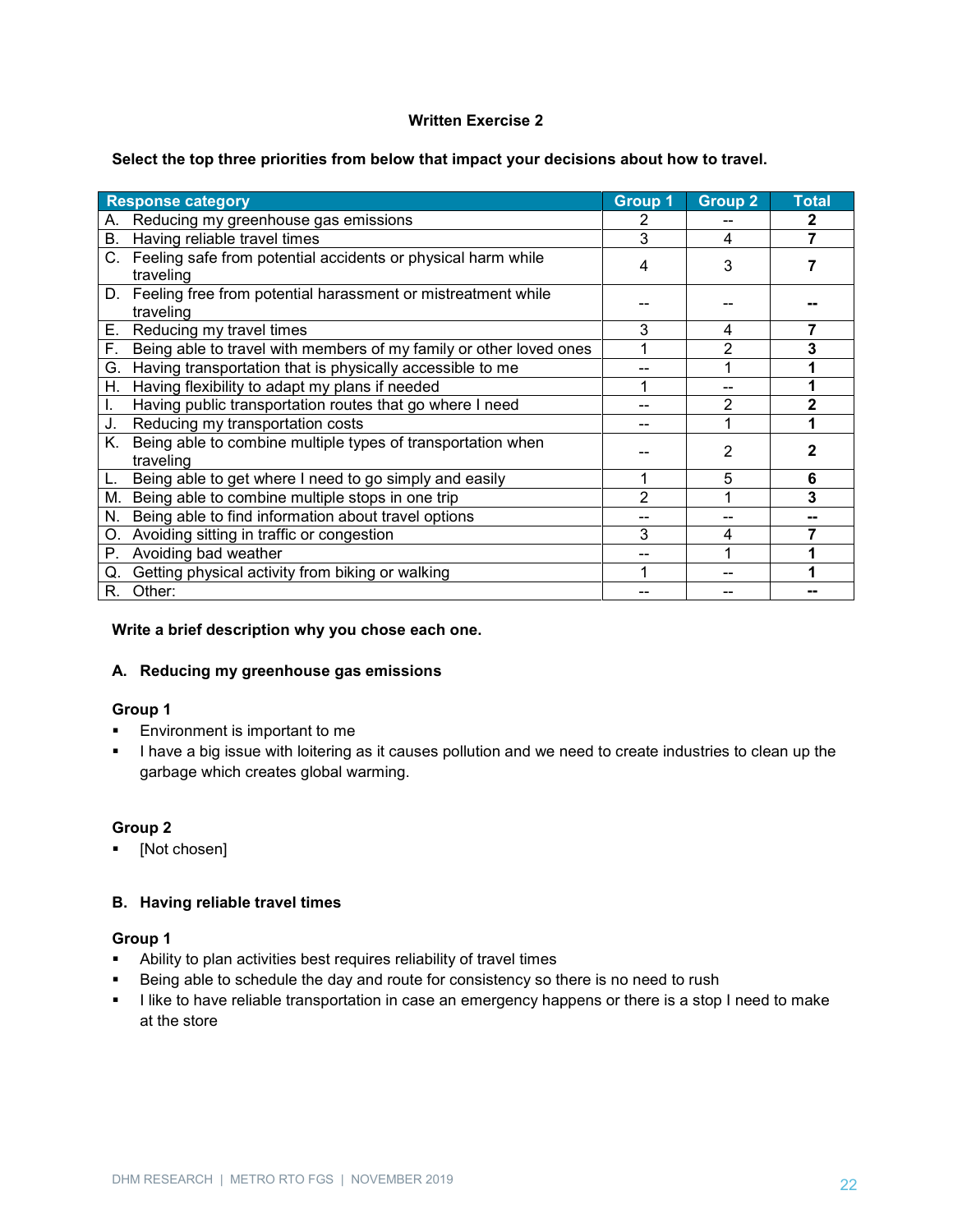# **Group 2**

- **•** Definite means of transportation to reach my destination on time
- **I** hate running late or stressing about time
- I need to be able to get places on time (work, kids, school, etc.)
- I need to know when I can get to my appointments (on time).

# **C. Feeling safe from potential accidents or physical harm while traveling**

# **Group 1**

- As more and more people on the road, the potential of having accident is high. That's why I get scared while traveling.
- **Having a newborn.**
- **I** don't want to endure loss of life, ability to live, and costs associated (medical and auto).
- In the Asian community, we get a lot of discrimination and I like to feel safe in my own area.

# **Group 2**

- I have children and like to be confident that they are safe while traveling using any transportation.
- I have felt unsafe when taking public transportation, alone or with others.
- **Travel too dark at night.**

#### **D. Feeling free from potential harassment or mistreatment while traveling** [Not chosen]

# **E. Reducing my travel times**

# **Group 1**

- **I** l hate sitting in traffic
- $\blacksquare$  I like to be efficient
- I would prefer to spend less time on the road and use it elsewhere

# **Group 2**

- I don't like to spend a lot of time traveling.
- I spend so much time driving as is! Even when avoiding driving during rush hour.
- Most often I am interested in shortest travel time.
- The less time spent commuting and the more time spent at the actual location, the better.

# **F. Being able to travel with members of my family or other loved ones**

# **Group 1**

 Being in a car is always fun with people I love. Meeting people is also interesting in buses and rideshares

# **Group 2**

I do not like to be alone, especially taking public transportation. I like to spend time with my loved ones. That's the reason why I carpool with my boyfriend.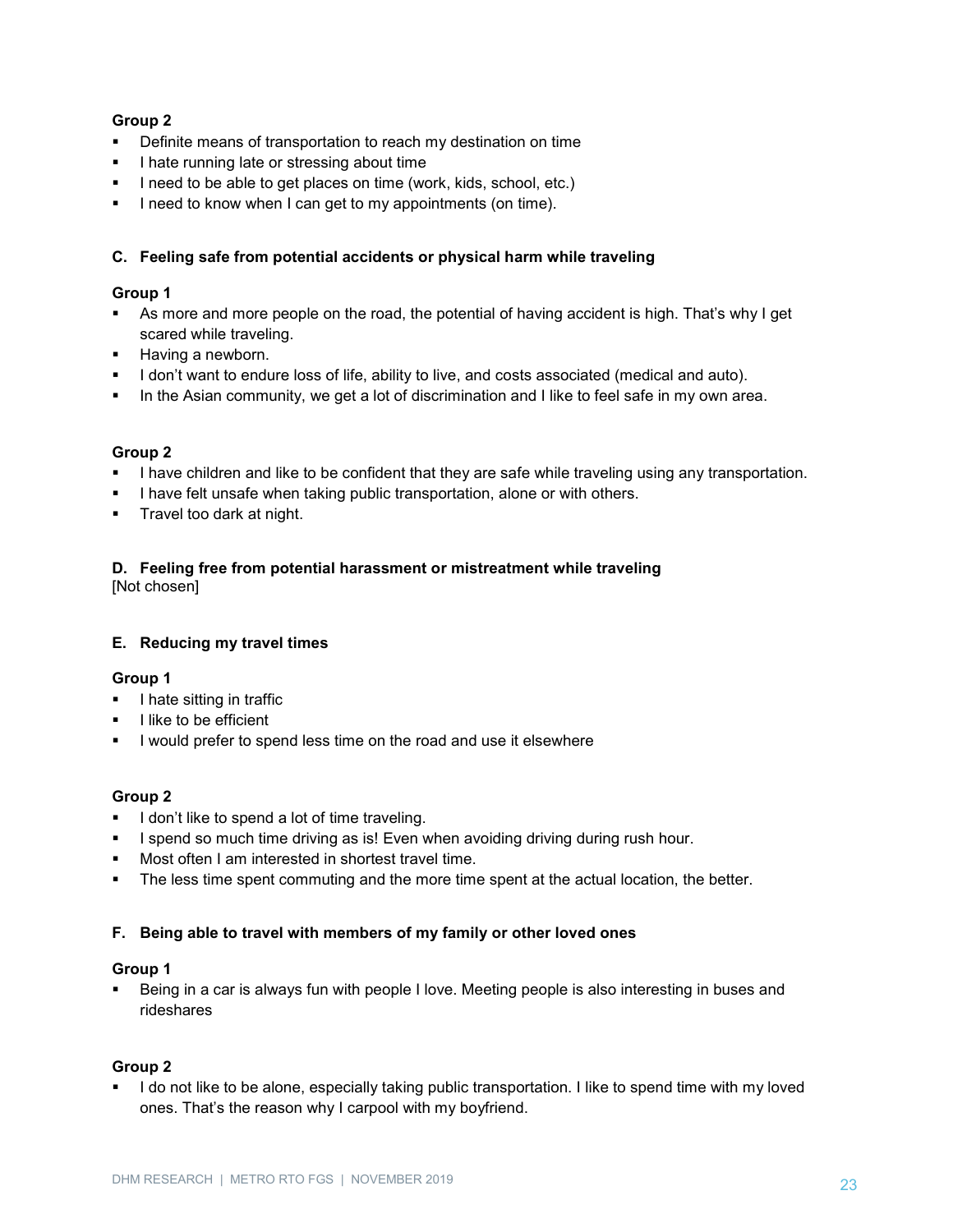When using public transportation, I usually travel alone due to lack of cleanliness and the patrons of the bus/MAX.

#### **G. Having transportation that is physically accessible to me**

#### **Group 1**

[Not chosen]

#### **Group 2**

**I** need convenience in my life due to hectic/busy schedules; can't sit around waiting for transportation.

#### **H. Having flexibility to adapt my plans if needed**

#### **Group 1**

**Having options helps. Have senior mother to take care of** 

#### **Group 2**

[Not chosen]

#### **I. Having public transportation routes that go where I need**

#### **Group 1**

[Not chosen]

# **Group 2**

- Lots of areas where public transportation doesn't even offer to go
- Making it easy to get to the place I want to go

# **J. Reducing my transportation costs**

# **Group 1**

[Not chosen]

# **Group 2**

 Parking is \$115 per month for work. That's why I choose to carpool with my boyfriend. If we both drive, it increases gas money and parking costs.

# **K. Being able to combine multiple types of transportation when traveling**

#### **Group 1**

[Not chosen]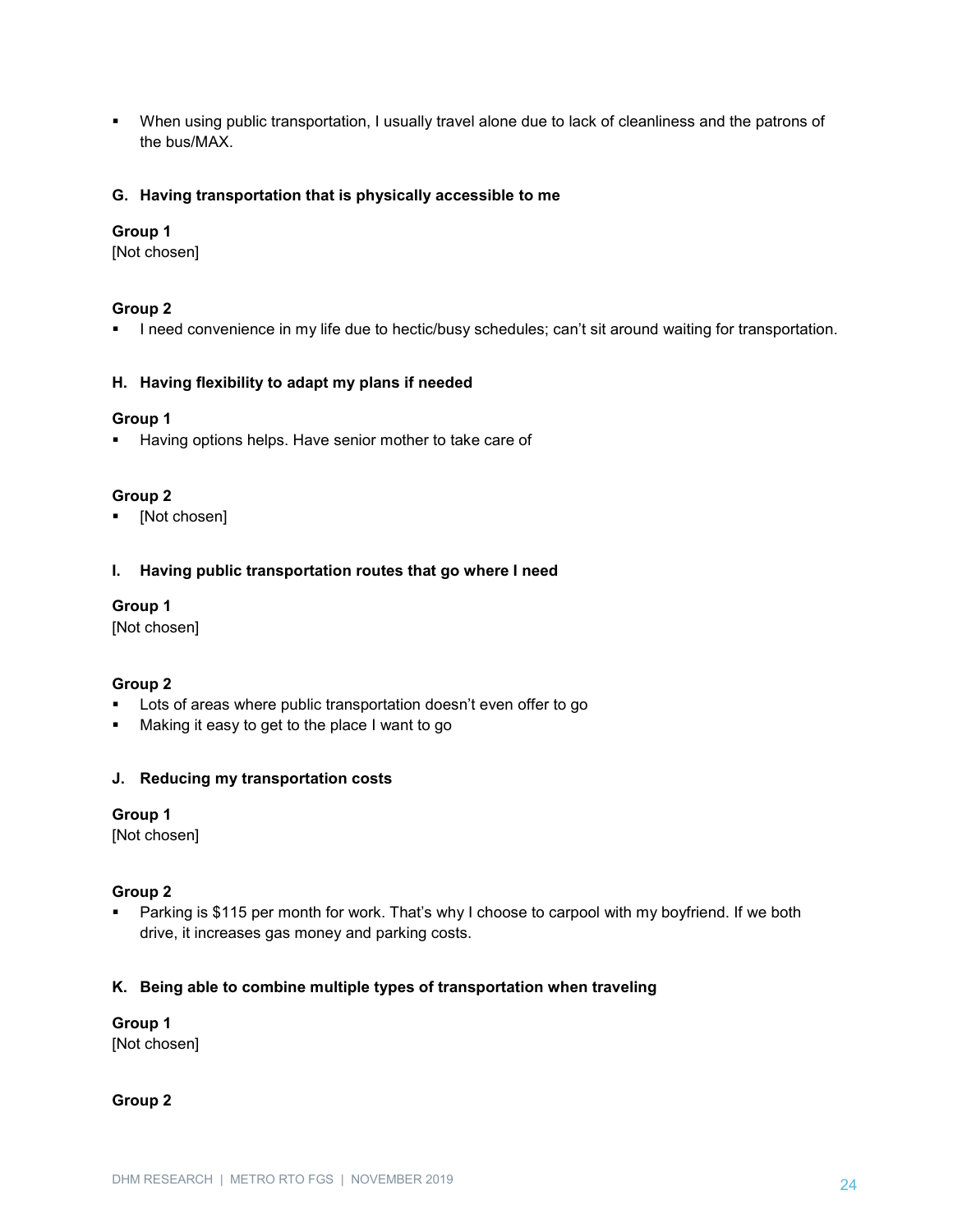- Driving to a park and ride, using MAX to get places, streetcar or bus is easier for parking and traffic but not timely.
- When choosing public transportation as an option I'm interested in park and rides in order to reduce travel times.

# **L. Being able to get where I need to go simply and easily**

# **Group 1**

**I** prefer to take direct routes

#### **Group 2**

- Busy life=need convenience, reliability, and need to get to places on time.
- **Ease of transport is ideal for me. Less complicated, the better.**
- If I want to go downtown, I choose to take the MAX because finding parking is difficult. Also, parking cost is more expensive. It's just easier to take the MAX when I go to downtown.
- **Make travel simple so I can be on time.**
- To keep things uncomplicated.

#### **M. Being able to combine multiple stops in one trip**

#### **Group 1**

- Save time when doing multiple things in one trip
- Time is very important to me. Being able to estimate and schedule everything as efficiently as possible while away from home

# **Group 2**

**Efficiency** 

#### **N. Being able to find information about travel options**

[Not chosen]

#### **O. Avoiding sitting in traffic or congestion**

#### **Group 1**

- Causes stress and frustration which decreases my pleasure in life.
- **I** try to avoid sitting in traffic and congestion as much as I can while traveling.
- **Sitting in traffic sucks.**

- It took lots of time to work at rush hours.
- **EXELLESS** Stress on myself and car. Able to do other things, not waste time in car.
- **Waste of time and burning fuel.**
- When driving I will look up multiple routes and chose the one with the least amount of traffic.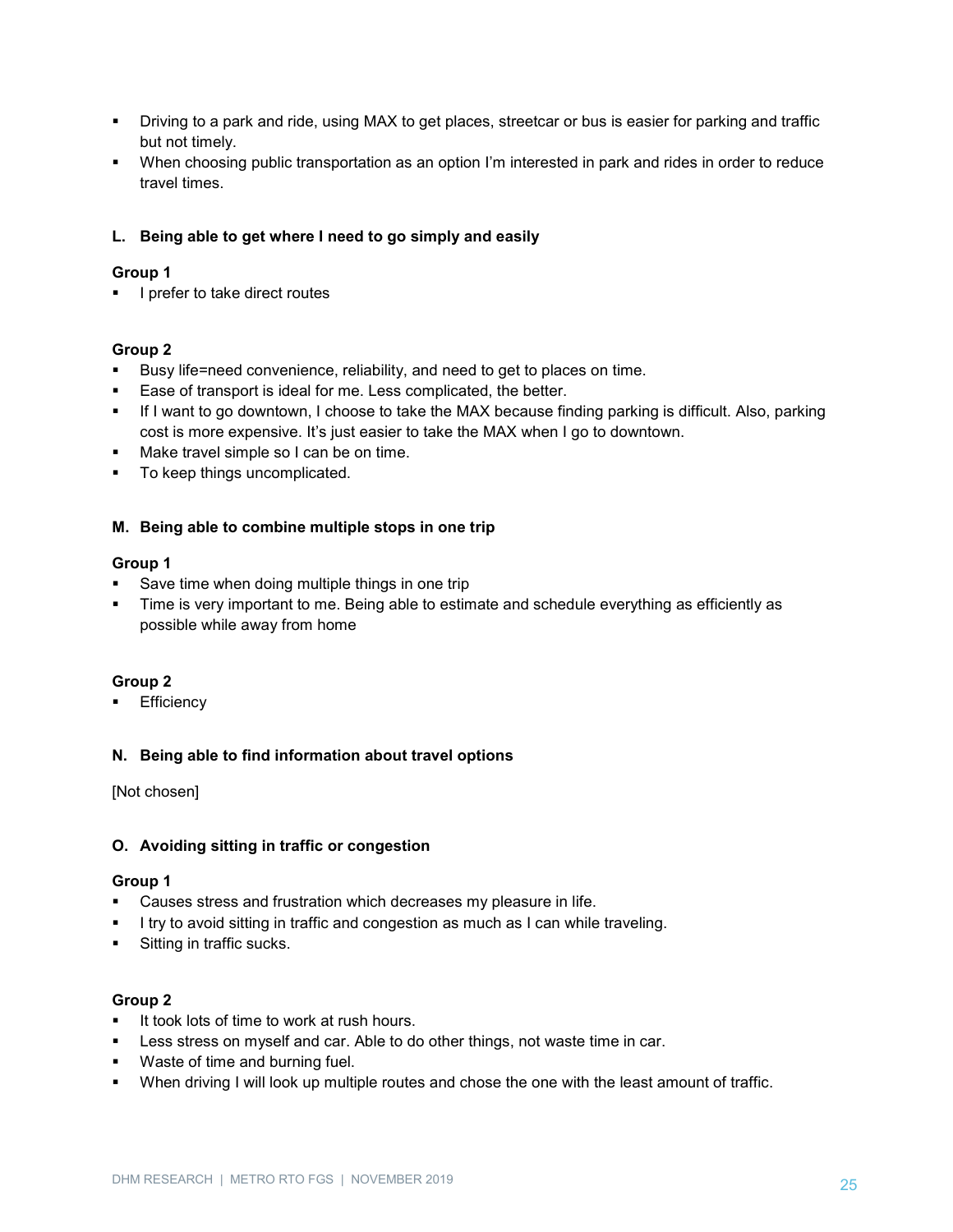# **P. Avoiding bad weather**

# **Group 1**

[Not chosen]

# **Group 2**

I hate wet clothes. #1 pet peeve

# **Q. Getting physical activity from biking or walking**

# **Group 1**

 If I can combine physical activity with other tasks and errands it's all the better. Eliminates need to stress over parking.

# **Group 2**

[Not chosen]

# **R. Other:**

[Not chosen]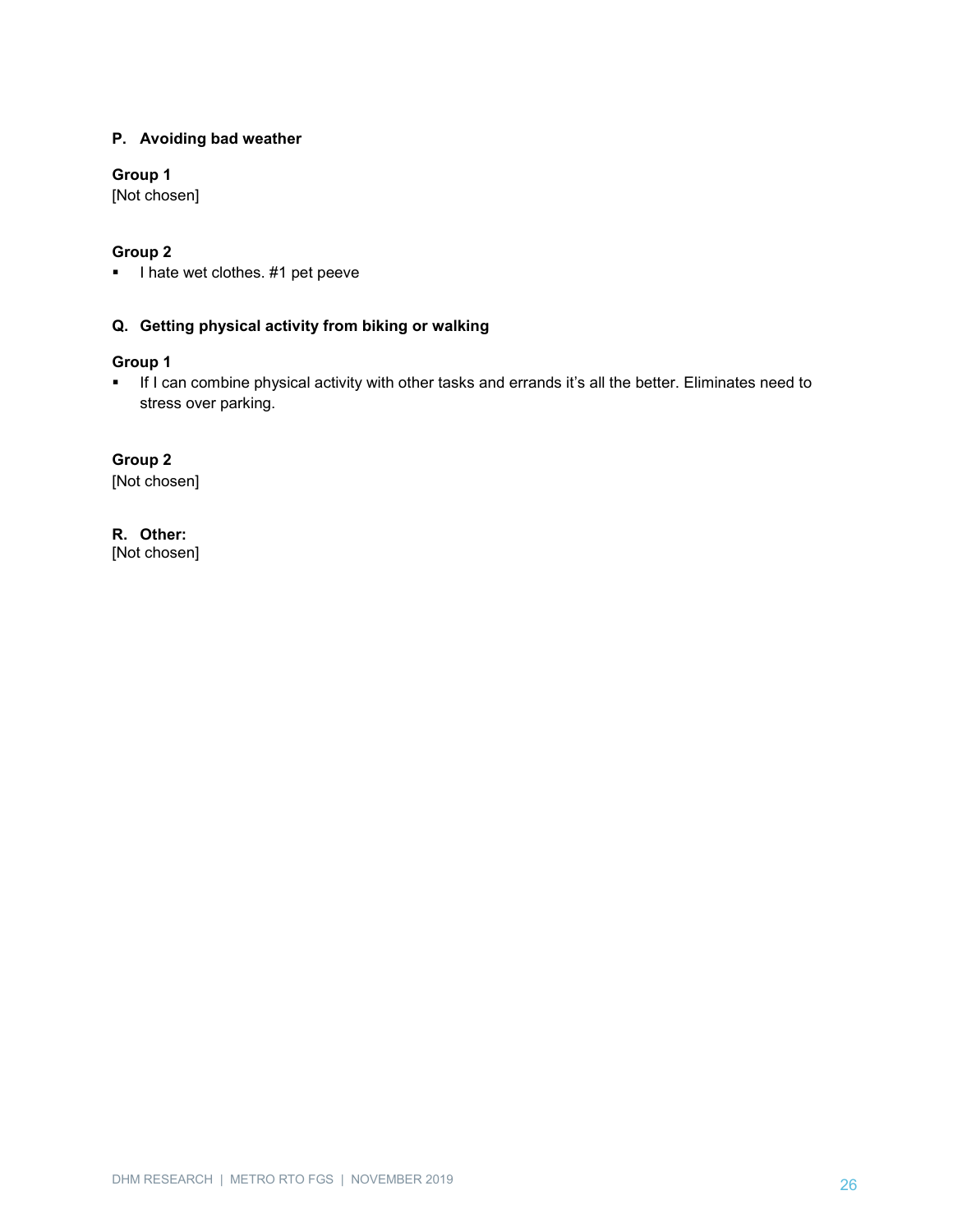# **Written Exercise 3**

**In the past two weeks, how many days did you use each of the following types of transportation? Keep in mind that this is for trips to get around, not for exercise or for fun.**

| <b>Response category</b>                                                                           | <b>Group 1</b><br><b>Mean</b> | Group 2<br><b>Mean</b> | <b>Total</b><br><b>Mean</b> |
|----------------------------------------------------------------------------------------------------|-------------------------------|------------------------|-----------------------------|
| Drive alone in a car (including driving people younger<br>than age 18)                             | 10.7                          | 12.0                   | 11.5                        |
| Ride public transit (Bus, MAX, WES, Streetcar, Aerial<br>Tram, TriMet, TriMet LIFT, C-Tran, SMART) | 0.6                           | 0.7                    | 0.6                         |
| <b>Bike</b>                                                                                        | 0.1                           | 0.1                    | 0.1                         |
| Walk (includes mobility aid such as a motorized<br>wheelchair)                                     | 3.4                           | 2.0                    | 2.5                         |
| Carpool (as a driver or passenger)                                                                 | 71                            | 6.7                    | 6.9                         |

|                                                                                                    | <b>Group 1</b>   | <b>Group 2</b>   | <b>Total</b>     |
|----------------------------------------------------------------------------------------------------|------------------|------------------|------------------|
| <b>Response category</b>                                                                           | <b>Responses</b> | <b>Responses</b> | <b>Responses</b> |
| Drive alone in a car (including driving people younger<br>than age 18)                             |                  |                  |                  |
| Ride public transit (Bus, MAX, WES, Streetcar, Aerial<br>Tram, TriMet, TriMet LIFT, C-Tran, SMART) |                  |                  | 12               |
| <b>Bike</b>                                                                                        |                  |                  |                  |
| Walk (includes mobility aid such as a motorized<br>wheelchair)                                     |                  | 5                |                  |
| Carpool (as a driver or passenger)                                                                 |                  |                  |                  |

| <b>Response category</b>                                                                           | <b>Group 1</b><br><b>Mean</b><br><b>(Excludes 0)</b><br><b>Responses)</b> | <b>Group 2</b><br><b>Mean</b><br>(Excludes 0)<br><b>Responses)</b> | <b>Total</b><br><b>Mean</b><br><b>(Excludes 0)</b><br><b>Responses)</b> |
|----------------------------------------------------------------------------------------------------|---------------------------------------------------------------------------|--------------------------------------------------------------------|-------------------------------------------------------------------------|
| Drive alone in a car (including driving people younger<br>than age $18$ )                          | 10.7                                                                      | 12.0                                                               | 11.5                                                                    |
| Ride public transit (Bus, MAX, WES, Streetcar, Aerial<br>Tram, TriMet, TriMet LIFT, C-Tran, SMART) | 1.3                                                                       | 3.5                                                                | 2.2                                                                     |
| <b>Bike</b>                                                                                        | 1.0                                                                       | 1.0                                                                | 1.0                                                                     |
| Walk (includes mobility aid such as a motorized<br>wheelchair)                                     | 6.0                                                                       | 4.0                                                                | 4.9                                                                     |
| Carpool (as a driver or passenger)                                                                 | 7 <sub>1</sub>                                                            | 9.6                                                                | 8.4                                                                     |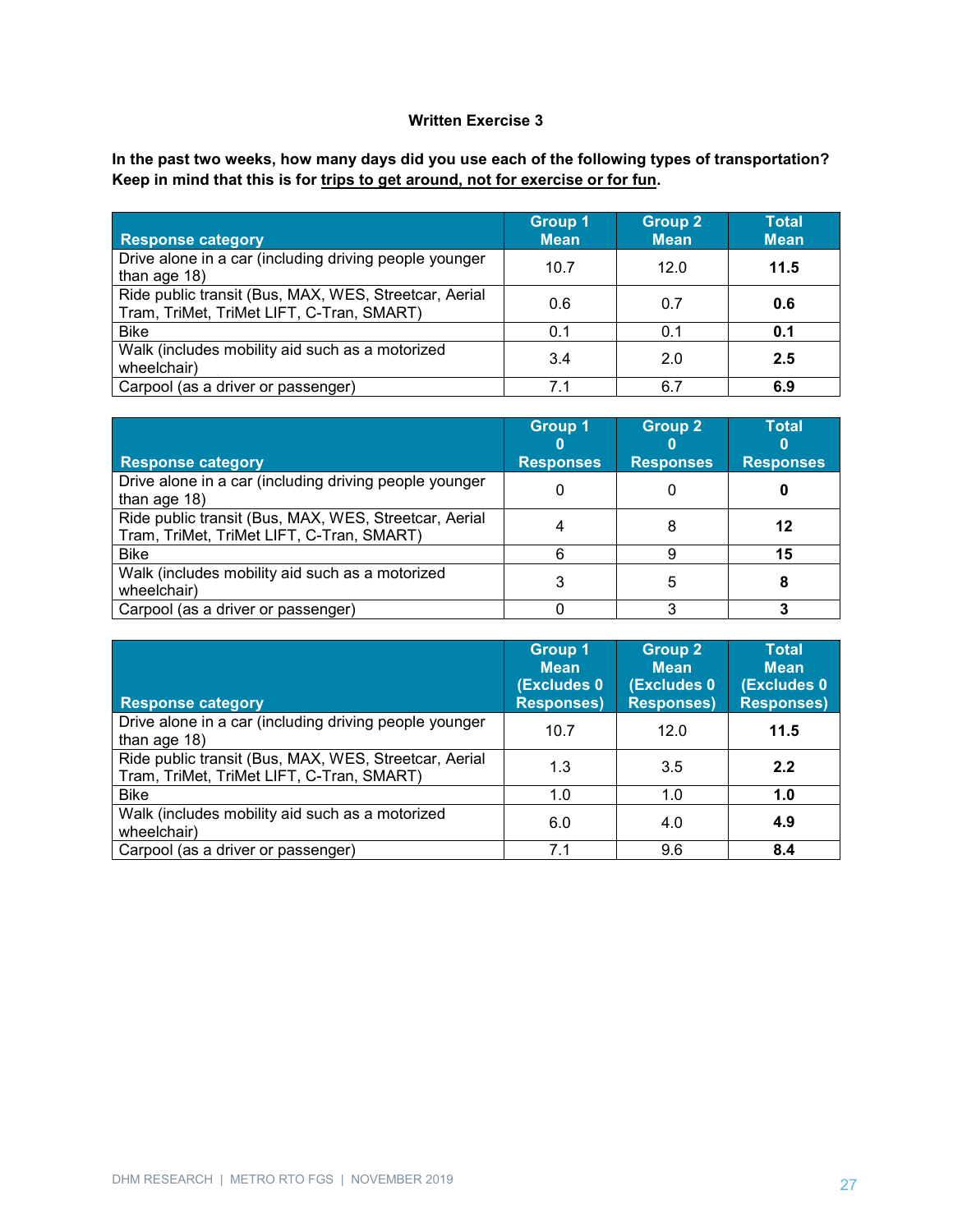**For each type of transportation that you have used in the past two weeks, please mark the purpose of the trips you most often take. We want to know the most common reasons you use a type of transportation, so please choose only one or two for each type.\***

\*Tables reflect all responses given; some respondents did not limit themselves to one or two choices.

| <b>Response category</b>           | <b>Group 1</b> | <b>Group 2</b> | <b>Total</b> |  |
|------------------------------------|----------------|----------------|--------------|--|
| To get to work or school           |                |                | 10           |  |
| For shopping or errands            |                |                | 15           |  |
| For leisure or recreation          |                |                |              |  |
| For social visits                  |                |                |              |  |
| For medical or dental appointments |                |                |              |  |
| Other: volunteer                   |                |                |              |  |
| Other: alone time                  |                |                |              |  |

#### **Drive alone in a car**

#### **Ride public transit**

| <b>Response category</b>           | <b>Group 1</b> | <b>Group 2</b> | Total  |
|------------------------------------|----------------|----------------|--------|
| To get to work or school           |                |                |        |
| For shopping or errands            |                | --             |        |
| For leisure or recreation          |                |                |        |
| For social visits                  |                |                |        |
| For medical or dental appointments | --             | --             | $\sim$ |
| Other:                             | --             |                | --     |

#### **Biking**

| <b>Response category</b>           | <b>Group 1</b> | <b>Group 2</b> | <b>Total</b> |
|------------------------------------|----------------|----------------|--------------|
| To get to work or school           |                |                | $- -$        |
| For shopping or errands            |                |                |              |
| For leisure or recreation          |                |                |              |
| For social visits                  | --             | --             | $\sim$       |
| For medical or dental appointments | --             | --             | --           |
| Other: to go to the gym            |                |                |              |

#### **Walking Response category Group 1 Group 2 Total** To get to work or school **1** 1 -- 1<br>
For shopping or errands 2 3 5 For shopping or errands<br>
For leisure or recreation<br>
2 3 3 5 For leisure or recreation For social visits the social visits the second visits the second visits of the second visits of the second visi<br>
For medical or dental appointments the second visit of the second visit of the second visit of the second vis For medical or dental appointments  $\begin{array}{|c|c|c|c|c|c|}\n\hline\n\text{5} & 1 & 1 & 2 \\
\hline\n\text{6} & 1 & 1 & 1\n\end{array}$ Other: to go to the gym and the state of the state of the state of the state of the state of the state of the state of the state of the state of the state of the state of the state of the state of the state of the state of

#### **Carpool**

| <b>Response category</b>           | Group 1 | <b>Group 2</b> | Total |
|------------------------------------|---------|----------------|-------|
| To get to work or school           |         |                |       |
| For shopping or errands            |         |                |       |
| For leisure or recreation          |         |                |       |
| For social visits                  |         |                |       |
| For medical or dental appointments |         |                |       |
| Other: meetings                    |         |                |       |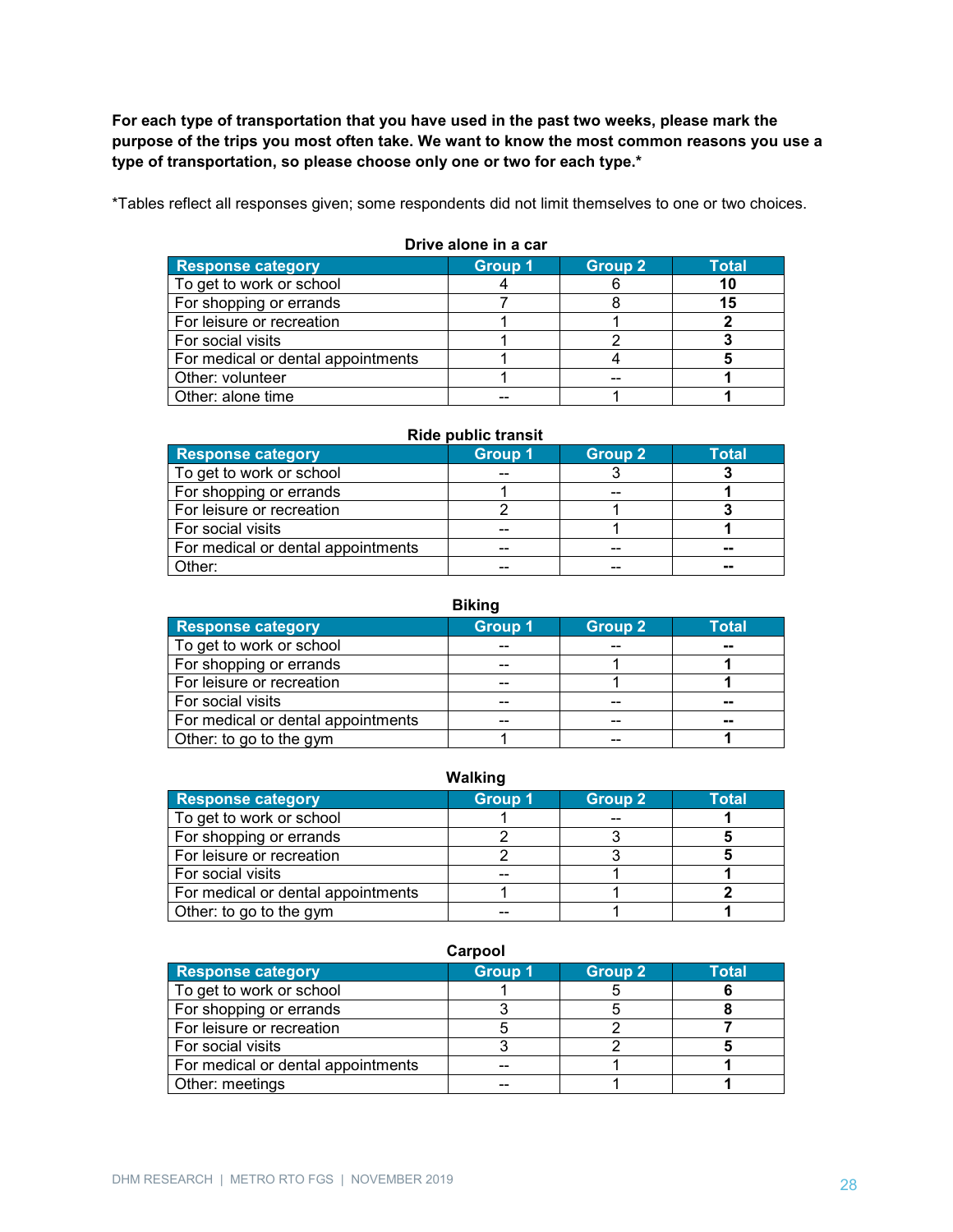#### **Written Exercise 4**

**Write what you like and dislike about each of the types of transportation you've used in the past 14 days. Please do not write anything for the types you have not used in the past 14 days.**

#### **Driving alone**

#### **Things you like**

#### **Group 1**

- Alone time
- **Convenience, save time**
- **Convenient**
- **Ease of use, control how I use my time**
- **Ease, convenience, reliable transportation**
- **Freedom**
- **Time saving**

#### **Group 2**

- **Being able to do what I usually do.**
- **Being able to have alone time for reflection.**
- Being able to have complete control of where you are going.
- **Convenience, flexibility.**
- **Direct/efficient.**
- **Enjoy my new car.**
- **Get to play music during the ride; not distracted.**
- Most convenient; don't' have to worry about anyone else's schedule.
- No distraction.
- Playing music; being able to return phone calls and chat with friends and family.

#### **Things you dislike**

# **Group 1**

- Cost
- Cost of use on personal finances and the environment
- No company
- Not being able to use my phone except secretly
- **-** Traffic
- **Traffic, parking, distance, boring**
- **Traffic, releasing too much gas from emissions**

- $-$  \$\$\$
- **•** Dealing with traffic.
- Gas money, bad for the environment, not able to spend time with my loved ones.
- **Lack of communication.**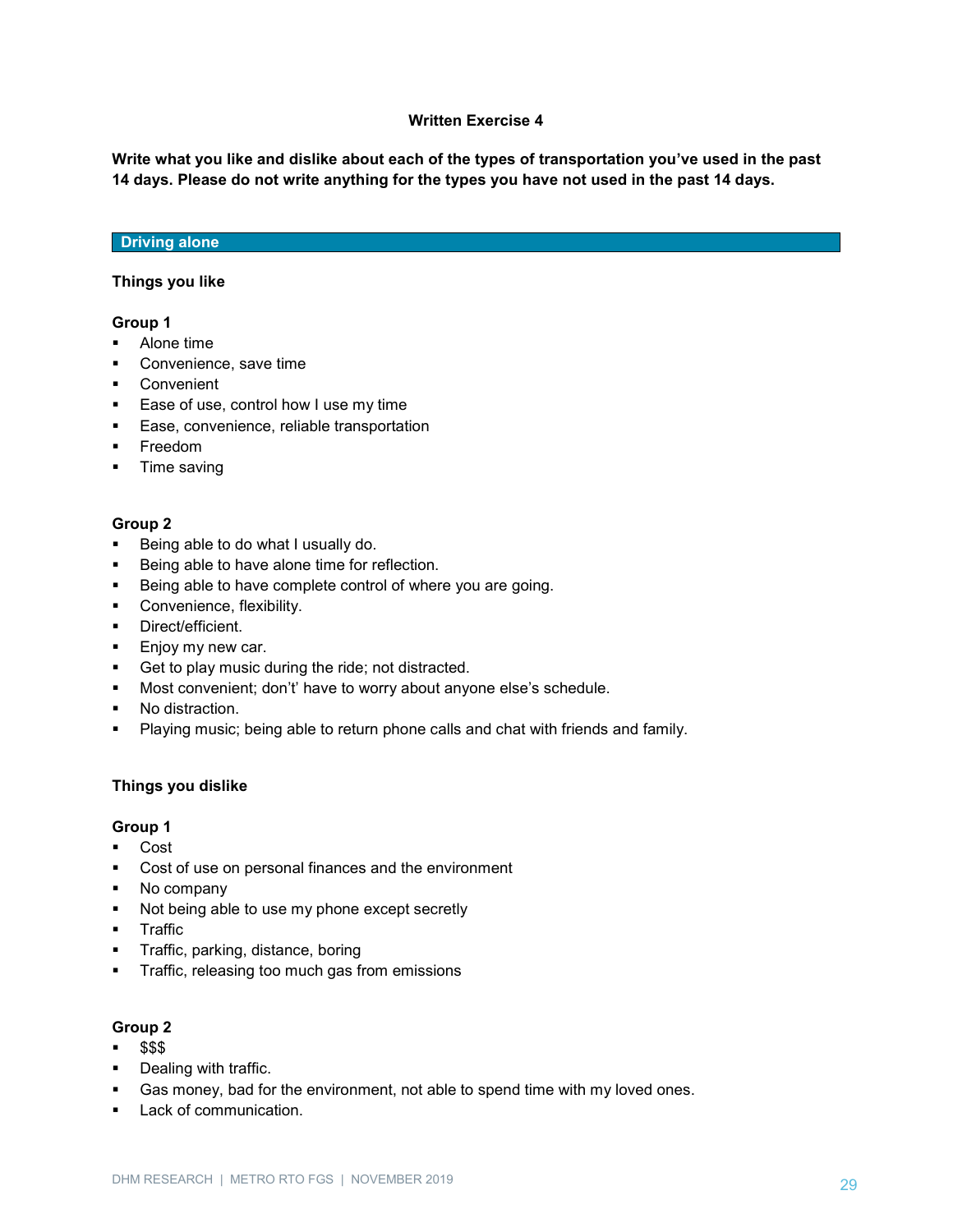- No one to talk to; gas money.
- None.
- **Sitting in traffic. Sitting for long periods of time hurts.**
- **Traffic congestion.**
- **Traffic, parking, pedestrians not looking out where they are going.**
- Waste gas.

#### **Riding transit**

#### **Things you like**

#### **Group 1**

- **Avoid street traffic**
- **•** Convenience to do things or relax; meeting new people or people I know
- **Talking with others**

#### **Group 2**

- **Convenient.**
- I don't have to drive/feels easeful.
- Safe, can read and sit.

#### **Things you dislike**

#### **Group 1**

- **Carrying excess items**
- Racism, feel less safe
- **Times to wait**

#### **Group 2**

- Not enough stops
- **Takes longer**
- **Unsafe at times**

# **Biking**

# **Things you like**

#### **Group 1**

**Ease of getting through or avoiding traffic/construction** 

- **•** Getting exercise
- Great exercise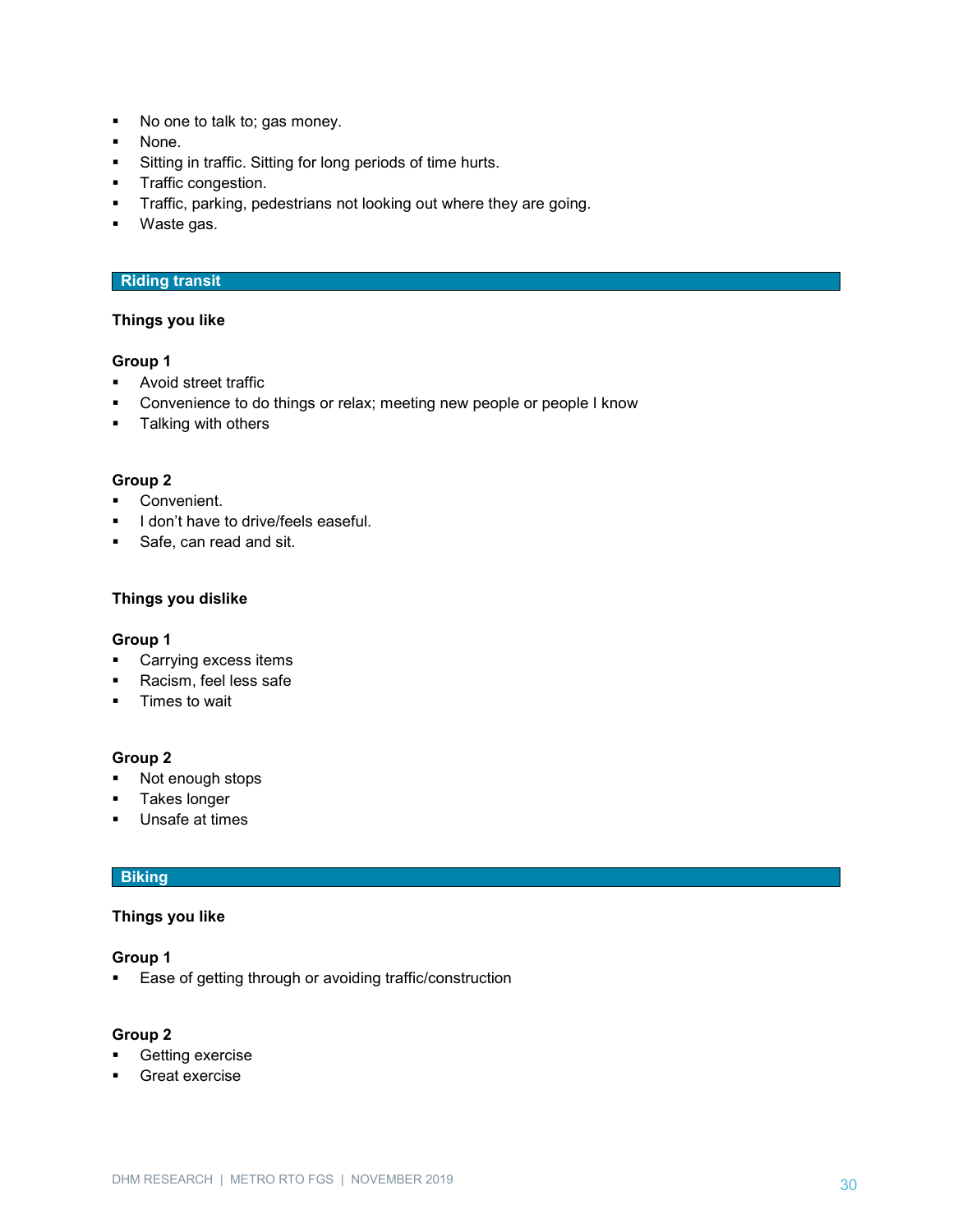# **Things you dislike**

#### **Group 1**

Safety is not assured

#### **Group 2**

- Not many people riding yet.
- **Unpredictable safety hazards, drivers.**

# **Walking**

#### **Things you like**

#### **Group 1**

- Convenient
- **Exercise; relaxing; can be social**
- **Great exercise, leisure**
- **Spontaneity and ease**

#### **Group 2**

- **Fresh air, good exercise.**
- **Getting exercise.**
- I like walking to the Lloyd Center from work. I also like walking to the gym from work because I can get my steps in and keep myself active.
- **Love it.**
- Not having to deal with parking.
- **Physical wellness, get where I need to go.**

#### **Things you dislike**

#### **Group 1**

- **Cold.**
- Feel less safe due to racism. The weather is hot/cold.
- **Having to think about safety.**
- **Slow.**

- **•** Crossing the street. Not much in walking distance worth visiting.
- **Not always best given inclement weather.**
- **There's nothing I dislike. The route I walk from A to B is very walkable and safe.**
- **Too cold. Tired.**
- Walking alone don't enjoy.
- **Walking back.**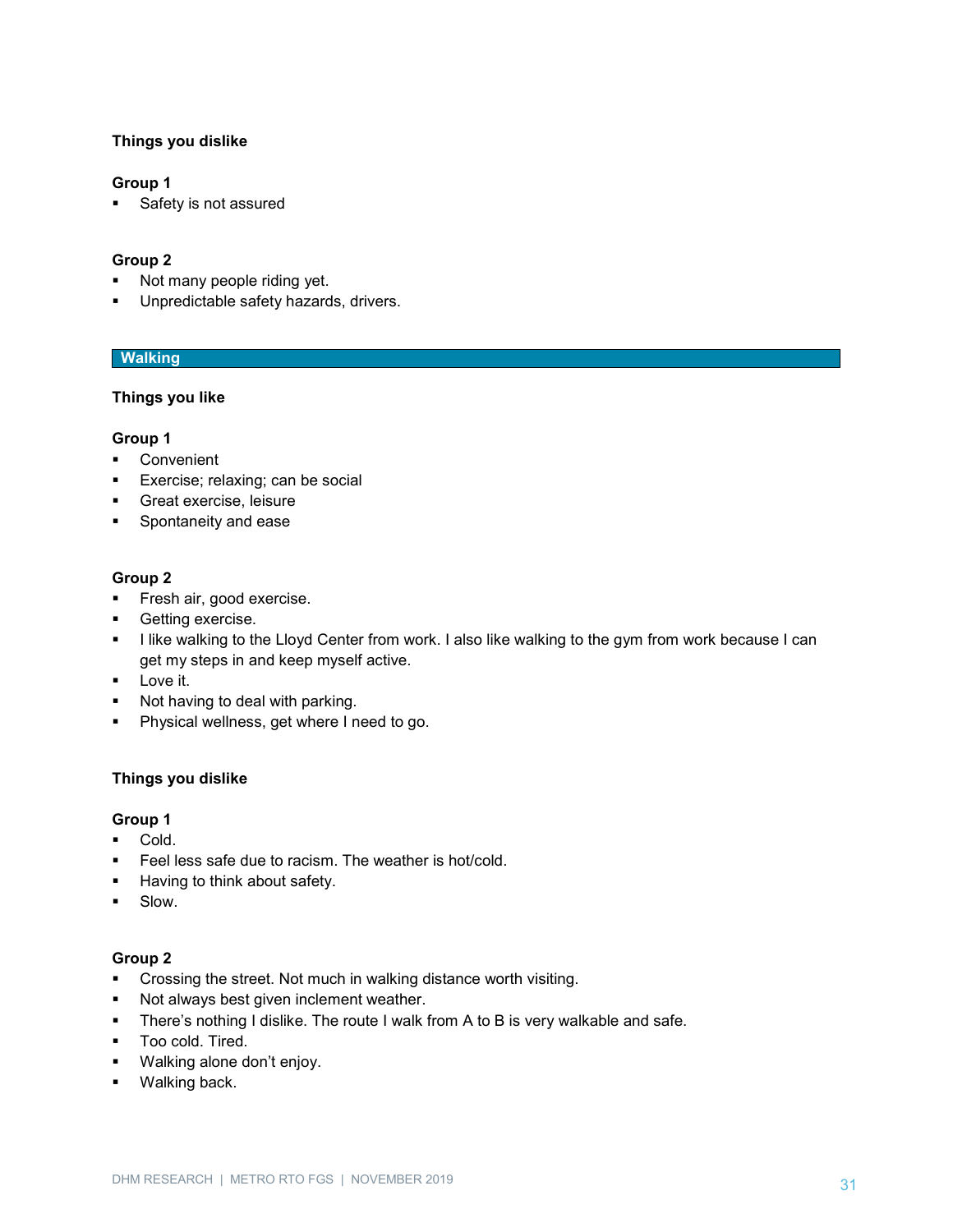# **Carpooling**

#### **Things you like**

#### **Group 1**

- Convenience
- Convenience
- **Convenience; relaxing; social**
- **Convenient**
- **Gas, time saving**
- Save gas; have company
- **Save on gas, convenience**

#### **Group 2**

- Being able to spend time with friends/family.
- Conversation and company; having one person navigate or give directions/look stuff up on phone so I'm not distracted.
- Fun times; singing music with my kids; making memories; people to talk to especially when there's traffic.
- I don't have to drive. Cheaper gas and parking. Get to ride with boyfriend.
- **Love it, if it's available in most areas.**
- **Not being alone; having conversation.**
- Socialize. Save money and energy.

#### **Things you dislike**

#### **Group 1**

- [Nothing written]
- **Being in the car/traffic.**
- **Dependent.**
- **Drop off, pick ups.**
- **Less control, timing is important.**
- Messy co-riders.
- **Needs coordination.**

- Accommodating my usual behaviors for my passengers.
- Gas money; distractions (talking, loud noises).
- **Have to wait, schedule.**
- Not flexible enough. If I want to go somewhere after work, I can't because I have to consider the person I am riding with's schedule.
- Spending more money on gas.
- The way the other person drives; having a loss of power; being a backseat driver.
- **Timing or availability.**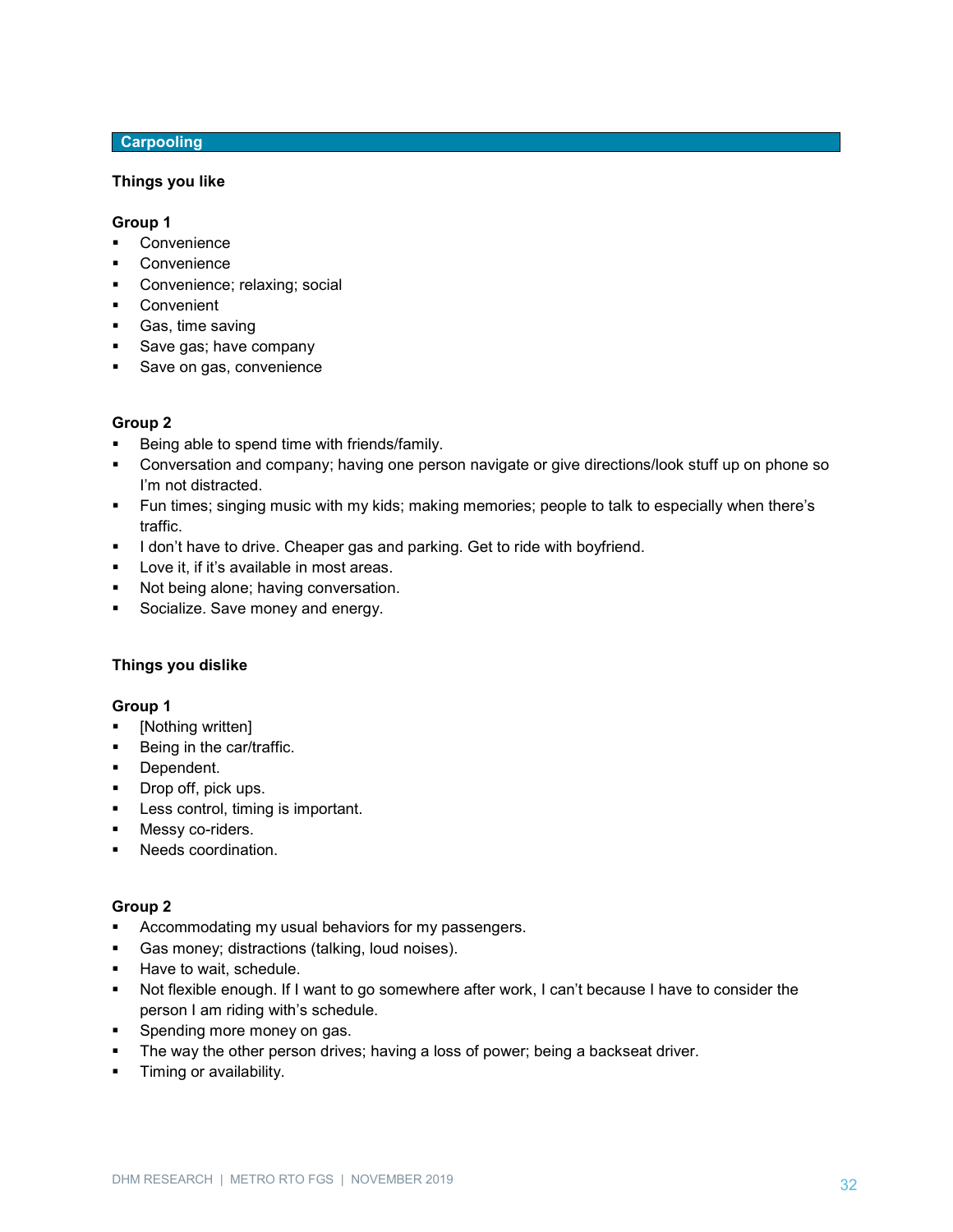**Mark each type of transportation that you are interested in using more than you currently do.**

| <b>Response category</b> | <b>Group 1</b> | <b>Group 2</b> | <b>Total</b> |
|--------------------------|----------------|----------------|--------------|
| Driving alone            |                |                |              |
| Riding transit           |                |                |              |
| <b>Biking</b>            |                |                |              |
| Walking                  |                |                | 1 U          |
| Carpooling               |                |                |              |
| No answer                |                | --             |              |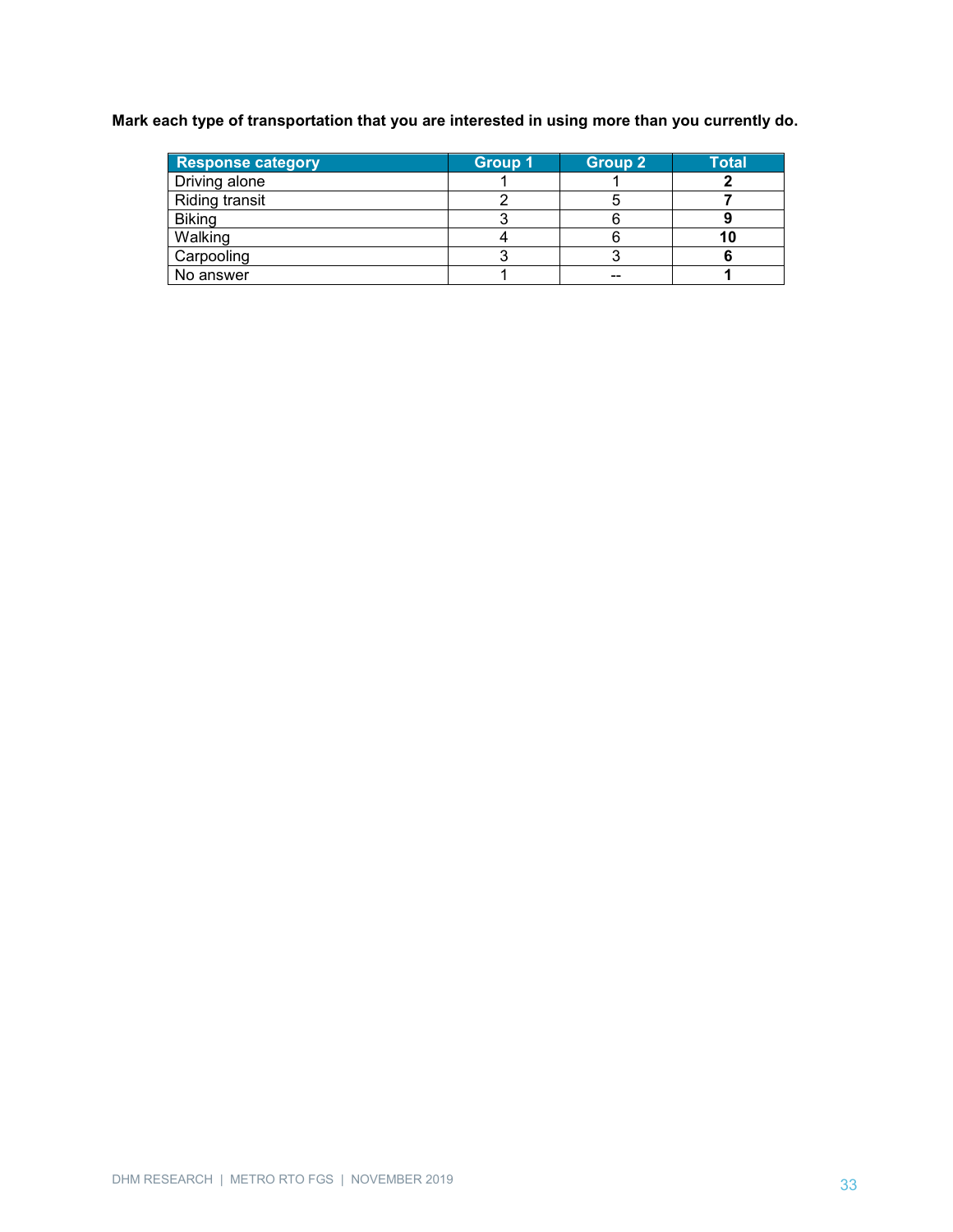# **Written Exercise 5**

# **Based on your life experiences and the options available to you, which of the following comes closest to your opinion?**

| <b>Response category</b>                                                                              | Group 1 | <b>Group 2</b> | Total |
|-------------------------------------------------------------------------------------------------------|---------|----------------|-------|
| The type(s) of transportation I use to get around are<br>mostly based on personal choice.             |         |                | 14    |
| The type(s) of transportation I use to get around are<br>mostly based on the options available to me. |         |                |       |

# **Why?**

# **Group 1**

- [Personal choice] I feel like transportation has both good and bad memories for me. It is a rate part of my life
- [Personal choice] I have the luxury of choosing the method of transportation that I prefer
- **•** [Personal choice] Independent thinking
- [Personal choice] My mode of transportation is made by my personal choices as it's convenient, reliable, and quicker to get around
- **Fall Personal choice] Public transportation doesn't run enough**
- [Personal choice] The transportation I use to get around is based on personal choice because it's more convenient for me
- **•** [Options available] Familiarity of this area

- [Personal choice] Again, convenience and time (management) purposes. I always have to be places by a certain time (e.g. work—two jobs, kids' school, etc., gym classes).
- [Personal choice] I am fortunate to own a car, a bike and a Hop pas, so I have many options available to me. Therefore, I have the freedom to choose what is best for me on a given day.
- [Personal choice] I have driven most of my life. It is the easiest for me and I know the routine; personal choice.
- [Personal choice] I have multiple vehicles after working many years and like to finally enjoy my toys. Taken public transportation for a decade when I had no other choice available.
- [Personal choice] I like the convenience of a car for the distances I need to travel and the things that I need to get done. Using other options would be more time consuming. More of a hassle.
- [Personal choice] I rode public transportation alone a lot when I was young. I appreciated my independence. However, after several separate occasions that I felt unsafe, avoiding public transportation was what urged me to save up to buy a car. Being able to lock my doors and drive away gives me a sense of security I do not have when taking public transportation or walking at night.
- [Personal choice] My time management is lacking. At times there are difficulties with the actions/behaviors of my children that affect my time. My employer is very strict about time management. It is easier to drive.
- [Personal choice] There are a few options for me to get around. But I chose my transportation I use based on personal choice. If I don't feel like waiting for the MAX then I drive. I don't like waiting for the bus and walking to the bus stop and that's why I don't take the bus. But if I really have to take public transportation, I can. But I chose not to.
- [Options available] If I have the option, I would like to take public transportation. If the bus station is close to where I live and if it goes to the place I intend to go.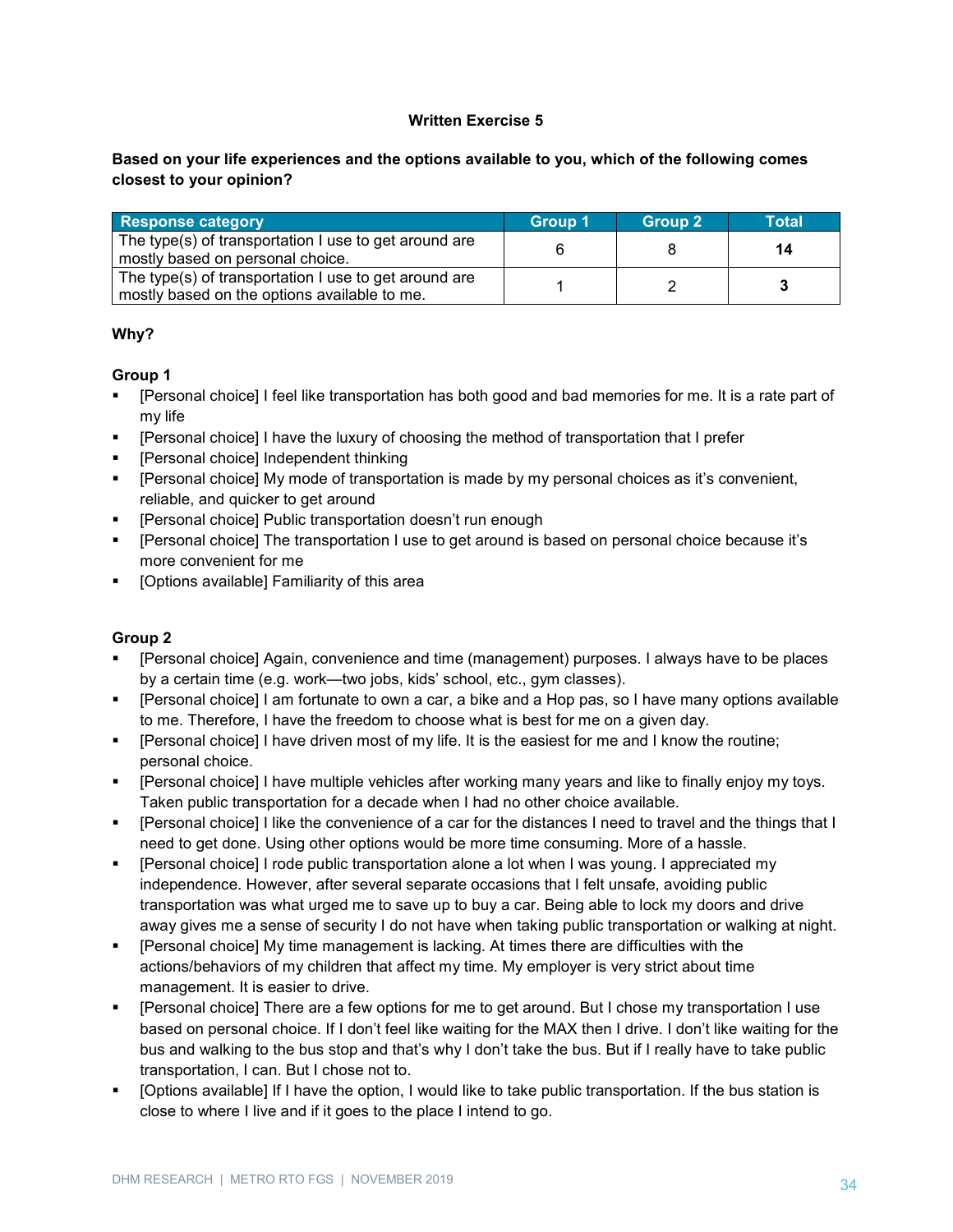[Options available] If the bus route to get to school was more complicated I probably wouldn't take it. It appears as the best option for me, as does driving when I'm running errands and because it is available, I use it.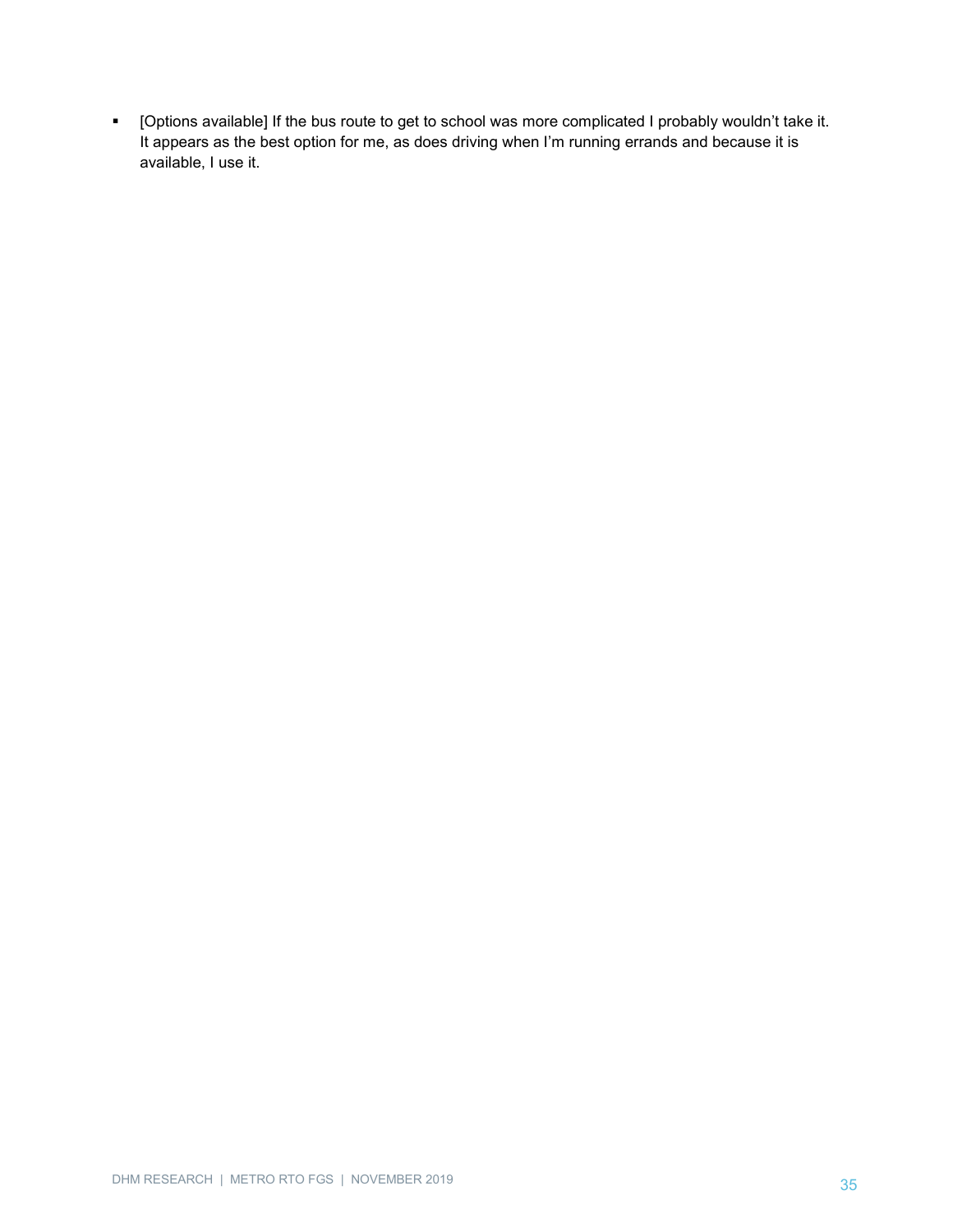# **Written Exercise 6**

# **What, if anything, prevents you from using types of transportation other than driving alone more often?**

# **Group 1**

- Don't feel safe riding bicycle; public transportation doesn't run enough; environment not safe for walking.
- **•** Driving alone takes the least pre-planning.
- Ease of getting to certain areas; timing; availability of access to final destination/being aware of timing schedule.
- If driving alone is not an option, I would plan on using the MAX/bus as it's more cost-effective and less traffic.
- Personal choice/preference; dependent child who doesn't drive yet.
- Place I work has no convenient transportation; time is convenient; what I do for work.
- The safety and inconvenience prevent me from using other transportation.

# **Group 2**

- **Convenience of different timings I have to travel.**
- Extended travel time; bad weather (e.g. heavy rain, snow); convenience (i.e. distance/proximity to/from destination).
- Having stuff I need for work or gym clothes/shoes; not currently owning a bike; visiting areas with limited public transportation.
- I don't know how to ride a bike; safety: cleanliness, well lit, camera monitoring—not having these at bus/MAX stops; time management.
- **Mostly time issue—convenience.**
- Public transit does not always present a clear, direct route to where I need to go sometimes. If my choice is between a 15-minute solo car ride or a 45 minute 2-bus route, I sometimes go with the car.
- Public transportation is not close by and public transportation does not come close to where I work.
- The major issue together: convenient and safety.
- Time restriction/convenience; schedules. My kids take a long time to get ready/moving in the morning so if I choose any other form of transportation besides car, we would run later than what we already do on a daily basis.
- Wait time, cost, safety. Sometimes it can be sketchy on public transportation, travel time.

# **What, if anything, would encourage you to use types of transportation other than driving alone more often?**

- Convenience; if the cost of using personal vehicle rose unexpectedly
- Environment issue would encourage me to use other types of transportation
- **Increased accessibility and convenience in mass transit, i.e. more frequent service to more** destinations that don't involve multiple forms of transport. Door-to-door service
- Major car accidents or extreme weather conditions would prevent me from driving
- More frequent bus/MAX service and cheaper fare; pedestrian-friendly environment for walking
- Timing of routes, access, security
- Working downtown; where my job is; a large saving in time and/or rest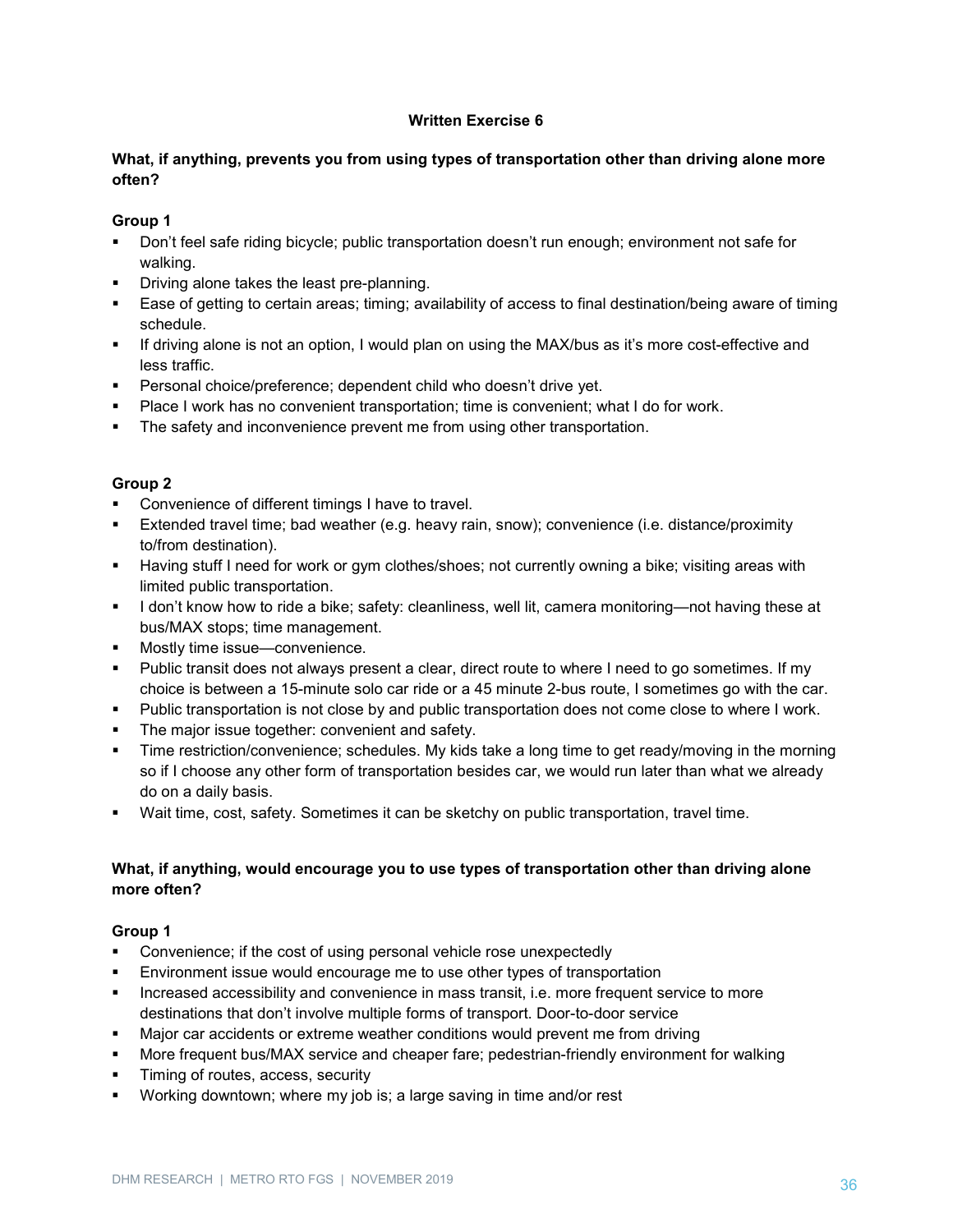- A new job. :-) If I worked closer to home or worked from home; if I worked closer to home and owned a bike; if there were faster and more routes to get to where I need/want to go.
- **Carpools, bus line close to my house.**
- Cost; convenience; knowing options of how to get to multiple destinations if need be.
- Learning how to ride a bike; more secure areas around bus stops, MAX stops. Cleaner. Restrooms at MAX stops; guaranteed times.
- More locations of carpooling available 24 hours would be great. More incentives to public by not having to spend on purchasing car and maintenance of it plus gasoline, plus insurance and depreciation.
- **More parking spaces for park and ride; more stops for the MAX; [illegible].**
- **Necessity i.e. car is not available; places were closer.**
- Public transit having more routes, more direct/intuitive routes, and running later and more frequently.
- **Safer biking/walking paths; people paying attention more/being less distracted.**
- Walkability, safety, cheaper cost, less travel time, convenience.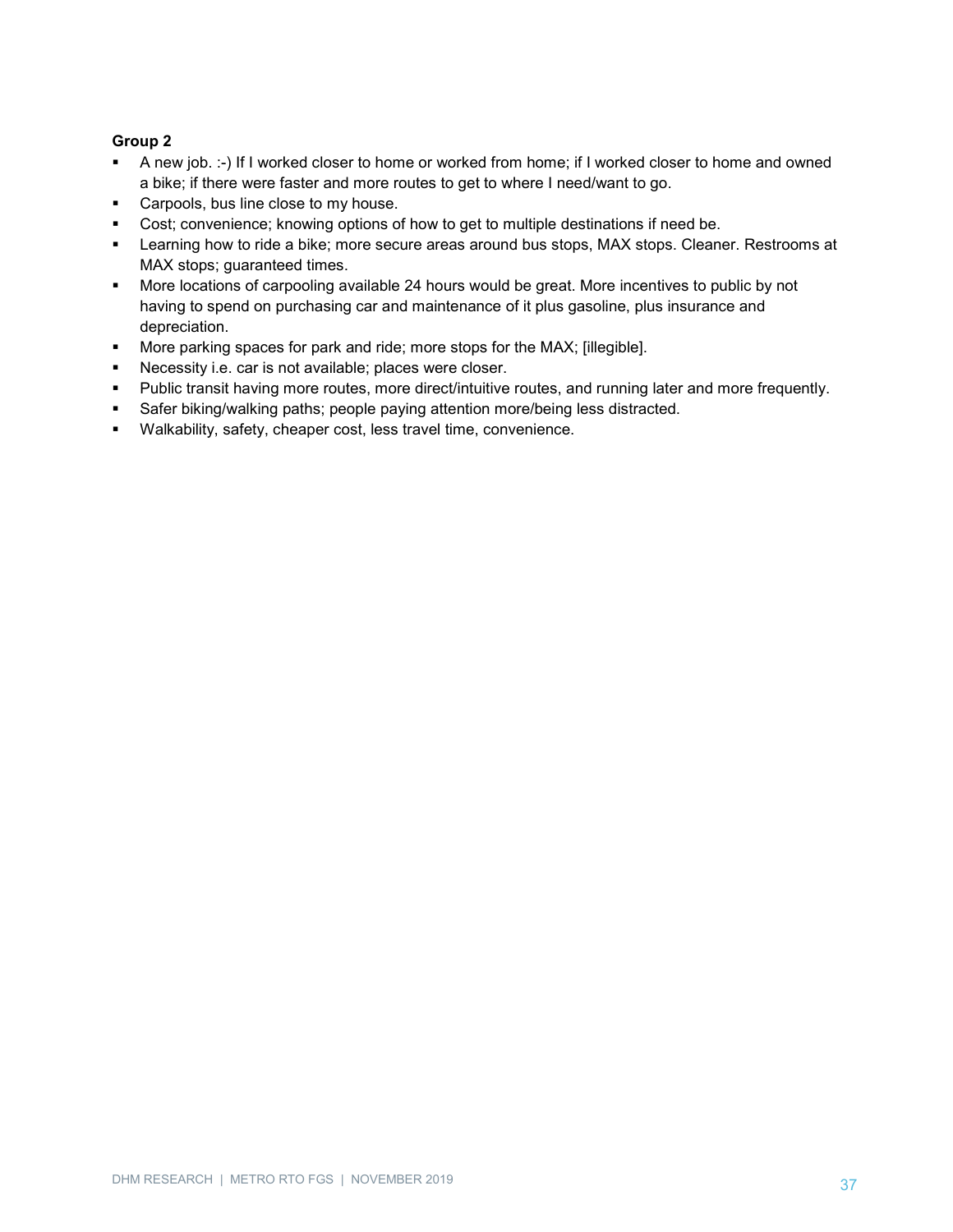#### **Written Exercise 7**

**Government agencies in the area can support transportation choices in many different ways. Please rank the top three ways that would motivate you to use other types of transportation besides driving alone.**

| <b>Response category</b> | . <i>.</i><br>Rank 1 | Rank 2 | Rank 3 |
|--------------------------|----------------------|--------|--------|
| Group                    | $\sim$               | --     |        |
| Group 2                  |                      | --     |        |
| Total                    |                      | $\sim$ |        |

#### **Free ride home voucher from your employer in an emergency**

**Financial incentives for not driving alone, such as free or discounted transit or bikeshare passes**

| <b>Response category</b> | Rank 1 | ⊦Rank 2 | Rank 3 |
|--------------------------|--------|---------|--------|
| Group 1                  |        |         |        |
| Group 2                  |        |         |        |
| Total                    |        |         |        |

#### **Safety enhancements like painted crosswalks, bike lanes, or barriers from cars**

| <b>Response category</b> | Rank 1 | <b>Rank 2</b> | Rank 3 |
|--------------------------|--------|---------------|--------|
| Group 1                  |        |               |        |
| Group 2                  |        |               |        |
| Total                    |        |               |        |

#### **Street improvements such as lighting, seating, or trees**

| <b>Response category</b> | Rank 1 | Rank 2 | Rank 3 |
|--------------------------|--------|--------|--------|
| Group 1                  |        |        |        |
| Group 2                  |        |        |        |
| <b>Total</b>             |        |        |        |

#### **Information about transportation options available in your neighborhood**

| <b>Response category</b> | Rank 1        | Rank 2 | Rank 3 |
|--------------------------|---------------|--------|--------|
| Group                    | $\sim$ $\sim$ |        | $- -$  |
| Group 2                  | $- -$         |        | --     |
| <b>Total</b>             | $\sim$        |        | $-$    |

#### **Preferred parking for carpoolers**

| <b>Response category</b> | Rank 1        | Rank 2 | Rank 3 |
|--------------------------|---------------|--------|--------|
| Group                    |               | --     | $- -$  |
| Group 2                  | $\sim$ $\sim$ |        |        |
| Total                    |               |        |        |

#### **Ranked #1**

| <b>Response category</b>                                 | <b>Group 1</b> | Group 2 | <b>Total</b> |
|----------------------------------------------------------|----------------|---------|--------------|
| Free ride home voucher from your employer in an          |                |         |              |
| emergency                                                |                |         |              |
| Financial incentives for not driving alone, such as free |                |         |              |
| or discounted transit or bikeshare passes                |                |         |              |
| Safety enhancements like painted crosswalks, bike        |                |         |              |
| lanes, or barriers from cars                             |                |         |              |
| Street improvements such as lighting, seating, or trees  |                |         |              |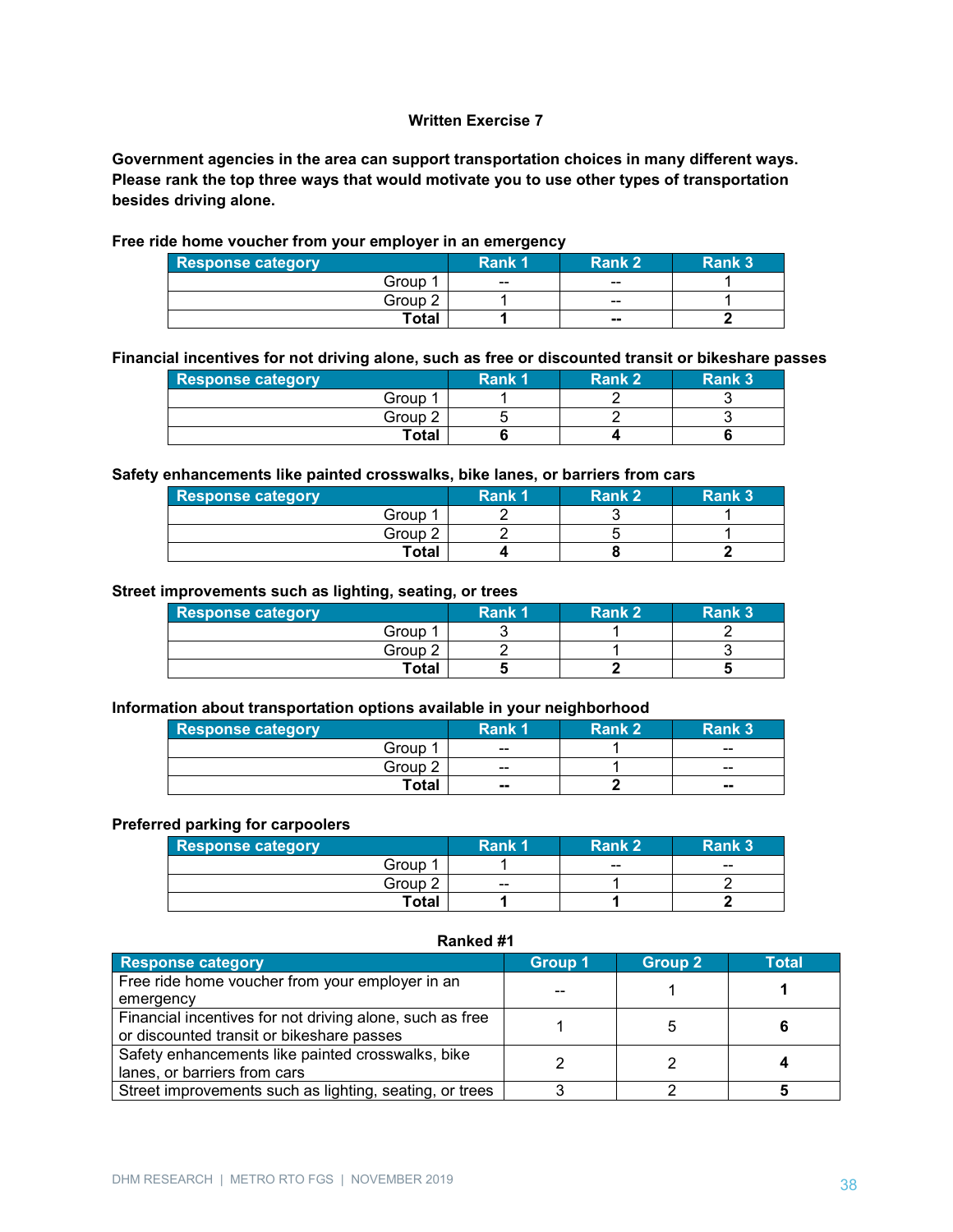| Information about transportation options available in<br>your neighborhood | -- | -- | -- |
|----------------------------------------------------------------------------|----|----|----|
| Preferred parking for carpoolers                                           |    | -- |    |

#### **Ranked in top 3**

| <b>Response category</b>                                 | <b>Group 1</b> | <b>Group 2</b> | Total |
|----------------------------------------------------------|----------------|----------------|-------|
| Free ride home voucher from your employer in an          |                |                |       |
| emergency                                                |                |                |       |
| Financial incentives for not driving alone, such as free |                |                |       |
| or discounted transit or bikeshare passes                | რ              | 10             | 16    |
| Safety enhancements like painted crosswalks, bike        | 6              |                |       |
| lanes, or barriers from cars                             |                |                |       |
| Street improvements such as lighting, seating, or trees  |                |                |       |
| Information about transportation options available in    |                |                |       |
| your neighborhood                                        |                |                |       |
| Preferred parking for carpoolers                         |                |                |       |

# **Why is the way you ranked 1 most motivating for you?**

#### **Group 1**

- [Financial incentives] Money to me is a mode for time, safety and leisure
- [Safety enhancements] Currently a barrier for short trip
- [Safety enhancements] I always like to see taxpayer dollars going to help improve areas of our community
- [Safety enhancements] Safety is a primary problem, obstruction to walking or biking more
- [Street improvements] Sense of security, people/surroundings can see if anything is approaching or bad going to happen
- [Street improvements] Street improvements is one way to limit traffic
- [Preferred parking for carpoolers] I feel this option would be nice to prevent more drivers to drive alone

- [Free ride home] It is nice to know that if there was an emergency my car would be readily available.
- [Financial incentives] Above mentioned incentives will motivate more people to share.
- [Financial incentives] Currently, financial incentive is most appealing.
- [Financial incentives] I believe public transportation, like any other service for the public, should be free and accessible to all.
- [Financial incentives] It is most motivating for me because it takes a financial burden off of me for gas. If I received a financial incentive for not driving alone. Note: I would only consider it if it's free, not reduced.
- **Financial incentives**] It would be nice to get a free MAX pass.
- [Safety enhancements] I don't feel safe when walking even short distances alone, even when well lit.
- **EXECT:** [Safety enhancements] Safety is the most important to me.
- [Street improvements] It provides more availability for safety needs that I personally require.
- **Fall Street improvements] Portland needs better lighting to make bike more safer.**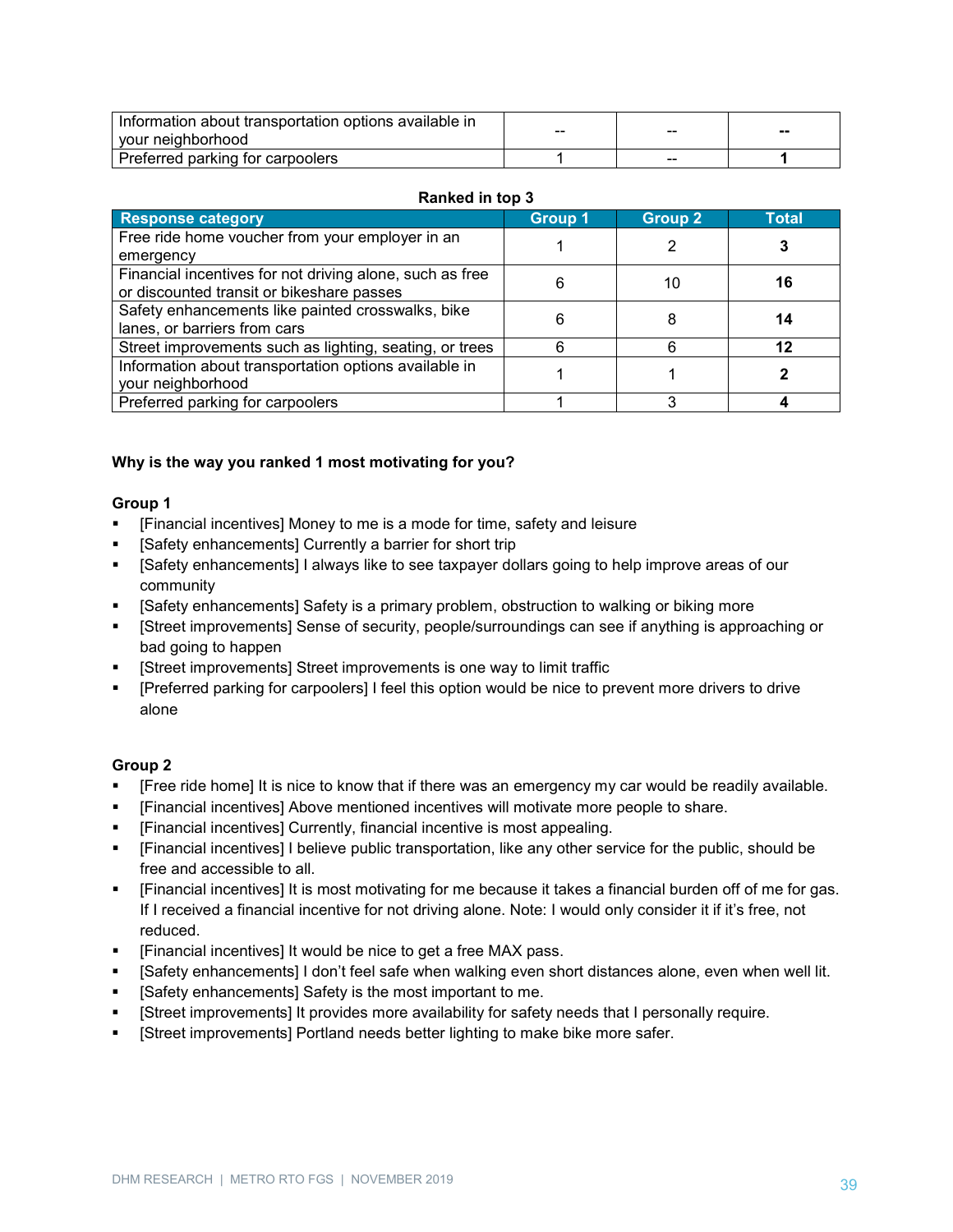**Now, please indicate how important you think each of these ways are for improving the Portland metro area's transportation system.**

|                                                                                             | <b>Very</b>                                                             | <b>Somewhat</b> | <b>Not too</b> | Not at all | <b>No</b> |
|---------------------------------------------------------------------------------------------|-------------------------------------------------------------------------|-----------------|----------------|------------|-----------|
| <b>Response category</b>                                                                    | important                                                               | important       | important      | important  | response  |
| Free ride home voucher from your employer in an emergency                                   |                                                                         |                 |                |            |           |
| Group 1                                                                                     | 2                                                                       |                 | 4              |            |           |
| Group 2                                                                                     | 2                                                                       | 5               | 2              |            |           |
| <b>Total</b>                                                                                | 4                                                                       | 6               | 6              |            | --        |
| Financial incentives for not driving alone, such as free or discounted transit or bikeshare |                                                                         |                 |                |            |           |
| passes                                                                                      |                                                                         |                 |                |            |           |
| Group 1                                                                                     | 3                                                                       | 4               | --             | --         | --        |
| Group 2                                                                                     | 5                                                                       | 5               | --             | --         | --        |
| Total                                                                                       | 8                                                                       | 9               | --             | --         | --        |
| Safety enhancements like painted crosswalks, bike lanes, or barriers from cars              |                                                                         |                 |                |            |           |
| Group 1                                                                                     | 5                                                                       | 2               | --             |            | --        |
| Group 2                                                                                     |                                                                         | $\overline{2}$  |                |            |           |
| <b>Total</b>                                                                                | 12                                                                      | 4               | --             | 1          | --        |
| Street improvements such as lighting, seating, or trees                                     |                                                                         |                 |                |            |           |
| Group 1                                                                                     | 4                                                                       | 2               | 1              | --         |           |
| Group 2                                                                                     | 9                                                                       |                 | --             | --         | --        |
| <b>Total</b>                                                                                | 13                                                                      | 3               |                | --         | --        |
|                                                                                             | Information about transportation options available in your neighborhood |                 |                |            |           |
| Group 1                                                                                     |                                                                         | 4               | $\overline{2}$ | --         | --        |
| Group 2                                                                                     | $\overline{2}$                                                          | 8               | --             | --         | --        |
| <b>Total</b>                                                                                | $\overline{3}$                                                          | 12              | $\overline{2}$ | --         | --        |
| Preferred parking for carpoolers                                                            |                                                                         |                 |                |            |           |
| Group 1                                                                                     |                                                                         | $\overline{2}$  | 3              | 1          |           |
| Group 2                                                                                     | 4                                                                       | 4               | 2              |            |           |
| <b>Total</b>                                                                                | 5                                                                       | 6               | 5              |            |           |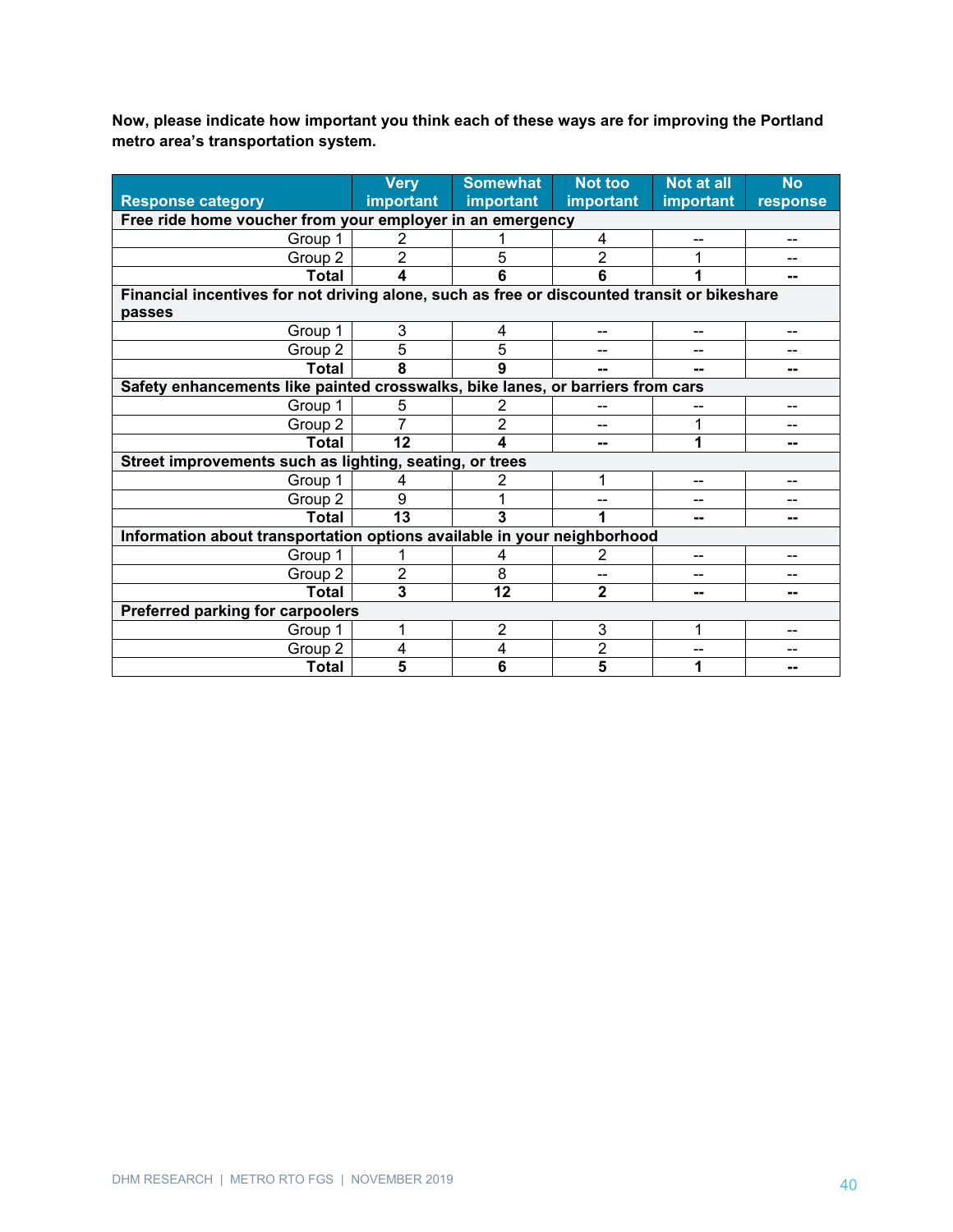#### **Written Exercise 8**

# **What final advice do you have for Metro about how to encourage more people to travel by other types of transportation more often?**

#### **Group 1**

- [Nothing written] [x4]
- **Encourage being friendly on transit; have commuting buddies**
- **Financial incentive**
- **Incentives/awareness**

- [Nothing written] [x9]
- **Better park and ride facility. Increase safety and space. Safety on MAX. I've seen fights and** suspicious people that look like they are about to harass me.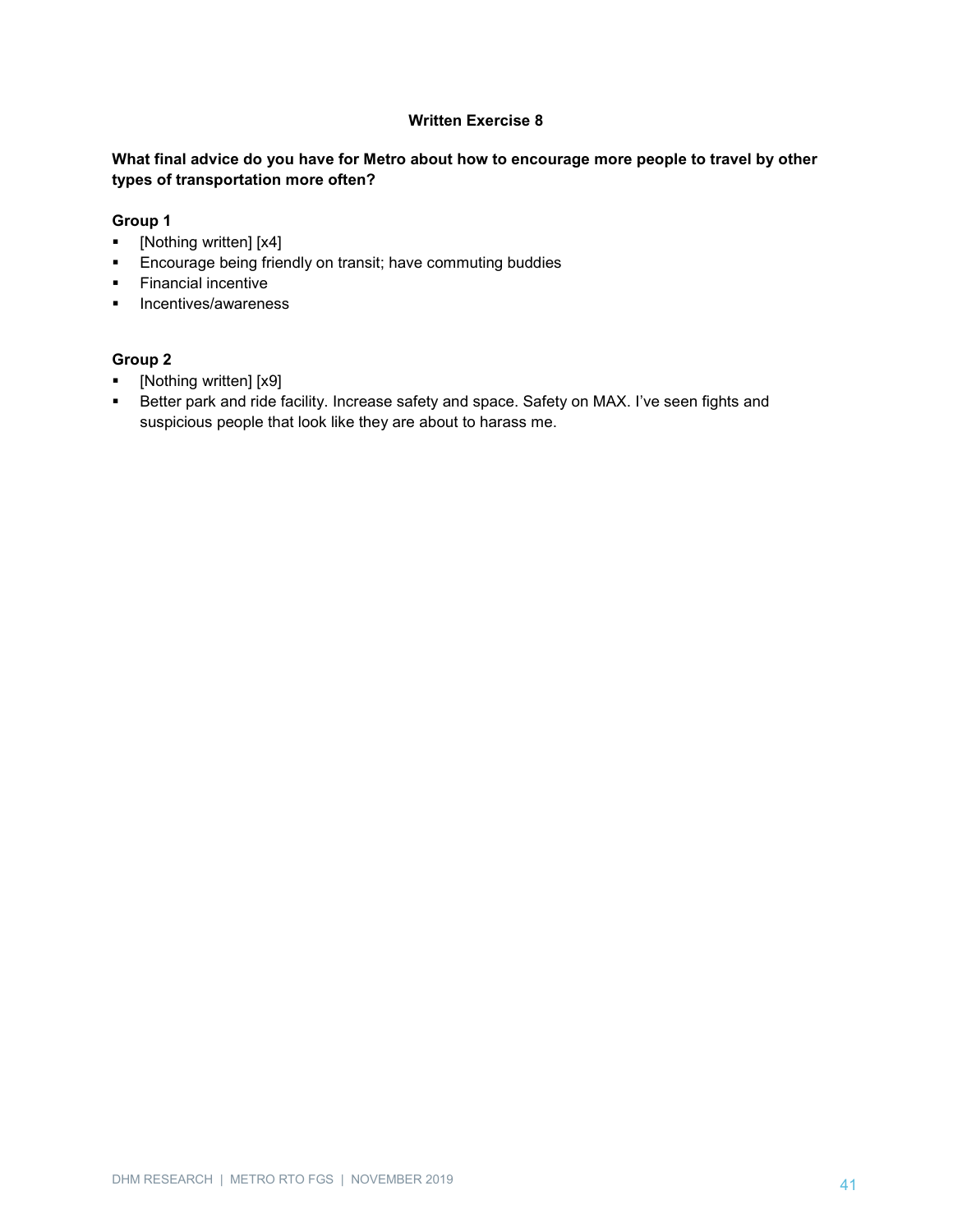# **Appendix B Recruitment Screener**

#### **DHM Research FG Screener October 2019 Metro RTO Focus Groups (2)] #00888**

#### **OBJECTIVES**:

- Research should be informed by the recognition of unbalanced access and use of travel options based on income and race.
- **•** Determine the best methods and incentives to get higher-income residents and white residents to choose travel options more often, impacting regional non-SOV mode split
- **Inform the development of strategies that will remove barriers and increase choice, access, safety,** and affordability of travel options to low-income residents and residents of color
	- $\circ$  Focus on opinions and experiences they have about interacting with travel options, not just usage patterns
	- o Start conducting research with specific communities of color, in recognition of the wide range of experiences across the Portland metro area.
- **IDENTIFY UNITED EXECUTE:** Identify unique barriers/strategies for choosing travel options for low-income residents and residents of color.
- **IDENTIFY UNITED EXECTS IN A THE INCORDER** Identify unique income residents and white residents.
- **IDENTIFY IDENTIFY IS A THE VIOLET IS A THE STARK IS A THE STARK IS A THE STARK ISLENT FORM I** residents.

| <b>Overview</b>                                                                        |                                                                                                                                                                                                                                                                                                                                                                            |  |  |
|----------------------------------------------------------------------------------------|----------------------------------------------------------------------------------------------------------------------------------------------------------------------------------------------------------------------------------------------------------------------------------------------------------------------------------------------------------------------------|--|--|
| Group 1: Higher income Asian residents<br>Saturday November 23, 2019<br>9:00am-11:00am | <b>Consumer Opinion Services</b><br>Lloyd Focus Facility and Test Center<br>2241 Lloyd Center (Room)<br>Portland, OR 97232<br>P: (503) 493-2870                                                                                                                                                                                                                            |  |  |
| Group 2: Lower income Asian residents<br>Saturday November 23, 2019<br>12:00pm-2:00pm  | <b>Consumer Opinion Services</b><br>Lloyd Focus Facility and Test Center<br>2241 Lloyd Center (Room)<br>Portland, OR 97232<br>$P: (503)$ 493-2870                                                                                                                                                                                                                          |  |  |
| <b>Participants</b>                                                                    | <b>Groups 1:</b> Metro region residents, higher income,<br>identify as Asian or Asian American, have<br>reasonable transportation options or amenities<br>Group 2: Metro region residents, lower income,<br>identify as Asian or Asian American, have<br>reasonable transportation options or amenities<br><b>Identifiers:</b> Ethnicity, travel options used, ZIP<br>code |  |  |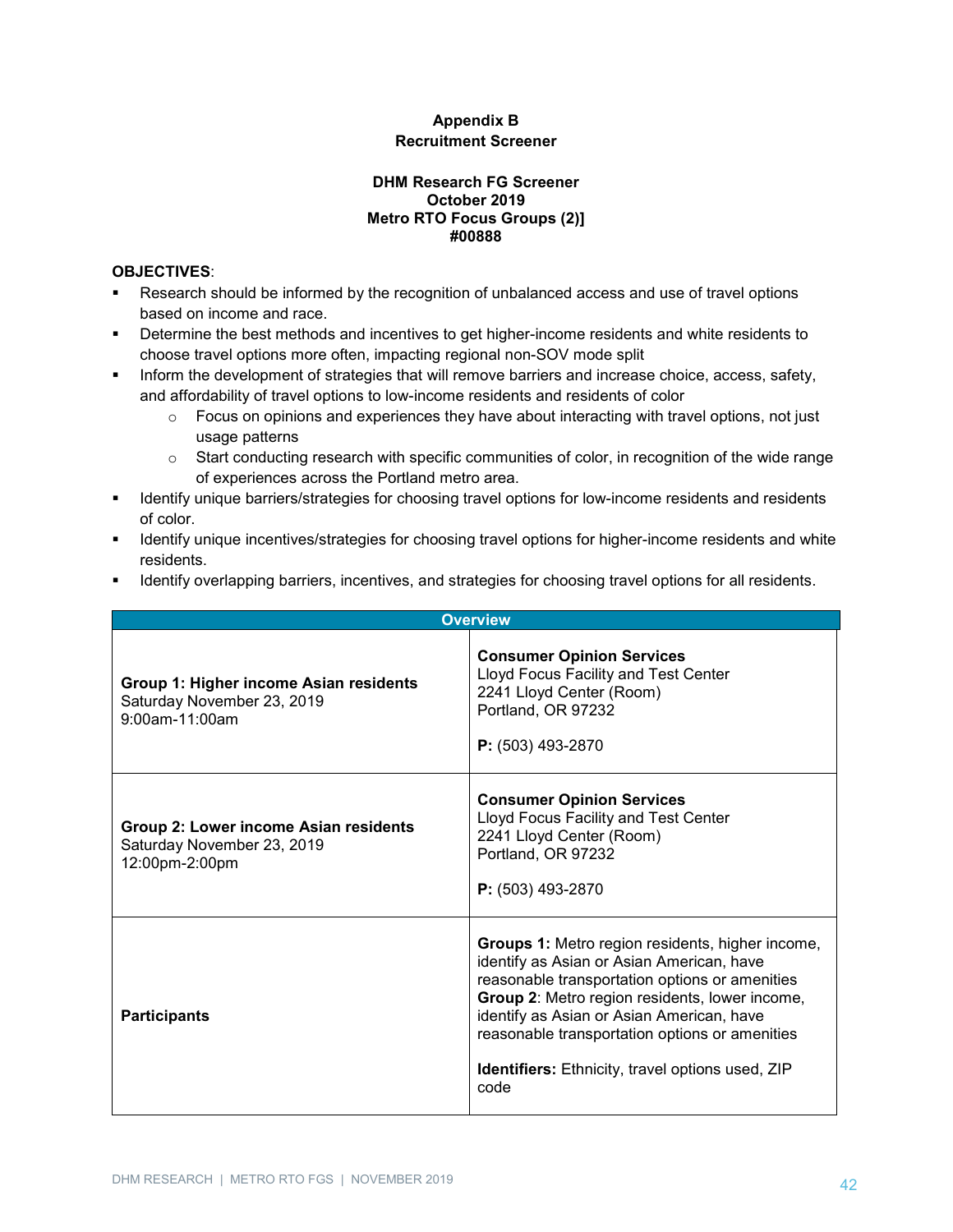| <b>Participants &amp;</b><br>Honorarium | Recruit 12 for 10 to show for each group.<br>\$100<br>Childcare provided       |
|-----------------------------------------|--------------------------------------------------------------------------------|
| <b>Topic</b>                            | Views of and experiences with transportation<br>options in Portland Metro area |

Hello, my name is **Example 20** and I'm calling on behalf of DHM Research, a research firm located in Portland, Oregon. I am not trying to sell anything. Again, we're a research firm. Please visit to our website at [www.dhmresearch.com](http://www.dhmresearch.com/) if you have any questions. We're currently conducting a paid research study on behalf of Metro to discuss livability in the Portland metro area.

Participants will receive a \$100 cash honorarium in appreciation for helping with the research. If you choose to participate, you will be part of a group discussion. May I ask you some questions regarding this opportunity to ensure that you're eligible to participate?

#### **WARM UP QUESTIONS**

1. In the past year, have you participated in any focus group or *formal* discussion groups about a product, service, government, politics, or any issues such as the economy, transportation, education, or health care?

| <b>Response Category</b> | Group $1-2$      |
|--------------------------|------------------|
| No                       | <b>Continue</b>  |
| Yes                      | <b>TERMINATE</b> |

2. **[ARTICULATION QUESTION]** What is the biggest issue facing your local community?

#### **PROJECT-SPECIFIC IDENTIFIERS**

3. **PHONE**] What is your racial or ethnic identity? **[Open, DO NOT READ LIST; CLARIFY IF NEEDED; SELECT ALL MENTIONS/allow for multiple responses) [ONLINE]** Within the broad categories below, where would you place your racial or ethnic identity? (Select all that apply**) [Allow for multiple responses]**

| <b>Response Category</b>        | Group 1-2                                                                        |
|---------------------------------|----------------------------------------------------------------------------------|
| African                         | <b>TERMINATE</b>                                                                 |
| Asian/Pacific Islander          | <b>Continue</b><br>(include if multiethnic<br>Asian/Pacific Islander +<br>other) |
| <b>Black/African American</b>   |                                                                                  |
| Hispanic/Latino                 |                                                                                  |
| Middle Eastern/North African    | <b>TERMINATE</b>                                                                 |
| Native American/American Indian |                                                                                  |
| White/Caucasian                 |                                                                                  |
| Another race or ethnicity       |                                                                                  |

#### 4. In general, about how often do you example for transportation?

|                          | <b>Almost</b><br>every day | <b>Several</b><br>times/week | A couple<br>times/month | Less than<br>once/month | <b>Never</b> |
|--------------------------|----------------------------|------------------------------|-------------------------|-------------------------|--------------|
| Drive a personal vehicle | <b>Continue</b>            |                              | <b>TERMINATE</b>        |                         |              |
| Ride public transit      | <b>Record frequency</b>    |                              |                         |                         |              |
| Ride a bike              | <b>Record frequency</b>    |                              |                         |                         |              |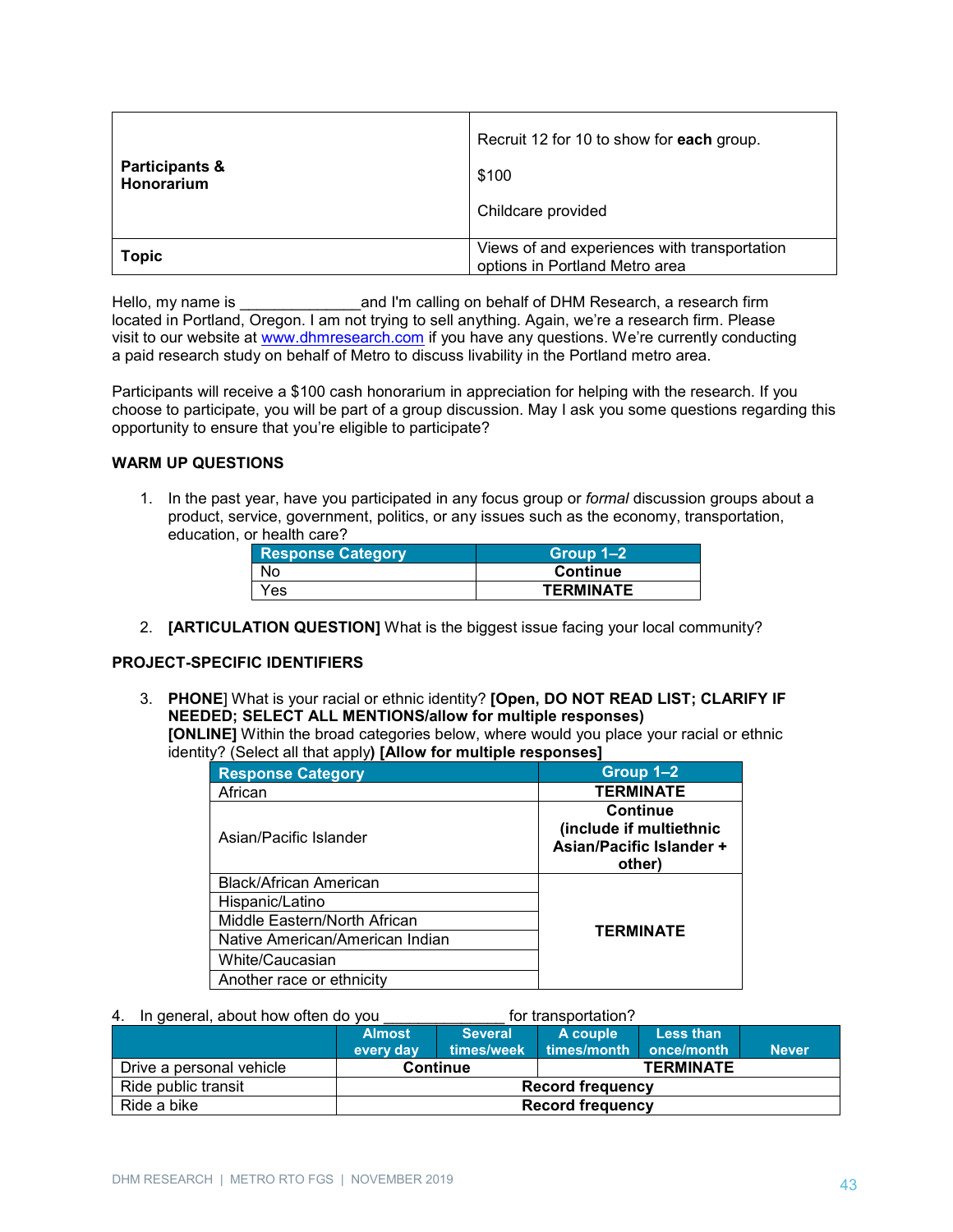| Walk or use a mobility device                        | <b>Record frequency</b> |
|------------------------------------------------------|-------------------------|
| Carpool                                              | <b>Record frequency</b> |
| Take a ride-hailing service<br>like Uber or Lyft     | <b>Record frequency</b> |
| Use a car-sharing service like<br>Car2Go or ReachNow | <b>Record frequency</b> |

| IF uses a mode other than personal vehicle or<br>walk Almost every day | MAX 4 |
|------------------------------------------------------------------------|-------|

5. Based on where you live and travel often, how realistic do you think it is for you to actually use transportation options other than a personal vehicle?

| <b>Response Category</b> | Group 1-2        |  |
|--------------------------|------------------|--|
| Very realistic           |                  |  |
| Somewhat realistic       | <b>Continue</b>  |  |
| Not too realistic        |                  |  |
| Not at all realistic     | <b>TERMINATE</b> |  |
| Don't know               |                  |  |

# **DEMOGRAPHICS**

These last few questions are just to ensure that we have a representative group of participants.

6. What is your ZIP code?

| <b>Response Category</b>                                                                                                                                                                                                      | Group 1–2                  |
|-------------------------------------------------------------------------------------------------------------------------------------------------------------------------------------------------------------------------------|----------------------------|
| 97229, 97006, 97205,<br>97204, 97201, 97008,<br>97007, 97232, 97216,<br>97086, 97080                                                                                                                                          | <b>Priority ZIP codes</b>  |
| 97113, 97214, 97003,<br>97078, 97005, 97225,<br>97210, 97239, 97223,<br>97219, 97224, 97062,<br>97070, 97218, 97227,<br>97212, 97213, 97214,<br>97215. 97233. 97030.<br>97236, 97266, 97206,<br>97222, 97267, 97015,<br>97027 | <b>Secondary ZIP codes</b> |
| 97203, 97217, 97211,<br>97220, 97230, 97024,<br>97209, 97202                                                                                                                                                                  | TERMINATE                  |
| Other                                                                                                                                                                                                                         | TERMINATE                  |

# 7. What is your age? **(RECORD EXACT)**

| <b>Response Category</b> | <b>Groups 1-4</b>  |  |
|--------------------------|--------------------|--|
| $<$ 18                   | TERM               |  |
| 18-29                    |                    |  |
| $30 - 44$                | <b>RECRUIT MIX</b> |  |
| 45-65                    |                    |  |
| 65 or older              |                    |  |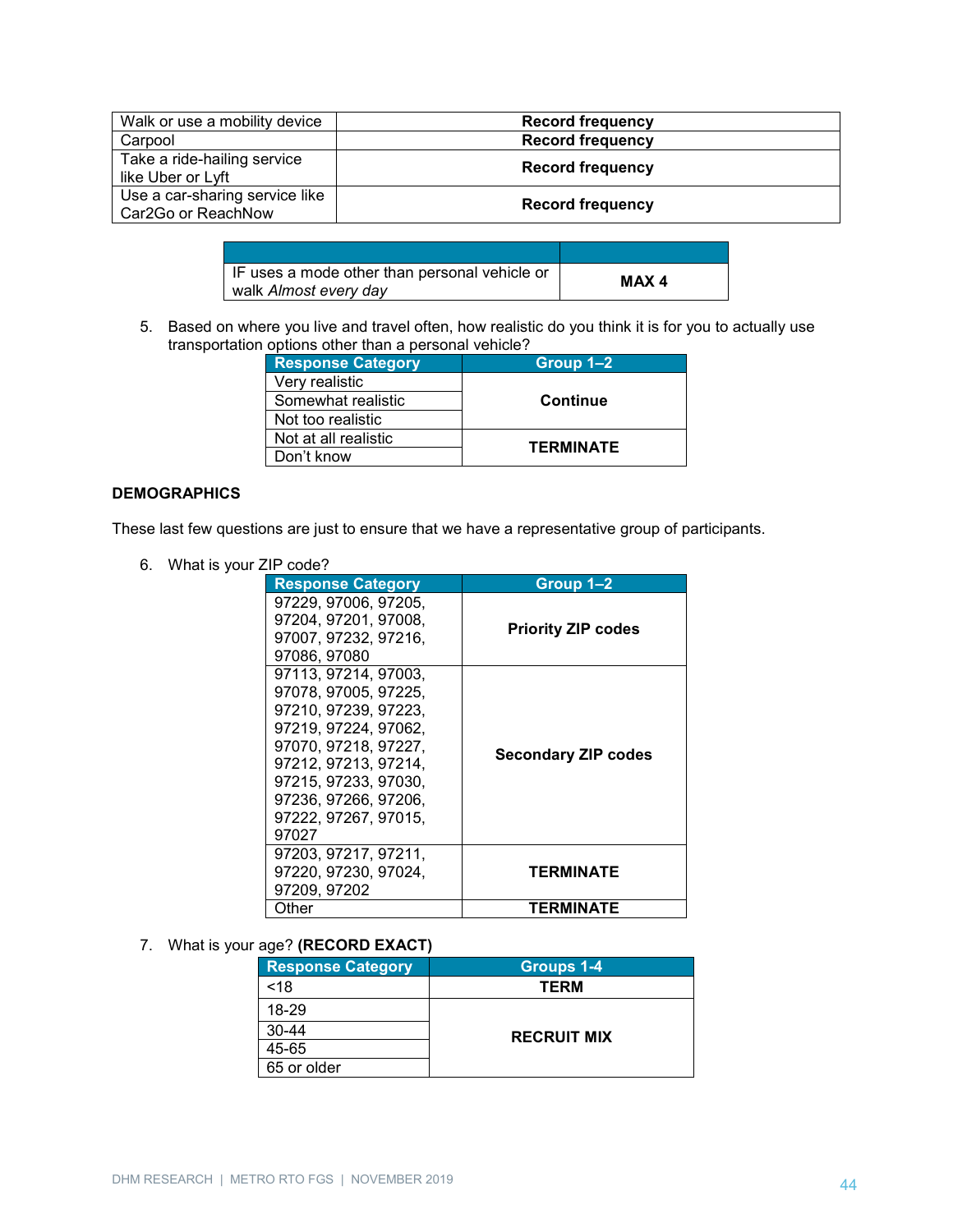- 8. What is your occupation and employer? **[RECORD, NO MORE THAN 2 UNEMPLOYED OR RETIRED. COUNT STUDENTS AS EMPLOYED. EXCLUDE PEOPLE WHO WORK FOR METRO.]**
- 9. **[PHONE]** How do you identify your gender? **[DO NOT READ LIST; CLARIFY IF NEEDED; SELECT ALL MENTIONS]**

[**ONLINE**] How do you identify your gender? (Select all that apply) **[Allow for multiple responses]** 

| <b>Response category</b>          | Group 1-2            |
|-----------------------------------|----------------------|
| Man                               | Recruit Max 6        |
| Woman                             | <b>Recruit Max 7</b> |
| Transgender                       |                      |
| Non-binary, genderqueer or third  |                      |
| gender                            | Record               |
| A gender not listed above (please |                      |
| describe)                         |                      |
| Prefer not to answer              |                      |

10. What is your best estimate for your household income in 2018? Remember to include everyone living in your household. Your best estimate will do.

| <b>Response Category</b> | Group 1         | Group 2         |
|--------------------------|-----------------|-----------------|
| Less than \$73K          | TERM            | <b>Continue</b> |
| More than \$73K          | <b>Continue</b> | <b>TERM</b>     |

11. Do you or does a member of your household identify as living with a physical disability?

| <b>Response Category</b> | Group 1–2 |
|--------------------------|-----------|
| Yes                      | Record    |
| No                       |           |

12. What is the highest level of education you have had the opportunity to achieve?

| <b>Response Category</b>      | Group 1-2                            |  |
|-------------------------------|--------------------------------------|--|
| Less than high school         |                                      |  |
| High school degree/GED        |                                      |  |
| 2-year degree or some college | <b>Recruit Mix;</b><br><b>Record</b> |  |
| 4-year degree                 |                                      |  |
| Post-graduate degree          |                                      |  |

- 13. How many people live in your household? **[Record]**
- 14. How many of those people are under the age of 18? **[Record]**
- 15. **[If >0 to Q14]** Would you like us to provide on-site childcare for you on the day of the focus group?

| <b>Response Category</b> | Group 1–2 |  |
|--------------------------|-----------|--|
| No                       |           |  |
| Yes                      | Record    |  |

16. How many children would you like us to provide childcare for, and what are their ages? **[Open]**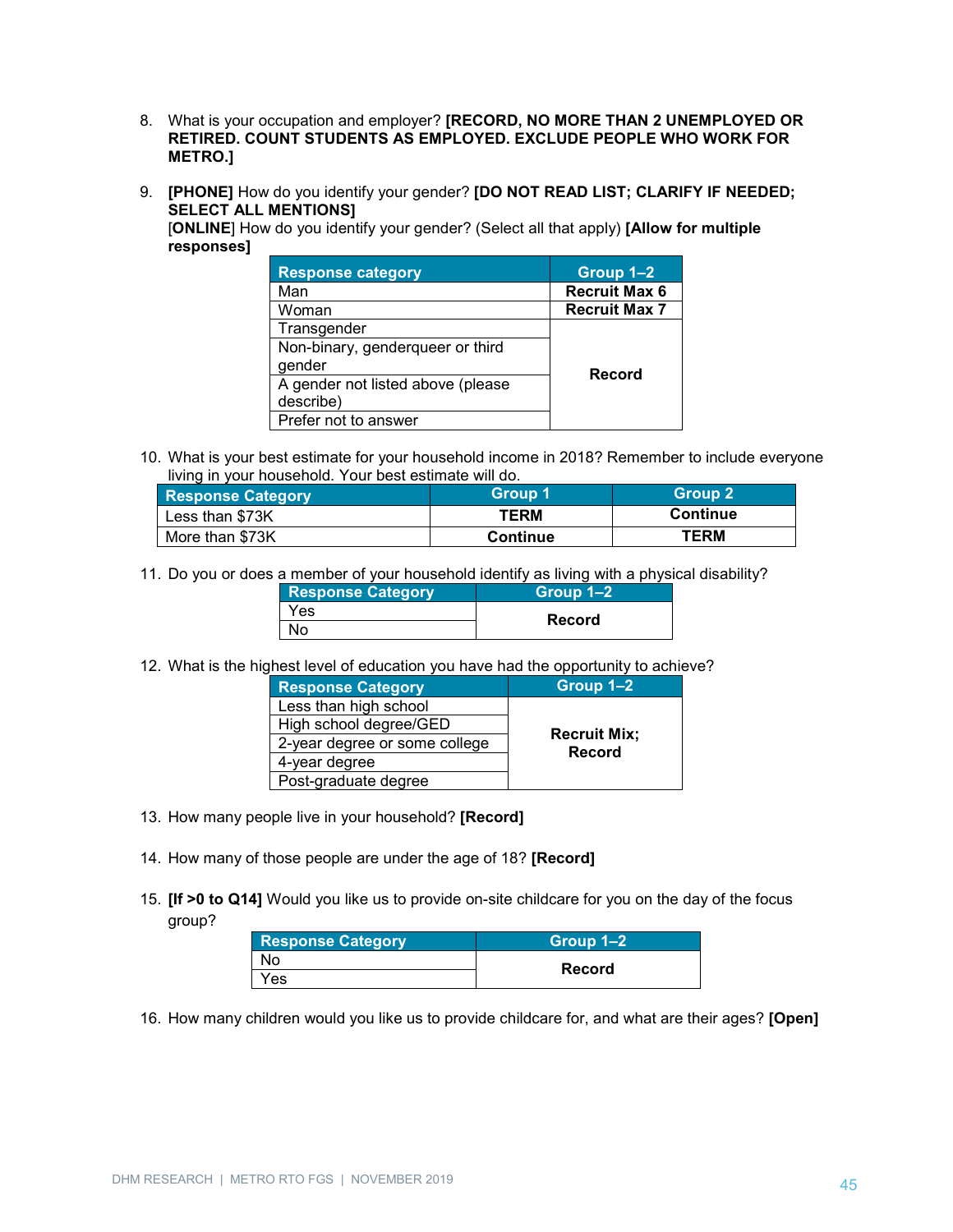# **Appendix C Topic Guide**

# **DHM Research FG Topic Guide October 2019 Metro RTO Focus Groups (2) #00888**

#### **OBJECTIVES**:

- Research should be informed by the recognition of unbalanced access and use of travel options based on income and race
- (Survey) Determine the best methods and incentives to get higher-income residents and white residents to choose travel options more often, impacting regional non-SOV mode split
- Inform the development of strategies that will remove barriers and increase choice, access, safety, and affordability of travel options to low-income residents and residents of color
	- $\circ$  Opinions and experiences they have when they interact with travel options; understand the reasons behind travel choices and preferences (not just: this is how I tend to use it).
- Identify unique barriers/strategies for choosing travel options for low-income residents and residents of color
- Identify unique incentives/strategies for choosing travel options for higher-income residents and white residents
- **IDENTIFY OVER THEORY IS A LOCAL THEORY IS NOTENAL FOR THEORY IS A LOCAL THEORY IS CONSENSAL THEORY IS A LOCAL THEORY IS A LOCAL THEORY IS A LOCAL THEORY IS A LOCAL THEORY IS A LOCAL THEORY IS A LOCAL THEORY IS A LOCAL THE**
- **I. BACKGROUND QUESTIONNAIRE:** Basic demographic questionnaire completed by the participants prior the start of the sessions.
- **II. INTRODUCTIONS:** Moderators introduce themselves to participants, give opening remarks about the focus groups process, review ground rules, and have participants introduce themselves.

*The purpose of this focus group is to have an open discussion with residents of the Portland metro area about your experiences with transportation and getting around the Portland metro area. Today, our goal is to speak with residents who identify as Asian or Asian American, as your perspectives may be underrepresented in other surveys and research. We want to hear what you are interested in and learn about your priorities to better understand the needs of our community.*

# **15 minutes**

#### **III. WARM-UP**

**Written Exercise 1 (WE1):** (1 of 2) There are many different ways of getting around, such as by car, public transportation, biking, walking, and other ways. What do you like most about getting around in the Portland Metro area? // (2/2) What do you dislike most about getting around the Portland Metro area?

#### **Discuss WE1:**

- Round the table for answers to what they like about transportation in the region.
	- $\circ$  What works well for you about transportation in the Portland Metro area?
		- o How does this impact your decisions about how you get around?
- Round the table for answers to what they dislike about transportation in the region.
	- o What doesn't work for you about transportation in the Portland Metro area?
	- o How does this impact your decisions about how you get around?
- What would your ideal transportation system look like in Portland?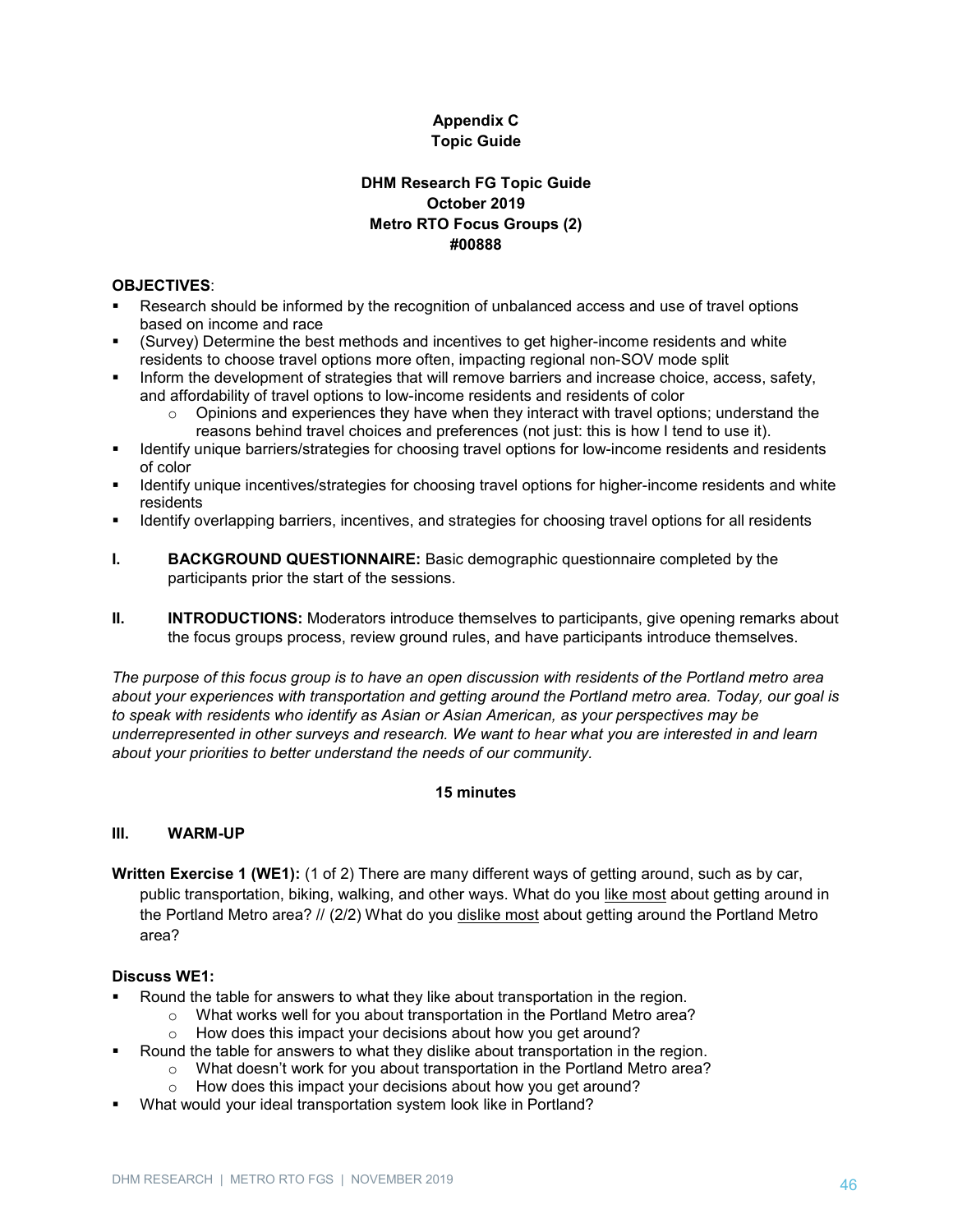- o How does the current situation compare?
- $\circ$  What's one change to Portland's transportation system that would improve your life?

#### **15 minutes**

#### **IV. DECISION-MAKING**

**WE2**: (1/2) Select the top three priorities from below that impact your decisions about how to travel. // (2/2) Write a brief description why you chose each one.

- A. Reducing my greenhouse gas emissions
- B. Having reliable travel times
- C. Feeling safe from potential accidents or physical harm while traveling
- D. Feeling free from potential harassment or mistreatment while traveling
- E. Reducing my travel times
- F. Being able to travel with members of my family or other loved ones
- G. Having transportation that is physically accessible to me
- H. Having flexibility to adapt my plans if needed
- I. Having public transportation routes that go where I need
- J. Reducing my transportation costs
- K. Being able to combine multiple types of transportation when traveling
- L. Being able to get where I need to go simply and easily
- M. Being able to combine multiple stops in one trip
- N. Being able to find information about travel options
- O. Avoiding sitting in traffic or congestion
- P. Avoiding bad weather
- Q. Getting physical activity from biking or walking
- R. Other:

#### **Discuss WE2:**

- How do you decide which types of transportation to use for the trips you plan on taking?
	- o Do you decide every day? Come up with a routine? Something else?
- What from this list impacts your decisions about how to get around? Why?
- o Have these priorities changed over time? How?
- What else impacts your decisions about how to get around?
	- o We often hear people mentioning "convenience" or "ease" as things that impact their travel decisions. What do each of these mean to you?

#### **15 minutes**

# **V. TRANSPORTATION CHOICES**

**WE3**: (1/2) In the past two weeks, how many days did you use each of the following types of transportation? Keep in mind that this is for trips to get around, not for exercise or for fun. // (2/2) For each type of transportation that you have used in the past two weeks, please mark the purpose of the trips you most often take. We want to know the most common reasons you use a type of transportation, so please choose only one or two for each type.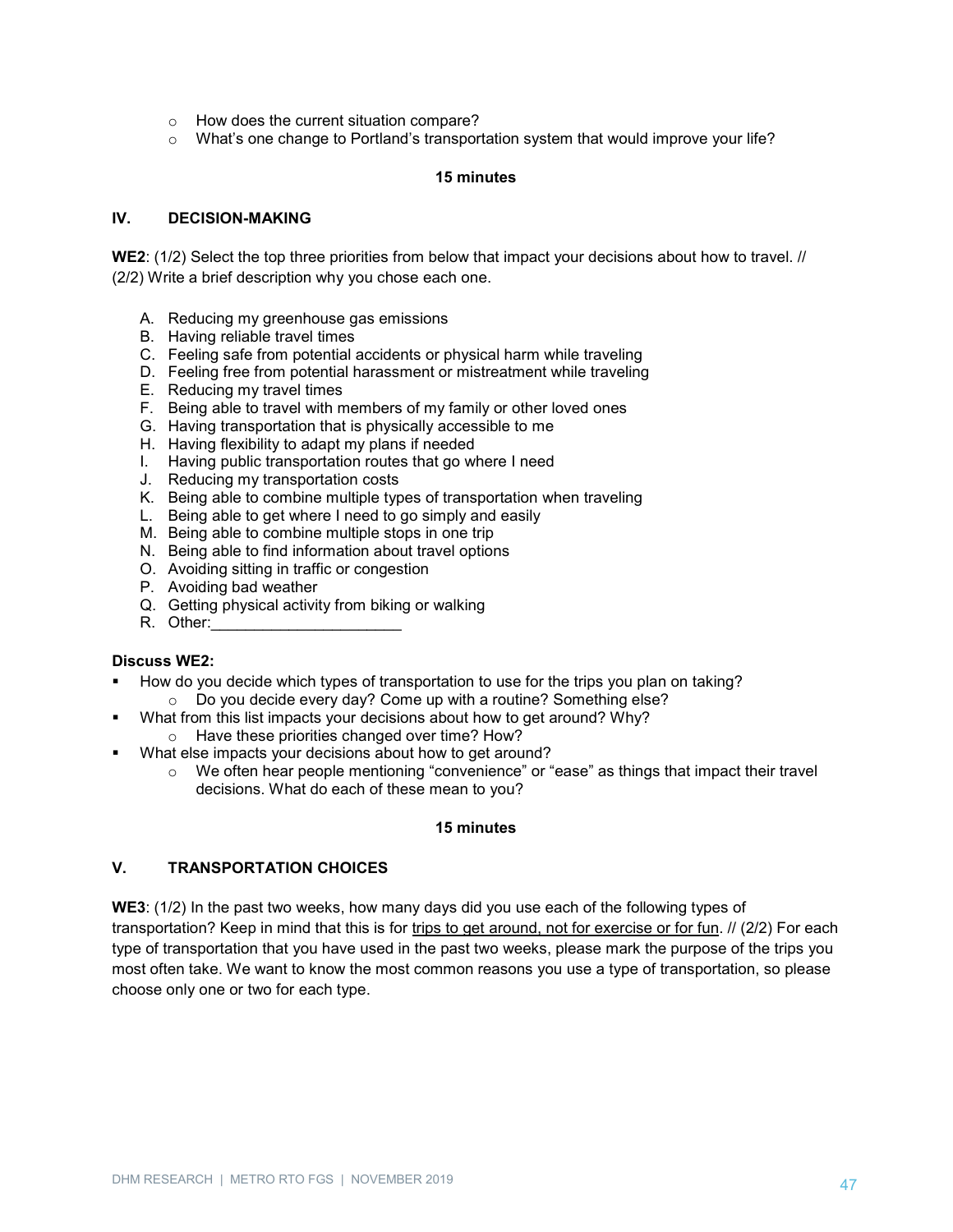|                                         | <b>Number of</b><br>days used<br>(0 to 14) | Typical purpose(s) of trips (List for each:<br>To get to work or school, For shopping or<br>errands, For leisure or recreation, For<br>social visits, For medical or dental<br>appointments, Other: |
|-----------------------------------------|--------------------------------------------|-----------------------------------------------------------------------------------------------------------------------------------------------------------------------------------------------------|
| Drive alone in a car (including driving |                                            |                                                                                                                                                                                                     |
| people younger than age 18)             |                                            |                                                                                                                                                                                                     |
| Ride public transit (Bus, MAX, WES,     |                                            |                                                                                                                                                                                                     |
| Streetcar, Aerial Tram, TriMet, TriMet  |                                            |                                                                                                                                                                                                     |
| LIFT, C-Tran, SMART)                    |                                            |                                                                                                                                                                                                     |
| <b>Bike</b>                             |                                            |                                                                                                                                                                                                     |
| Walk (includes mobility aid such as a   |                                            |                                                                                                                                                                                                     |
| motorized wheelchair)                   |                                            |                                                                                                                                                                                                     |
| Carpool (as a driver or passenger)      |                                            |                                                                                                                                                                                                     |

**WE4**: (1 of 2) Write what you like and dislike about each of the types of transportation you've used in the past 14 days. Please do not write anything for the types you have not used in the past 14 days. //

(2/2) Mark each type of transportation that you are interested in using more than you currently do.

|                       |                        |                           | Interested in using |
|-----------------------|------------------------|---------------------------|---------------------|
|                       | <b>Things you like</b> | <b>Things you dislike</b> | more                |
| Driving alone         |                        |                           | O                   |
| <b>Riding transit</b> |                        |                           |                     |
| <b>Biking</b>         |                        |                           |                     |
| Walking               |                        |                           |                     |
| Carpooling            |                        |                           |                     |

#### **Discuss WE3–4:**

- Do you identify as a certain type of transportation user?
	- o Driver, Biker, Walker, Transit rider, etc.
- How often are you using types of transportation other than driving alone in your car?
	- o Which types are you using?
	- o When do you use these types of transportation?
	- o Think about the last time you used a type of transportation other than driving alone to get to school, work, or run an errand. How did you make that decision? How far ahead did you make the decision?
- What are the things you like about each type of transportation you use?
	- o What are the main reasons you use each type of transportation?
		- **Focus on types other than driving alone**
	- o *Note to Moderator: Probe to try to understand the values and types of experiences that people are prioritizing when they take trips by ways other than their personal vehicles. Ask them about how these types of transportation make them feel.*
- What are the things you dislike about each type of transportation you use?
	- o Why do you still use these types of transportation even though you dislike them?
- What are the types of transportation you are interested in using more?
	- o Why are you interested in using these more?
	- o What prevents you from using them more?
- Do you ever seek out information on types of transportation that are not driving? If so—what kinds of information are you most interested in?

# **30 minutes**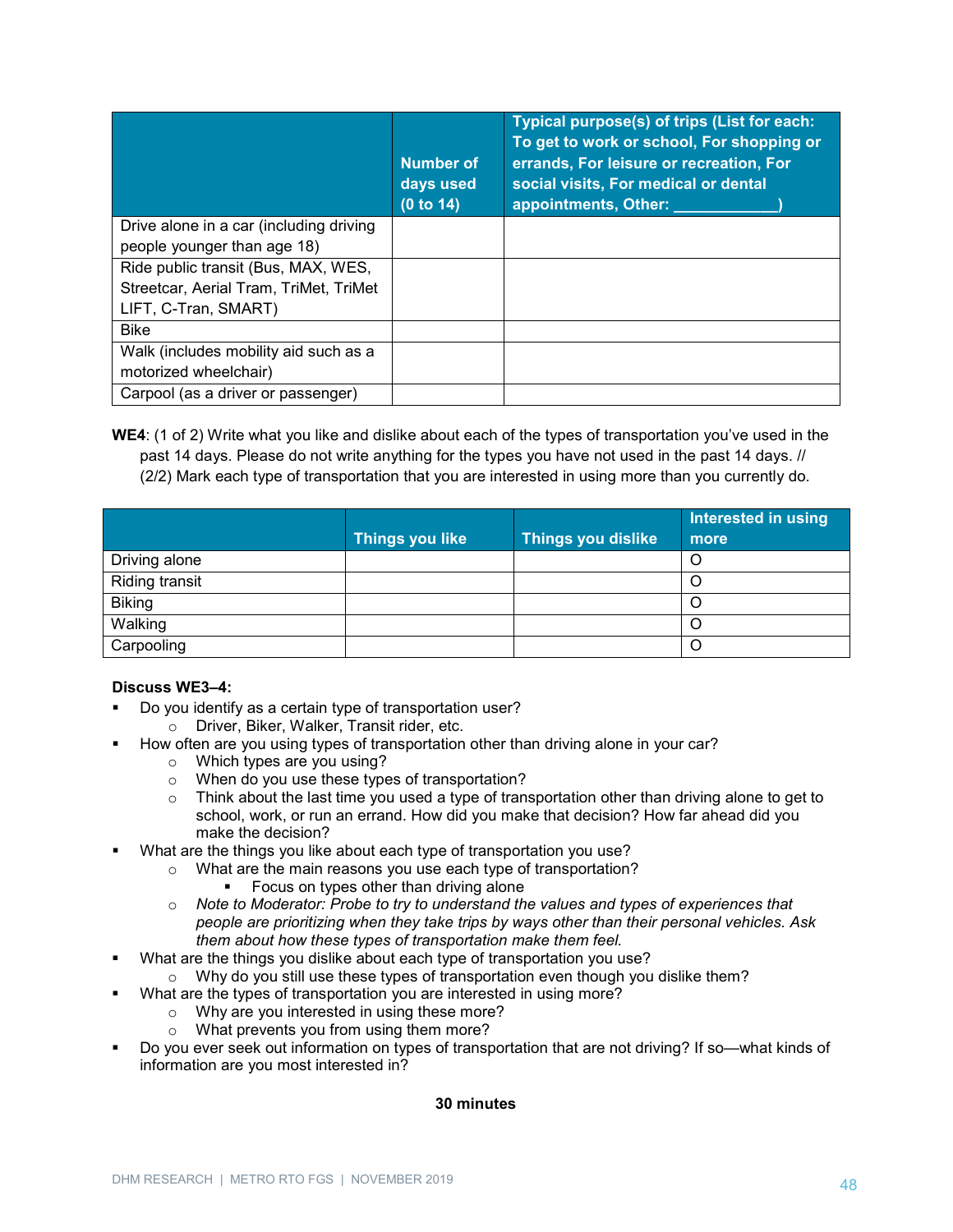# **VI. MOTIVATORS TO USE OTHER TYPES OF TRANSPORTATION**

**WE5:** (1/2) Based on your life experiences and the options available to you, which of the following comes closest to your opinion? // (2/2) Why?

- A. The type(s) of transportation I use to get around are mostly based on personal choice
- B. The type(s) of transportation I use to get around are mostly based on the options available to me
- **WE6:** (1/2) What, if anything, prevents you from using types of transportation other than driving alone more often? // (2/2) What, if anything, would encourage you to use types of transportation other than driving alone more often?

#### **Discuss WE5–6:**

- Do you feel you have a choice in the types of transportation you use?
	- $\circ$  Is this choice a personal preference or are you limited with the transportation options available to you?
	- o Why?
- In the past, what kind of changes in your life have led to you making different choices about the types of transportation you use?
	- o Life circumstances?
		- Examples: Moved, started a new job or school, more or fewer people in household (children, housemates, partner, parents or family member moving in, loss of loved one, etc.)
	- o Got new information?
	- o Programs or services?
- Do you have any interest in using types of transportation other than driving alone more often?
- What are some types of transportation (e.g., transit, biking) you wish were easier for you to use instead of driving in a personal vehicle?
	- o What, if anything, prevents you from using these types of transportation more often?
		- Is cost something that prevents you from using each of these types of transportation?
		- Do you have any safety or comfort concerns about using any of these types of transportation?
			- Are any of these concerns shaped by your race, ethnicity, gender, or additional aspects of your identity?
	- o Can the things that prevent you from using other types of transportation be fixed or not?
	- $\circ$  What, if anything, do you think would encourage you to use types of transportation other than a personal vehicle?
- For those living with children, how does this impact your transportation choices?
	- $\circ$  How old are your children and how do they get to school and other activities?
	- $\circ$  Are there types of transportation available to them other than being driven?
		- Do they ever use these? Why or why not?
	- $\circ$  What barriers, if any, exist that prevent your kids from using other types of transportation?
		- Do you have any safety or comfort concerns when your children are using these other types of transportation?
		- Are any of these concerns shaped by their race, ethnicity, gender, or additional aspects of their identity?
	- $\circ$  If your child were able to get where they needed to go without you driving a personal vehicle, would that change the way you choose to travel for your own trips?

**WE7:** (1/3) Government agencies in the area can support transportation choices in many different ways. Please rank the top three ways that would motivate you to use other types of transportation besides driving alone. // (2/3) Why is the way you ranked 1 most motivating for you? // (3/3) Now, please indicate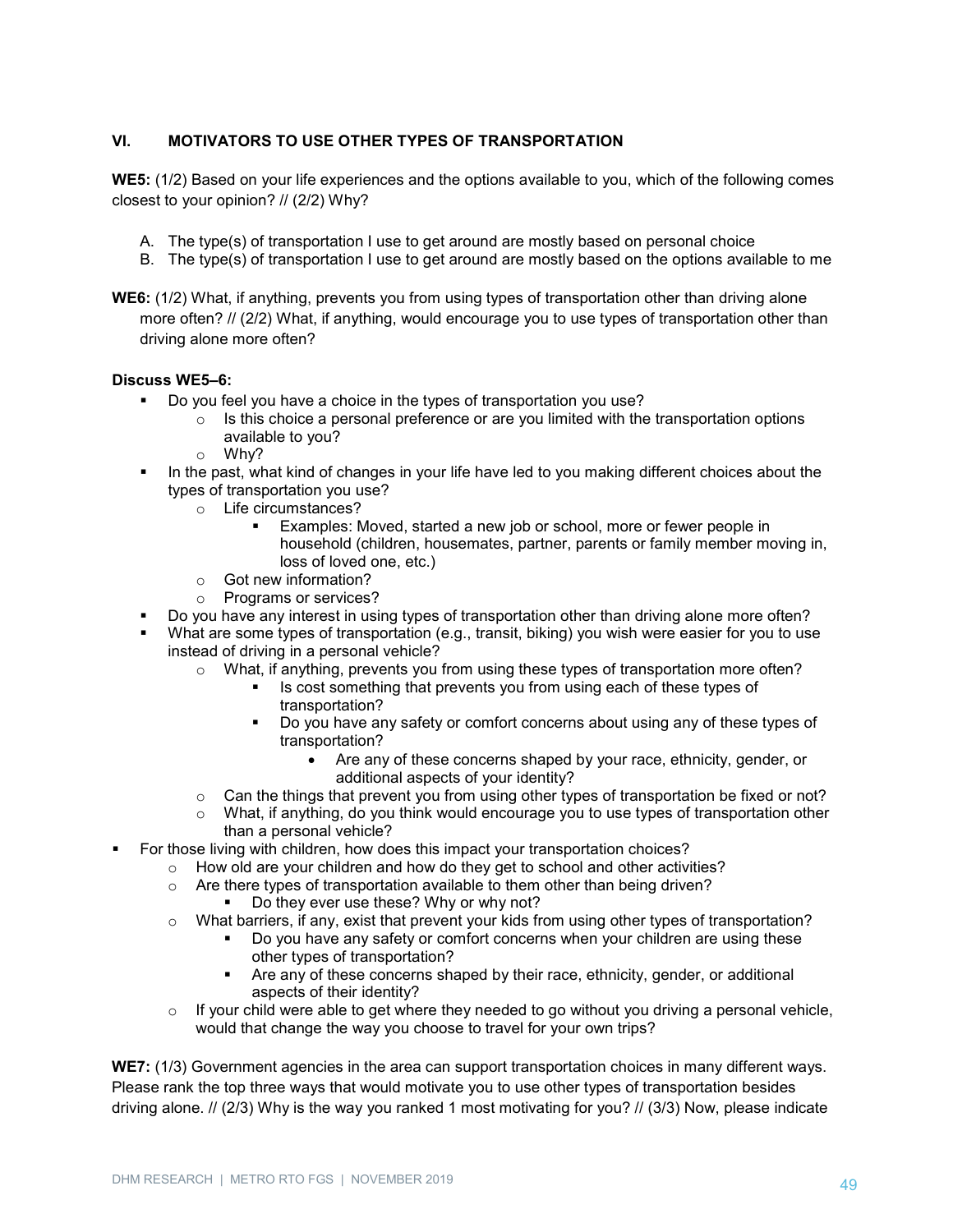how important you think each of these ways are for improving the Portland metro area's transportation system. [Very, Somewhat, Not too, Not at all]

- Free ride home voucher from your employer in an emergency
- Financial incentives for not driving alone, such as free or discounted transit or bikeshare passes
- Safety enhancements like painted crosswalks, bike lanes, or barriers from cars
- Street improvements such as lighting, seating, or trees
- Information about transportation options available in your neighborhood
- Preferred parking for carpoolers

#### **Discuss WE7:**

- **Which ways were most motivating to you? Why?** 
	- o What are the benefits of each?
	- $\circ$  What are the limitations of each?
	- o Do you think these kinds of programs would impact the choices you make about what types of transportation to use?
		- Why or why not?
- Have you heard of any of these kinds of programs before?
	- o What else would you want to know about them?
	- $\circ$  Where would you expect to get more information about these programs or sign up for them?
- Are there any other programs that government agencies or employers could offer that would encourage you to use your car less?
- Regardless of how they'd impact your own behavior, do you think these programs are beneficial to people in the Portland metro area?
	- o Why or why not?

#### **35 minutes**

#### **VII. FINAL THOUGHTS**

**WE8:** What final advice do you have for Metro about how to encourage more people to travel by other types of transportation more often?

#### **Discuss WE8:**

• Around the table for final comments.

#### **10 minutes**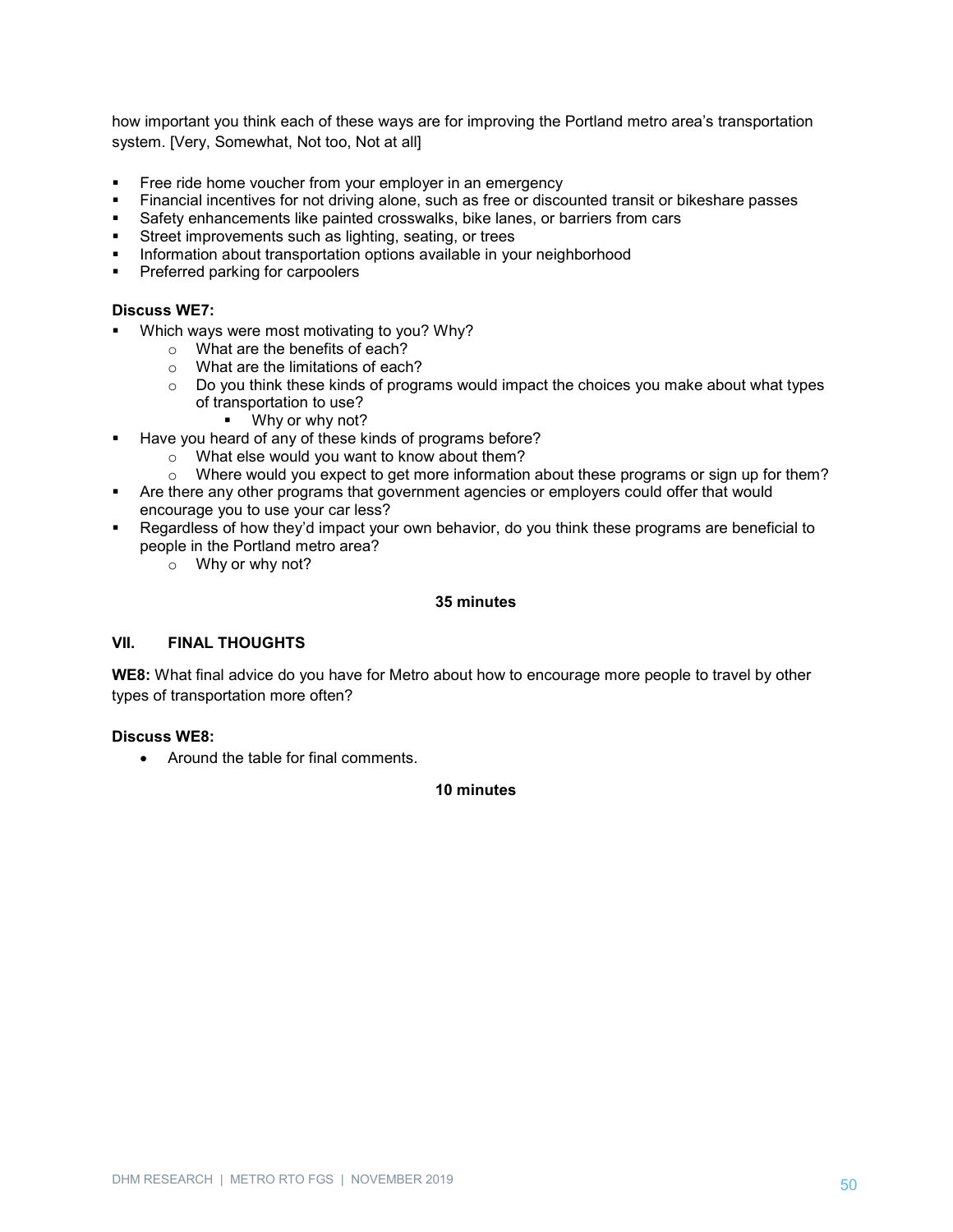# **Appendix D Written Exercise Handouts**

*WE 1*

**There are many different ways of getting around, such as by car, public transportation, biking, walking, and other ways.** 

**What do you like most about getting around in the Portland Metro area?**

**What do you dislike most about getting around the Portland Metro area?**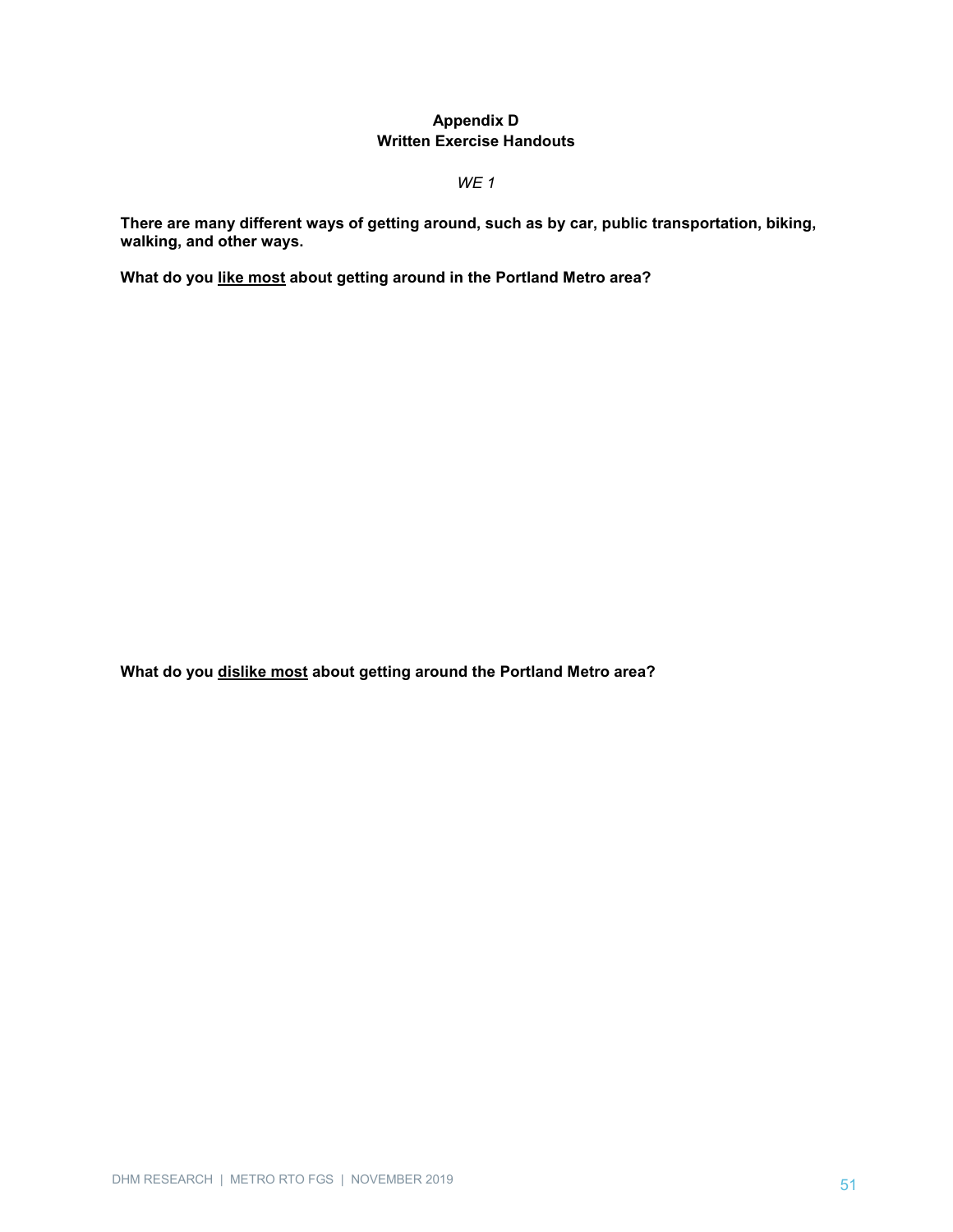# *WE 2*

# **Select the top three priorities from below that impact your decisions about how to travel.**

|    | A. Reducing my greenhouse gas emissions                                          |  |
|----|----------------------------------------------------------------------------------|--|
| В. | Having reliable travel times                                                     |  |
|    | <b>C.</b> Feeling safe from potential accidents or physical harm while traveling |  |
| D. | Feeling free from potential harassment or mistreatment while traveling           |  |
| Е. | Reducing my travel times                                                         |  |
| F. | Being able to travel with members of my family or other loved ones               |  |
| G. | Having transportation that is physically accessible to me                        |  |
| Η. | Having flexibility to adapt my plans if needed                                   |  |
| ı. | Having public transportation routes that go where I need                         |  |
| J. | Reducing my transportation costs                                                 |  |
| Κ. | Being able to combine multiple types of transportation when traveling            |  |
| L. | Being able to get where I need to go simply and easily                           |  |
| м. | Being able to combine multiple stops in one trip                                 |  |
|    | N. Being able to find information about travel options                           |  |
|    | <b>O.</b> Avoiding sitting in traffic or congestion                              |  |
|    | <b>P.</b> Avoiding bad weather                                                   |  |
| Q. | Getting physical activity from biking or walking                                 |  |
|    | R. Other:                                                                        |  |

# **Write a brief description why you chose each one.**

| Letter: | Letter: | Letter: |
|---------|---------|---------|
|         |         |         |
|         |         |         |
|         |         |         |
|         |         |         |
|         |         |         |
|         |         |         |
|         |         |         |
|         |         |         |
|         |         |         |
|         |         |         |
|         |         |         |
|         |         |         |
|         |         |         |
|         |         |         |
|         |         |         |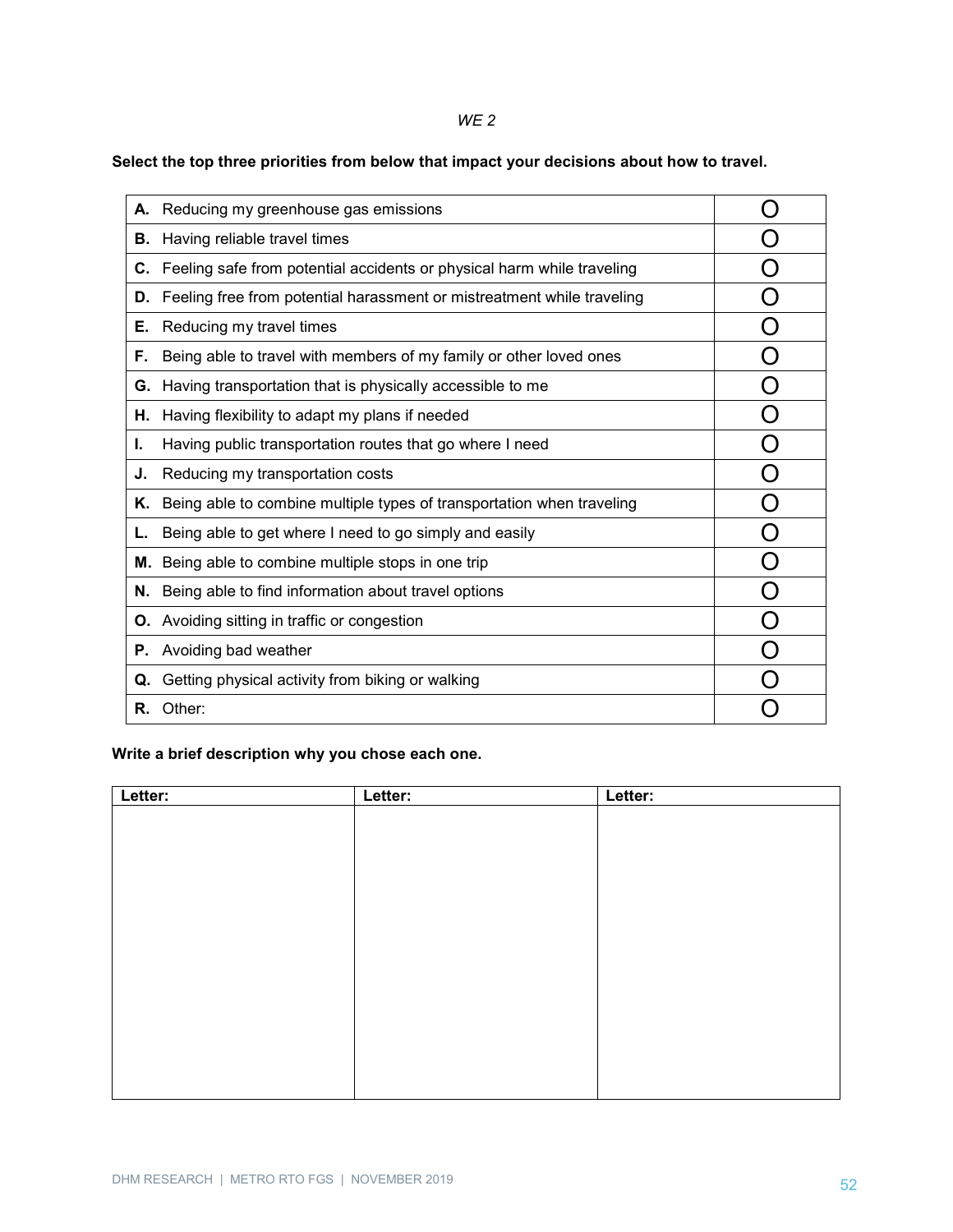# *WE 3a*

**In the past two weeks, how many days did you use each of the following types of transportation? Keep in mind that this is for trips to get around, not for exercise or for fun.**

|                                                                                                    | Number of<br>days used<br>(0 to 14) |
|----------------------------------------------------------------------------------------------------|-------------------------------------|
| Drive alone in a car (including driving people younger than<br>age 18)                             |                                     |
| Ride public transit (Bus, MAX, WES, Streetcar, Aerial Tram,<br>TriMet, TriMet LIFT, C-Tran, SMART) |                                     |
| <b>Bike</b>                                                                                        |                                     |
| Walk (includes mobility aid such as a motorized wheelchair)                                        |                                     |
| Carpool (as a driver or passenger)                                                                 |                                     |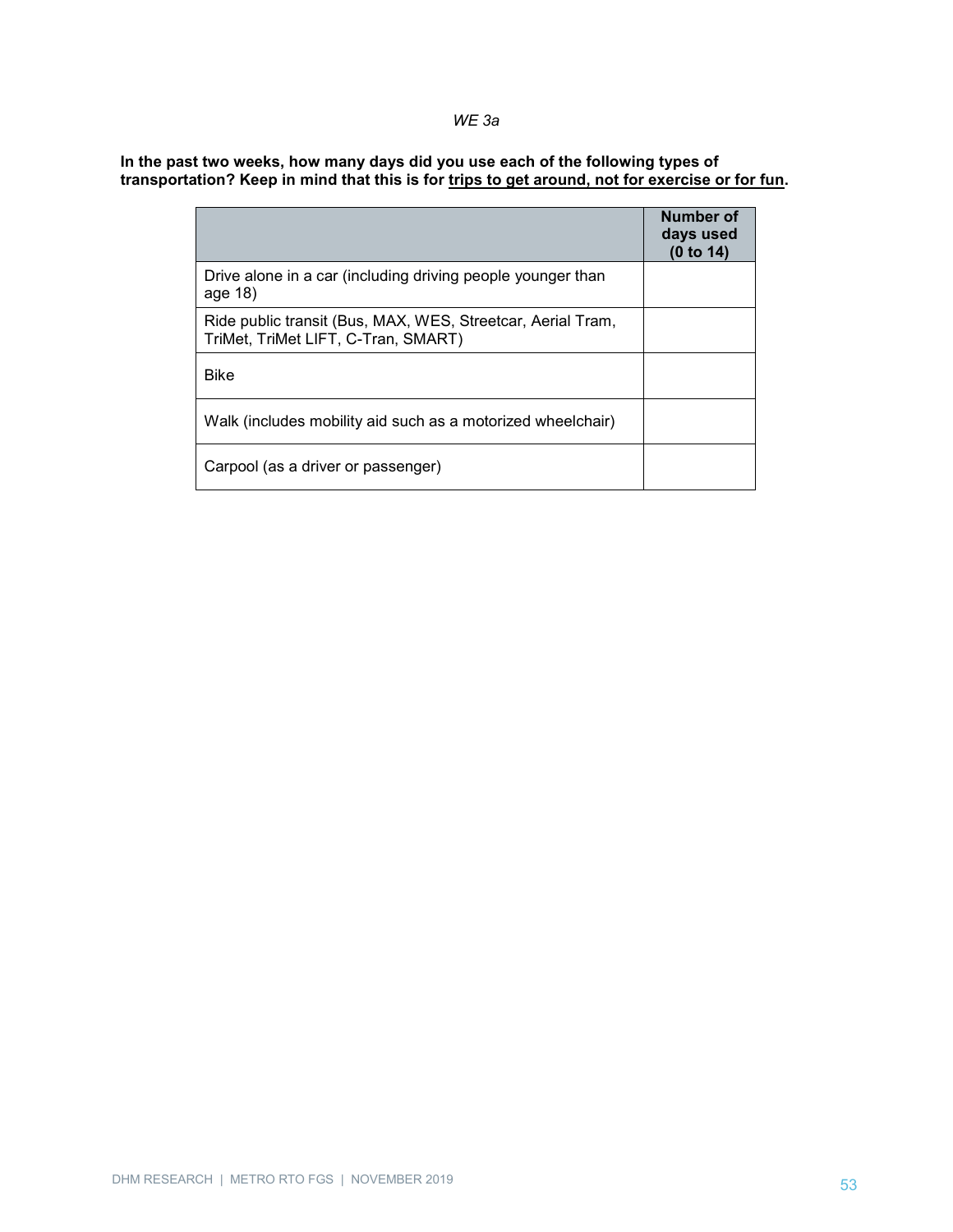#### *WE3b*

**For each type of transportation that you have used in the past two weeks, please mark the purpose of the trips you most often take. We want to know the most common reasons you use a type of transportation, so please choose only one or two for each type.**

| To get to work or school<br>$\Box$<br>O<br>For shopping or errands |  |  |  |
|--------------------------------------------------------------------|--|--|--|
|                                                                    |  |  |  |
|                                                                    |  |  |  |
| For leisure or recreation<br>O                                     |  |  |  |
| Driving alone<br>$\bigcirc$<br>For social visits                   |  |  |  |
| O<br>For medical or dental appointments                            |  |  |  |
| O<br>Other:                                                        |  |  |  |
|                                                                    |  |  |  |
| To get to work or school<br>Ő                                      |  |  |  |
| For shopping or errands                                            |  |  |  |
| Ο<br>For leisure or recreation                                     |  |  |  |
| <b>Riding transit</b><br>O<br>For social visits                    |  |  |  |
| O<br>For medical or dental appointments                            |  |  |  |
| Other:                                                             |  |  |  |
|                                                                    |  |  |  |
| To get to work or school<br>O                                      |  |  |  |
| O<br>For shopping or errands                                       |  |  |  |
| $\frac{\overline{O}}{O}$<br>For leisure or recreation              |  |  |  |
| <b>Biking</b><br>For social visits                                 |  |  |  |
| $\bar{\bar{\rm O}}$<br>For medical or dental appointments          |  |  |  |
| Other:<br>O                                                        |  |  |  |
|                                                                    |  |  |  |
| To get to work or school<br>O                                      |  |  |  |
| For shopping or errands<br>O                                       |  |  |  |
| For leisure or recreation                                          |  |  |  |
| Walking<br>$\bigcirc$<br>For social visits                         |  |  |  |
| Ó<br>For medical or dental appointments                            |  |  |  |
| Other:                                                             |  |  |  |
|                                                                    |  |  |  |
| To get to work or school                                           |  |  |  |
| For shopping or errands                                            |  |  |  |
| For leisure or recreation                                          |  |  |  |
| Carpooling<br>For social visits                                    |  |  |  |
| For medical or dental appointments                                 |  |  |  |
| Other:                                                             |  |  |  |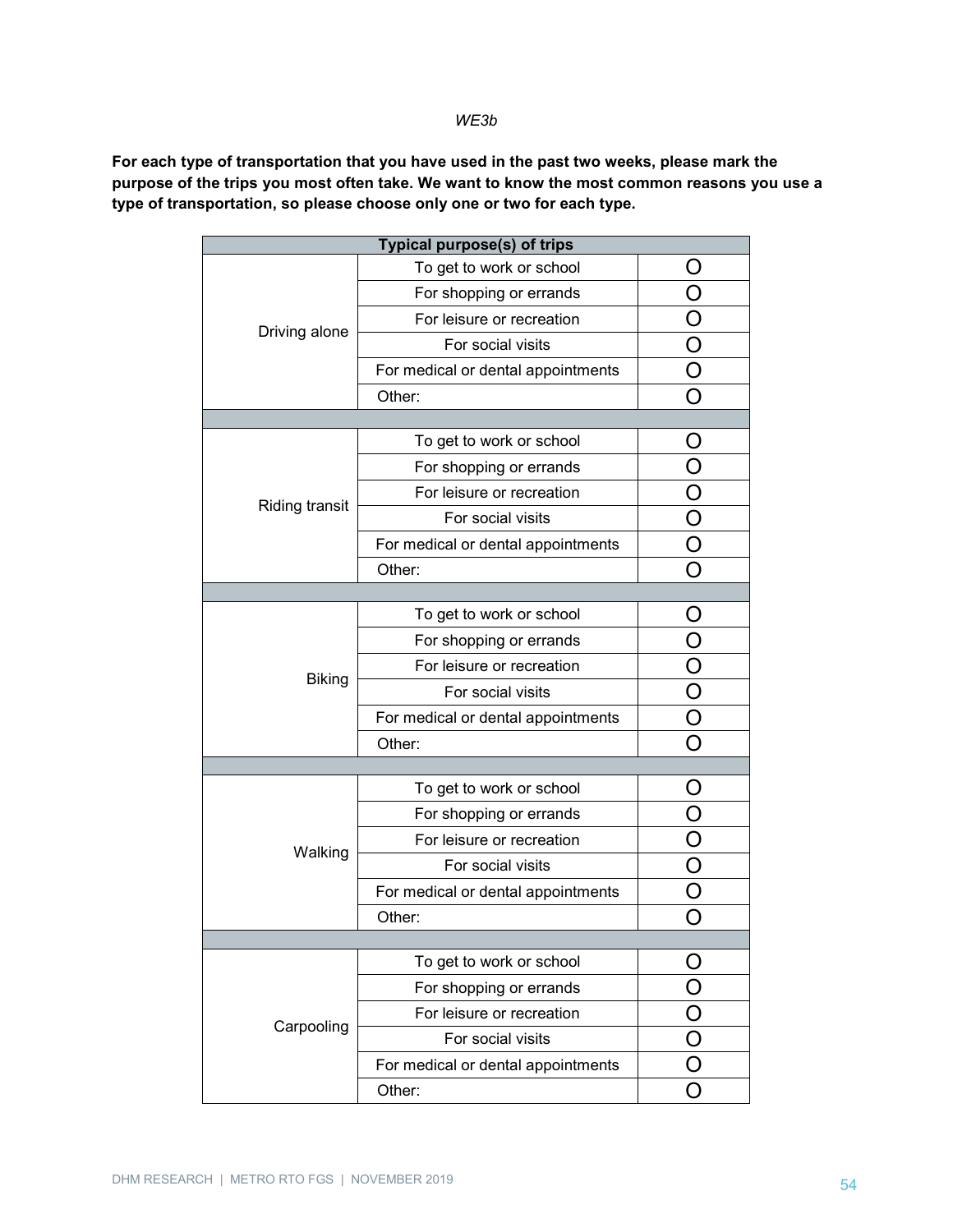#### *WE 4*

| Write what you like and dislike about each of the types of transportation you've used in the past |
|---------------------------------------------------------------------------------------------------|
| 14 days. Please do not write anything for the types you have not used in the past 14 days.        |

| Type of<br>Transport | Things you like | Things you dislike |
|----------------------|-----------------|--------------------|
| Driving alone        |                 |                    |
| Riding transit       |                 |                    |
| <b>Biking</b>        |                 |                    |
| Walking              |                 |                    |
| Carpooling           |                 |                    |

# **Mark each type of transportation that you are interested in using more than you currently do.**

| Driving alone         |  |
|-----------------------|--|
| <b>Riding transit</b> |  |
| <b>Biking</b>         |  |
| Walking               |  |
| Carpooling            |  |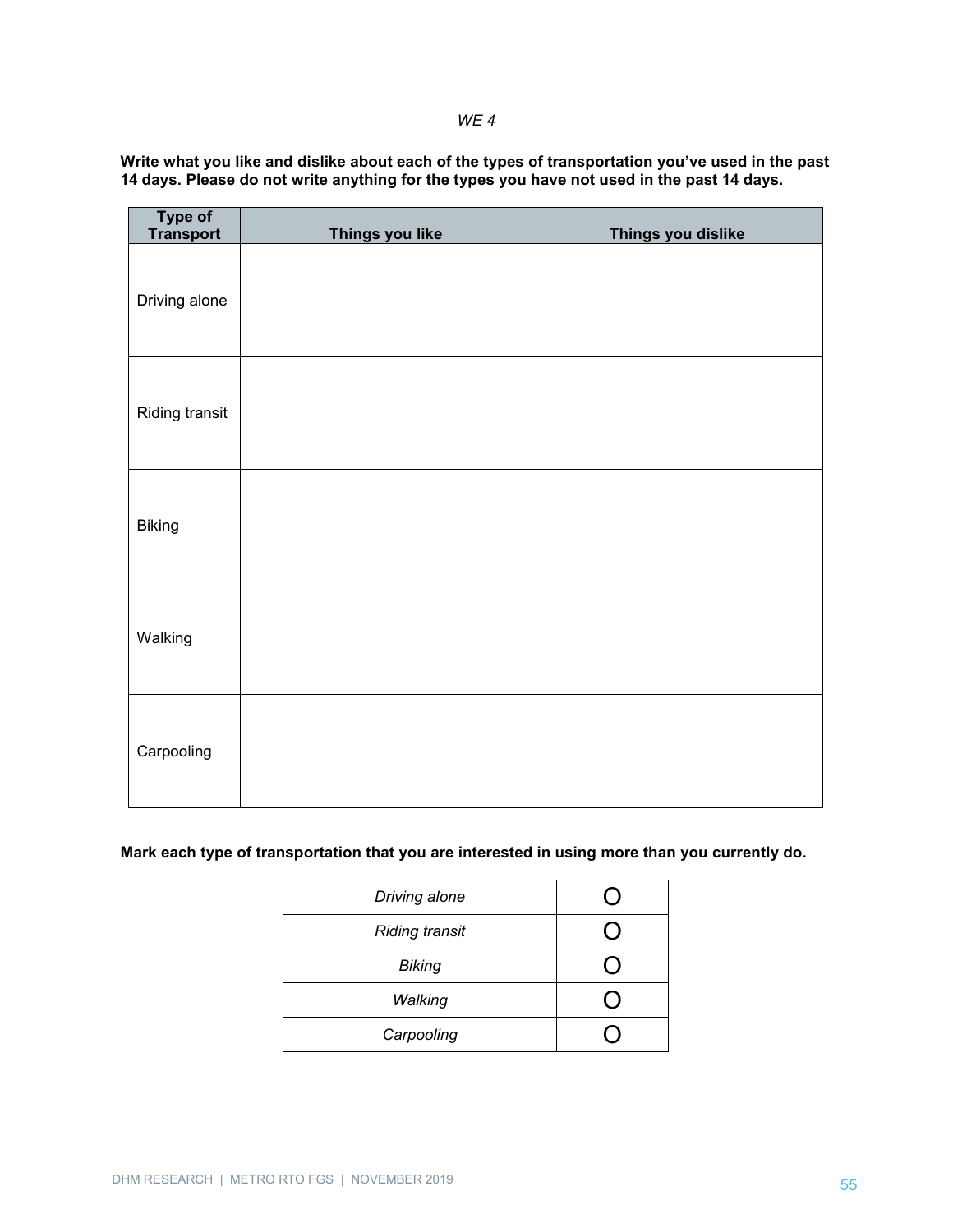**Based on your life experiences and the options available to you, which of the following comes closest to your opinion?**

*WE 5*

| The type(s) of transportation I use to get around are<br>mostly based on personal choice.             |                |
|-------------------------------------------------------------------------------------------------------|----------------|
| The type(s) of transportation I use to get around are<br>mostly based on the options available to me. | $\mathfrak{g}$ |

**Why?**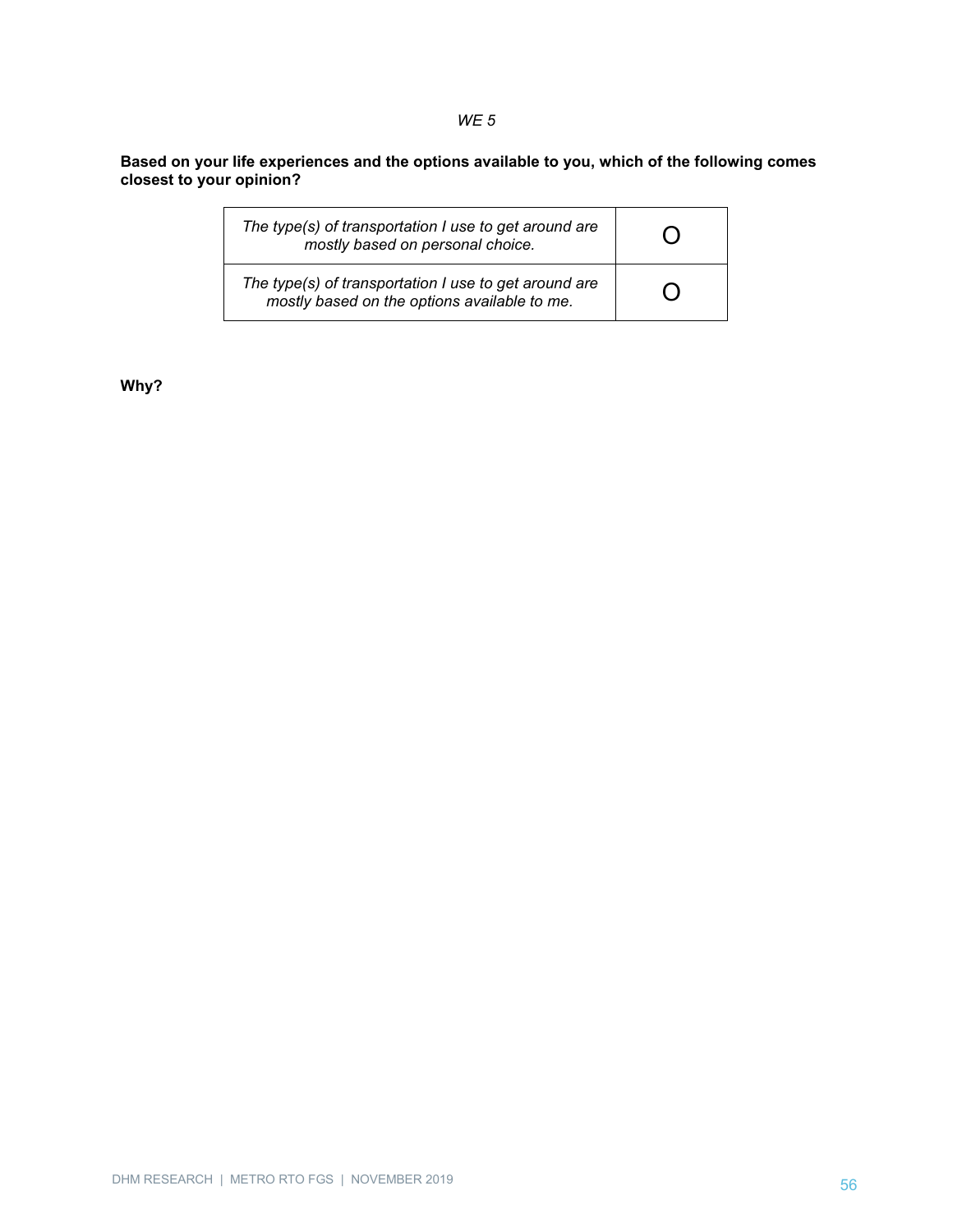**What, if anything, prevents you from using types of transportation other than driving alone more often?**

**What, if anything, would encourage you to use types of transportation other than driving alone more often?**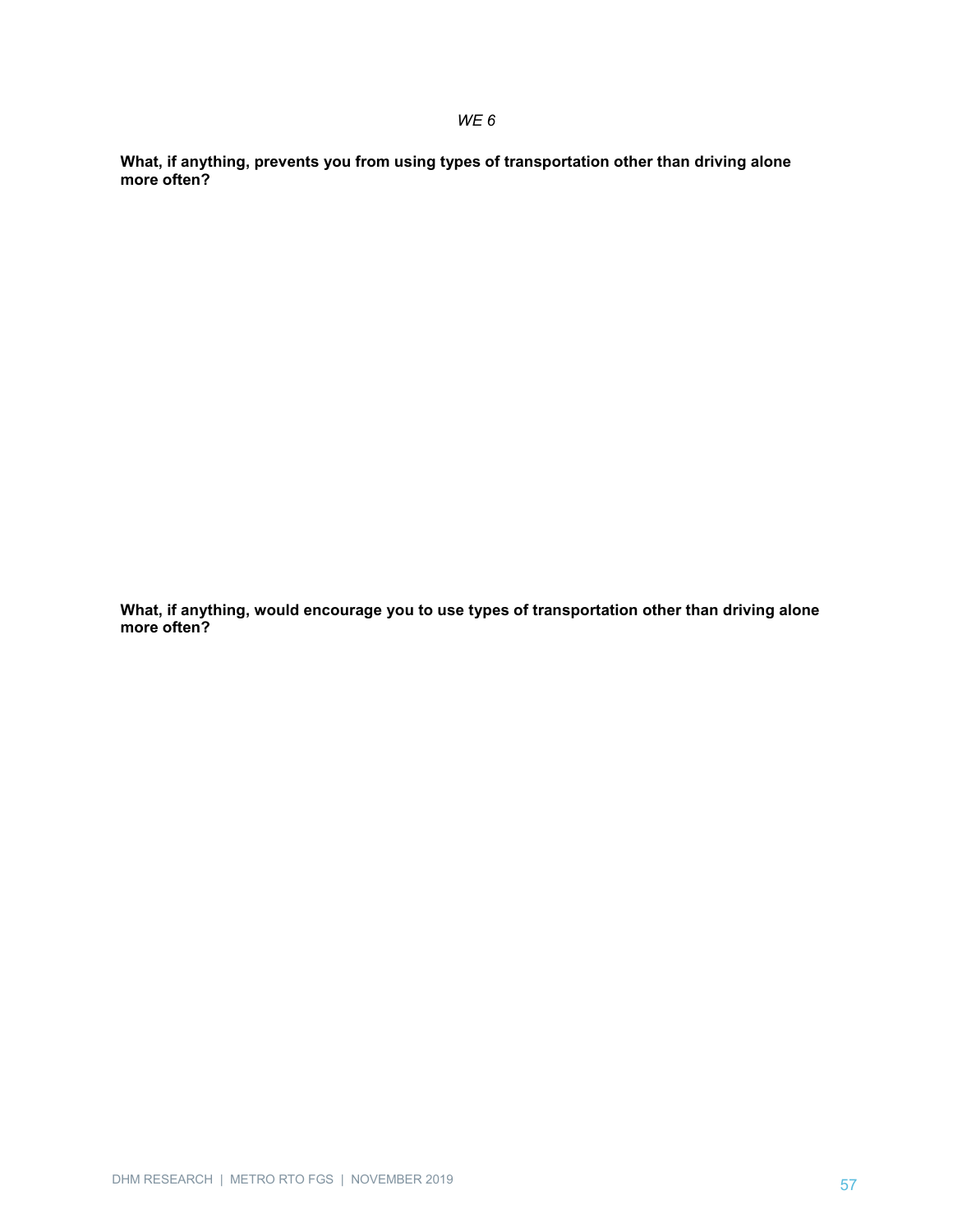*WE 7*

**Government agencies in the area can support transportation choices in many different ways. Please rank the top three ways that would motivate you to use other types of transportation besides driving alone.**

|                                                                                                       | Rank<br>1, 2, 3 |
|-------------------------------------------------------------------------------------------------------|-----------------|
| Free ride home voucher from your employer in an<br>emergency                                          |                 |
| Financial incentives for not driving alone, such as free<br>or discounted transit or bikeshare passes |                 |
| Safety enhancements like painted crosswalks, bike<br>lanes, or barriers from cars                     |                 |
| Street improvements such as lighting, seating, or<br>trees                                            |                 |
| Information about transportation options available in<br>your neighborhood                            |                 |
| Preferred parking for carpoolers                                                                      |                 |

**Why is the way you ranked 1 most motivating for you?**

#### **Now, please indicate how important you think each of these ways are for improving the Portland metro area's transportation system.**

|                                                                                                          | <b>Very</b><br>important | <b>Somewhat</b><br>important | Not too<br>important | Not at all<br>important |
|----------------------------------------------------------------------------------------------------------|--------------------------|------------------------------|----------------------|-------------------------|
| Free ride home voucher from your employer<br>in an emergency                                             |                          |                              |                      |                         |
| Financial incentives for not driving alone,<br>such as free or discounted transit or<br>bikeshare passes |                          |                              |                      |                         |
| Safety enhancements like painted<br>crosswalks, bike lanes, or barriers from cars                        |                          |                              |                      |                         |
| Street improvements such as lighting,<br>seating, or trees                                               |                          |                              |                      |                         |
| Information about transportation options<br>available in your neighborhood                               |                          |                              |                      |                         |
| Preferred parking for carpoolers                                                                         |                          |                              |                      |                         |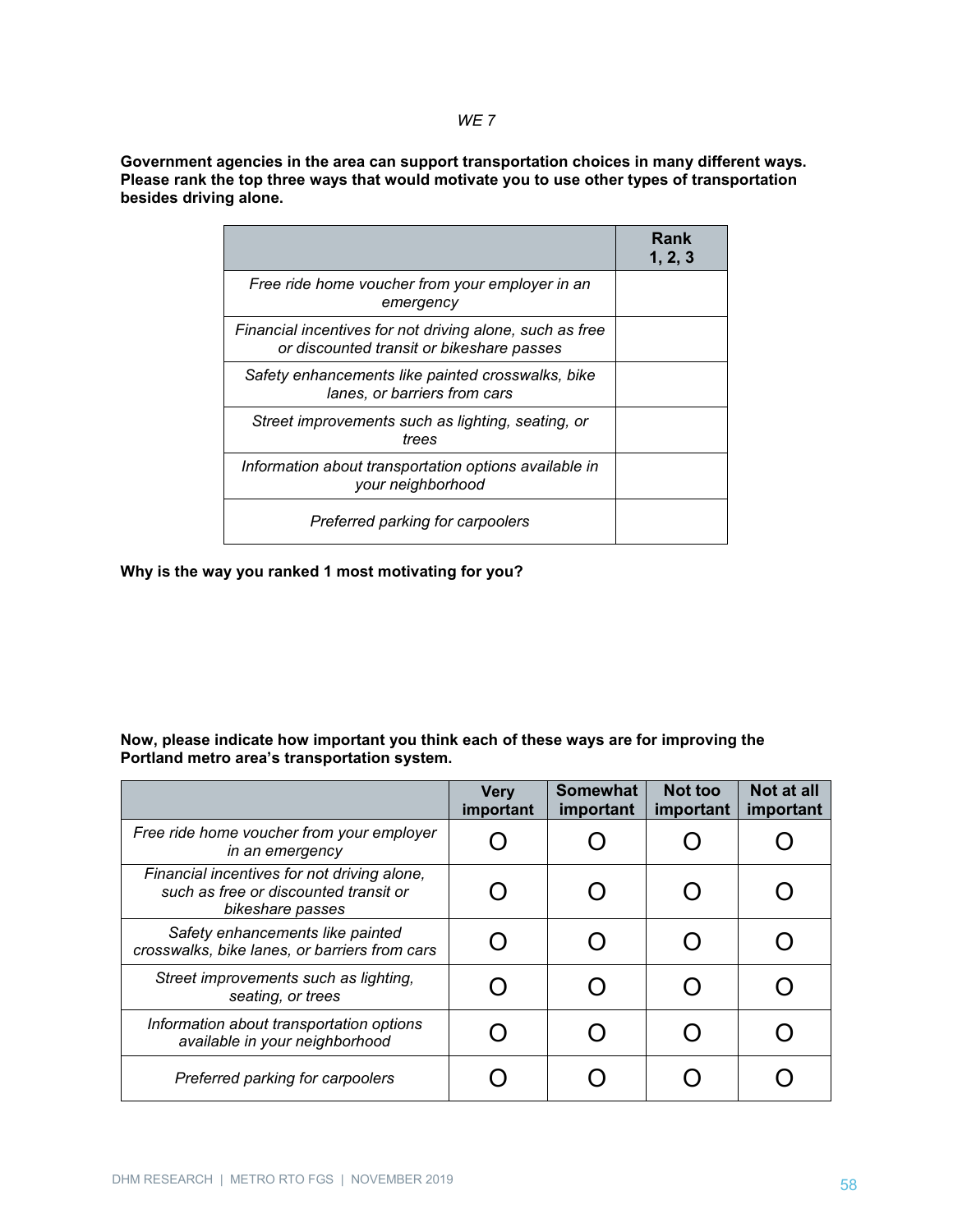**What final advice do you have for Metro about how to encourage more people to travel by other types of transportation more often?**